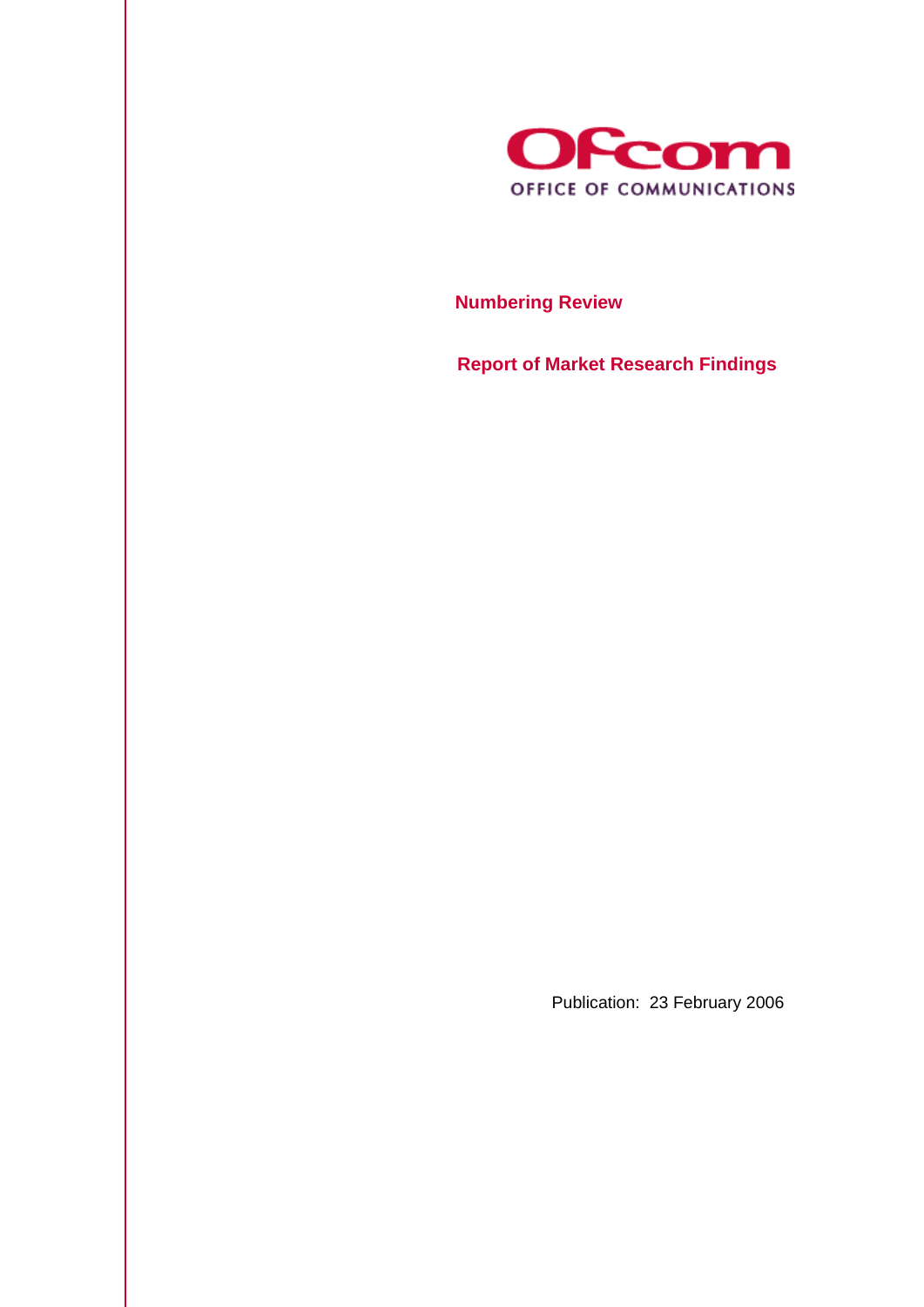## **Contents**

|    |                                                                                                                         | Page           |
|----|-------------------------------------------------------------------------------------------------------------------------|----------------|
|    | <b>Introduction</b>                                                                                                     | 2              |
| 1  | <b>Executive Summary</b>                                                                                                | $\overline{2}$ |
| 2  | <b>Background and Objectives</b>                                                                                        | 4              |
| 3  | Telephone use and techniques used to recall<br>telephone numbers                                                        | 7              |
| 4  | Awareness of calls costs and hesitancy to call<br>numbers                                                               | 12             |
| 5  | <b>Numbers and associated information</b>                                                                               | 17             |
| 6  | Local dialling and consumer responses to possible<br>options in the event of geographic areas running out<br>of numbers | 22             |
| 7  | Attitudes towards numbering changes and<br>measuring the cost of numbering changes                                      | 28             |
| 8  | Interest in permanent and cross platform telephone<br>numbers                                                           | 37             |
| 9  | Potential sources of information about the<br>numbering plan                                                            | 39             |
| 10 | <b>Annexes</b>                                                                                                          | 40             |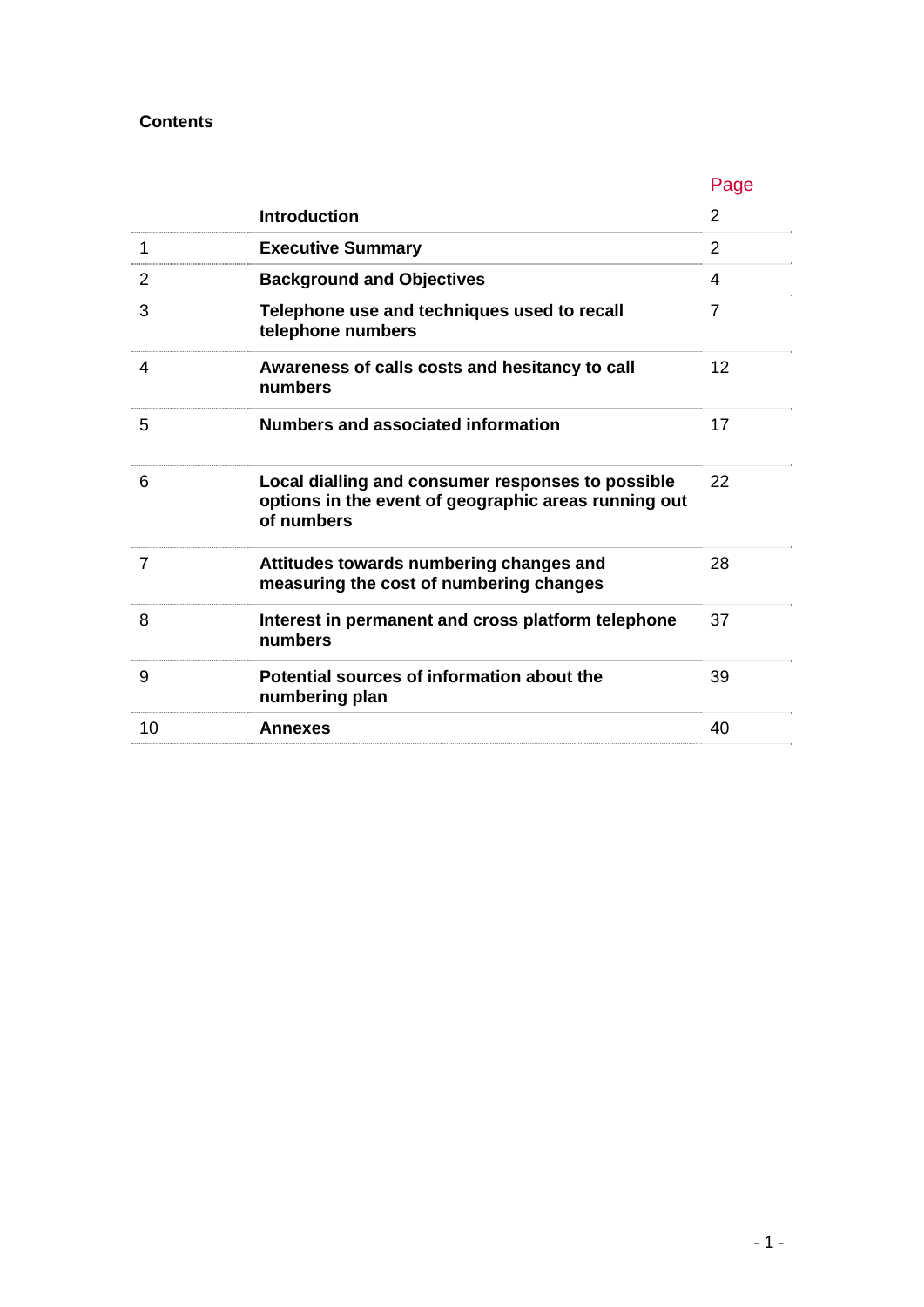#### **Introduction**

As part of the evidence base for Ofcom's strategic review of telephone numbering<sup>1</sup> a programme of consumer research was commissioned to provide a comprehensive understanding of attitudes and behaviours associated with UK telephone numbers among residential and business consumers.

## **Section 1**

#### **Executive Summary**

#### **Mobile phone handsets are the primary means of storing telephone numbers**

- 1.1 Qualitative research suggested that residential consumers throughout the UK were quite similar in the way they stored and accessed telephone numbers. Eight in ten residential consumers with a mobile phone said that they used the memory facility on their mobile phone to store telephone numbers.
- 1.2 Fixed line handsets were used less frequently to store telephone numbers. 36% of residential consumers said that they used this method and 54% of business consumers.
- 1.3 Regularly called numbers such as those of friends and family are often memorised. Residential consumers estimate that, on average, 47% of their calls from a fixed line phone was made by recalling the number from memory.

#### **Consumers tend to over-estimate the costs of calling all number types, but broadly understand the cost hierarchy**

- 1.4 When asked how much calls to different number types cost, residential consumers tended to over-estimate the cost of calls to all number types. Broadly speaking, consumers appear to understand the *relative* cost differentials: 64% recognise 0800 numbers as free to call from fixed line phones and estimates of the cost of calling other number types were ranked broadly correctly, with normal geographic landline numbers being perceived the cheapest to call and 09 premium rate numbers perceived most expensive. Consumers made relatively little distinction between prices for calls to 0844, 0845, 0870 and 0871.
- 1.5 There is a clear correlation between estimated call cost and likelihood to call number types. Residential consumers are less likely to call numbers that they perceive to be more expensive to call and/or are unfamiliar to them.

#### **Distinction between fixed and mobile numbers was valued primarily for identifying call costs, but also on a social level**

1.6 There was a mixed response, amongst both residential and business consumers, to the importance of having geographic significance attached to fixed line numbers. 43% of business consumers and 46% of residential consumers said that they would be concerned if the ability to identify location was lost. On the other hand, 39% of business and 37% of residential consumers said that they would be unconcerned.

<sup>1</sup> *Telephone Numbering – Safeguarding the future of numbers,*  http://www.ofcom.org.uk/consult/condocs/numberingreview/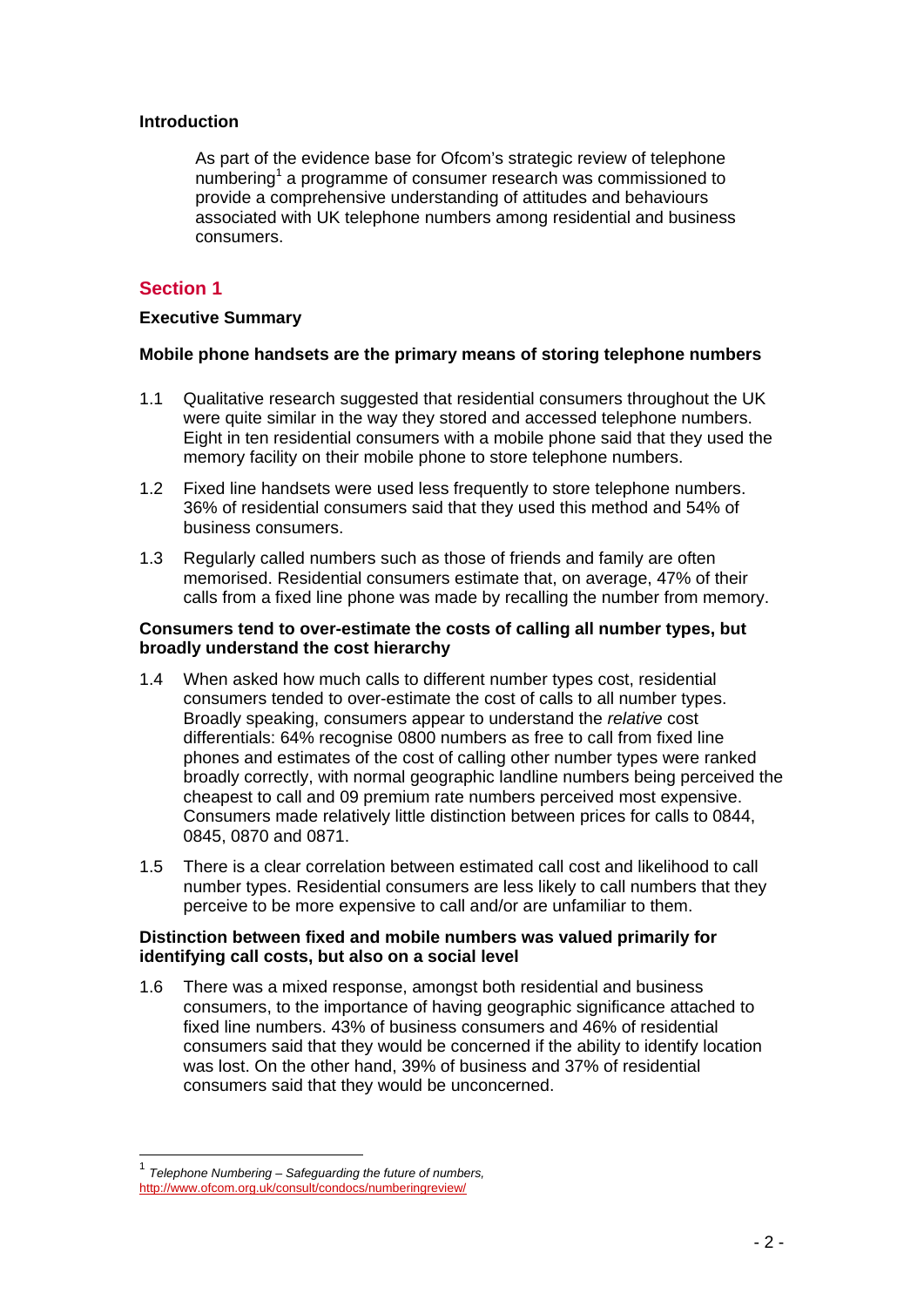- 1.7 Those who appeared to value geographic significance gave a number of emotional and practical reasons for this, including it being 'nice to know' and for businesses using it to identify where a customer is located.
- 1.8 Residential and business consumers were both more concerned (69% and 70% respectively) about the potential loss of the ability to distinguish between fixed phone and mobile telephone numbers.
- 1.9 The primary reason for valuing the distinction between fixed and mobile numbers was related to identifying call costs. Business and residential consumers felt that this distinction was a key indicator of cost because of the perceived difference in the cost of calling fixed and mobile phones. The distinction was also valued on a social level, as calling behaviours could differ depending on whether a fixed phone or mobile phone is being called.

#### **Numbering changes are inconvenient to residential and business consumers**

- 1.10 The qualitative research found that numbering changes were inconvenient and can be costly to residential and business consumers. Businesses that experienced a number code change in the year 2000 estimated that the cost to their business was an average of around £5,000. Updating stationery and loss of business were the highest estimated costs.
- 1.11 The costs to residential consumers of a number code change are more related to stress and annoyance than tangible financial costs. 63% of residential consumers said that a local area code change would be annoying and 40% said that it would be stressful. In a hypothetical situation where telephone companies offered residential consumers a one-off payment in return for agreement to change their phone number, residential consumers said that they would have to be offered £600 on average before they would agree.

### **6 in 10 businesses expressed interest in having a single number for fixed and mobile phones**

1.12 The idea of a single personal telephone number for a fixed and mobile phones was more appealing to businesses (59% interested) than residential consumers (38%). A permanent number for employees appealed to twothirds (66%) of businesses who said that they were interested in this idea.

#### **When prompted, 88% of residential consumers say that they would use information about the cost of different call types**

1.13 9 in 10 (88%) residential consumers said they would use information sources about the cost of different call types, with the most popular prompted source being the inside cover of the phone book (64% said they would use this information source).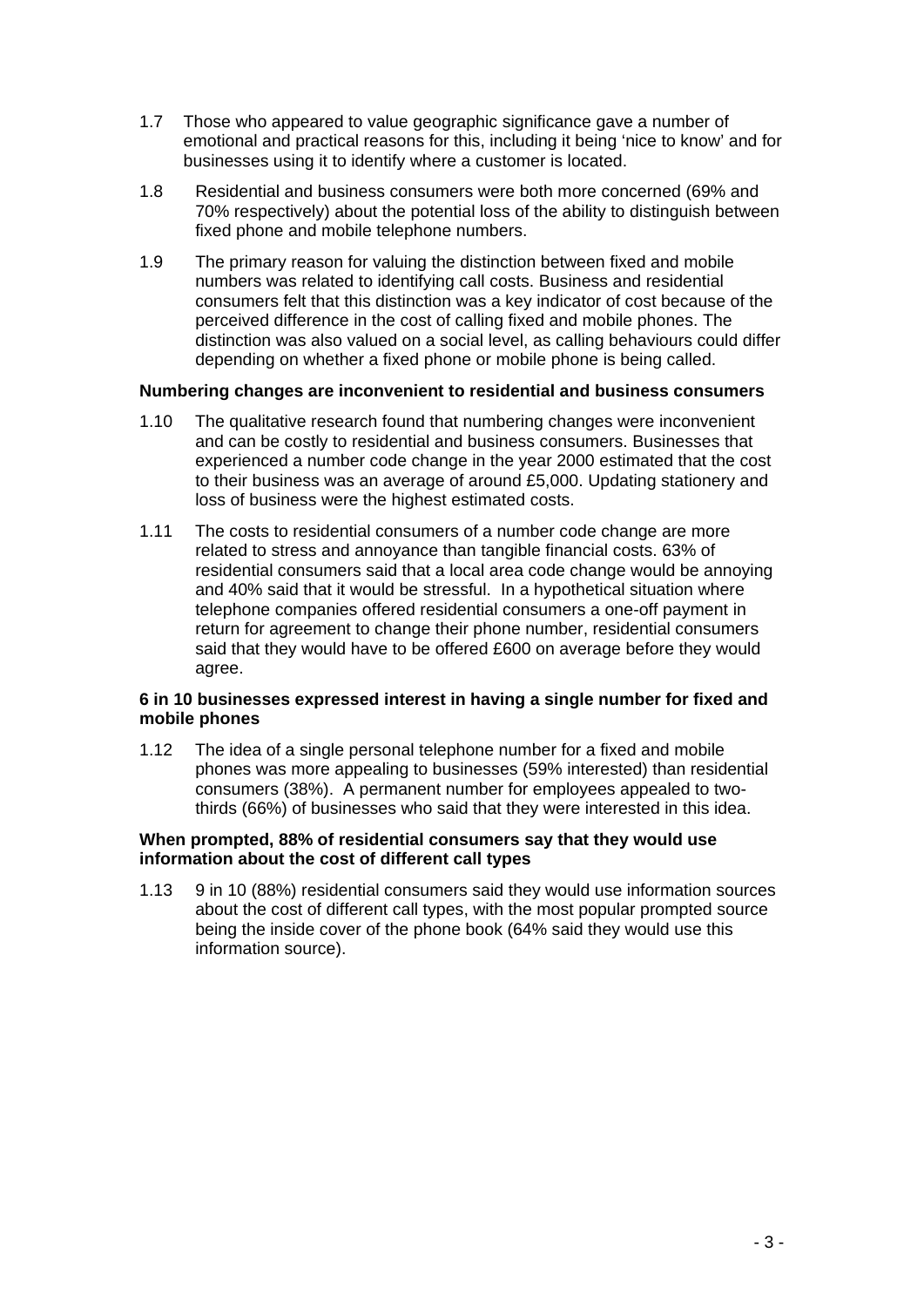# **Section 2 Background & Objectives**

- 2.1 The key areas of investigation included:
	- Techniques used to remember and recall telephone numbers;
	- Awareness of the cost of calling different number types;
	- Consumer use of and value attached to the information associated with different telephone number types;
	- Consumer responses to possible options in the event of geographic areas running out of telephone numbers;
	- Attitudes towards numbering changes and measuring the cost of numbering changes;
	- Interest in permanent and cross-platform telephone numbers

## **Approach**

- 2.2 This report summarises the findings from an extensive programme of market research, conducted by independent agencies, in accordance with Market Research Society guidelines. In total, almost 5,000 residential and business consumers took part in the research. The report was written in conjunction with Futuresight, the lead independent market research agency for Ofcom's research programme.
- 2.3 A combination of qualitative and quantitative methods was used; details are shown in the figure 2.1.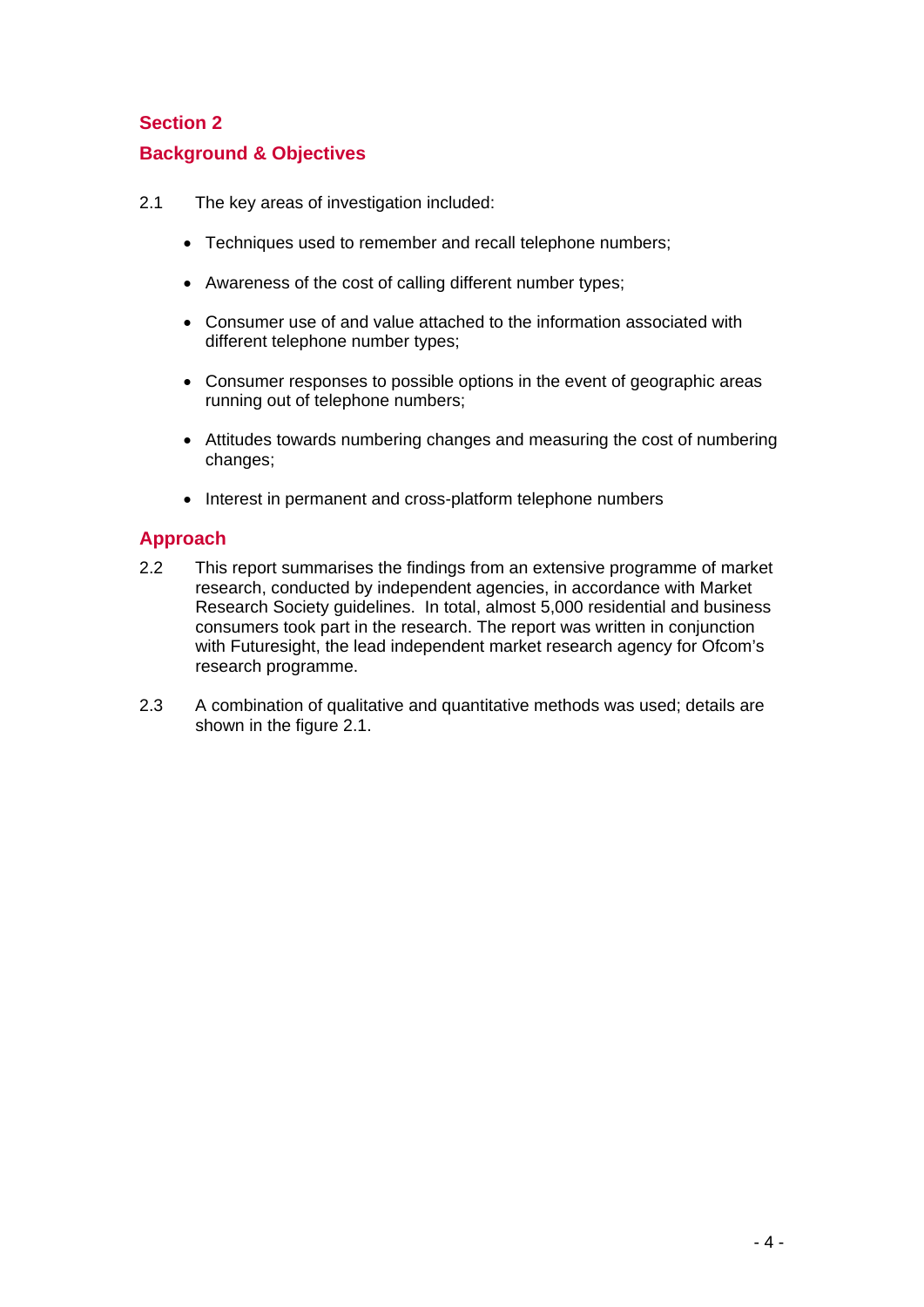| Qualitative<br><b>March 2005</b><br><b>Focus Groups</b><br>18 Groups with<br>Futuresight<br>research into<br>business and<br>views on local<br>adult residential<br>dialling and<br>consumers in<br>geographic<br>Glasgow,<br>Biddulph (Stoke<br>numbering<br>on Trent),<br>Swansea,<br>Belfast and<br>Leeds.<br>Combination<br>Quantitative<br>April - May<br>1133 interviews<br>Futuresight with ICM<br>2005<br>Research and<br>research into<br>of Face to face<br>with a<br>views on local<br>Perspective<br>interviews<br>representative<br>sample of UK<br>(Residential)<br>dialling and<br>residential |  |
|---------------------------------------------------------------------------------------------------------------------------------------------------------------------------------------------------------------------------------------------------------------------------------------------------------------------------------------------------------------------------------------------------------------------------------------------------------------------------------------------------------------------------------------------------------------------------------------------------------------|--|
|                                                                                                                                                                                                                                                                                                                                                                                                                                                                                                                                                                                                               |  |
| geographic<br>and Telephone<br>numbering<br>(Business and<br>consumers and<br>Northern<br>400 interviews<br>Ireland).<br>with UK<br>businesses of<br>all sizes.                                                                                                                                                                                                                                                                                                                                                                                                                                               |  |
| Qualitative<br><b>June 2005</b><br>Futuresight<br><b>Focus Groups</b><br>32 Groups with<br>research into<br>business and<br>understanding<br>residential<br>of and<br>consumers<br>attitudes<br>(aged $14 - 65$ )<br>in London,<br>towards<br>Edinburgh,<br>current<br>Manchester,<br>telephone<br>Redditch,<br>numbering<br>Cardiff and<br>plan<br><b>Belfast</b>                                                                                                                                                                                                                                            |  |
| Quantitative<br><b>July 2005</b><br>Telephone<br>1000 interviews<br>Futuresight and ICM<br>research into<br><b>Interviews</b><br>with GB<br>Research<br>residential<br>understanding<br>of and<br>consumers and<br>attitudes<br>400 interviews<br>with UK<br>towards<br>businesses of<br>current<br>telephone<br>all sizes. Larger<br>numbering<br>businesses<br>plan<br>were over-<br>sampled then<br>the whole<br>sample was<br>weighted to<br>reflect the<br>actual profile of<br>UK businesses.                                                                                                           |  |
| Quantitative<br>October-<br>1000 UK adults<br>ICM Research<br>Telephone<br>interviews in<br>research into<br>November<br>aged 16+<br>2005<br>omnibus<br>issues<br>identified<br>survey<br>during the<br>project's<br>analysis                                                                                                                                                                                                                                                                                                                                                                                 |  |

# **Figure 2.1** Summary of research methodologies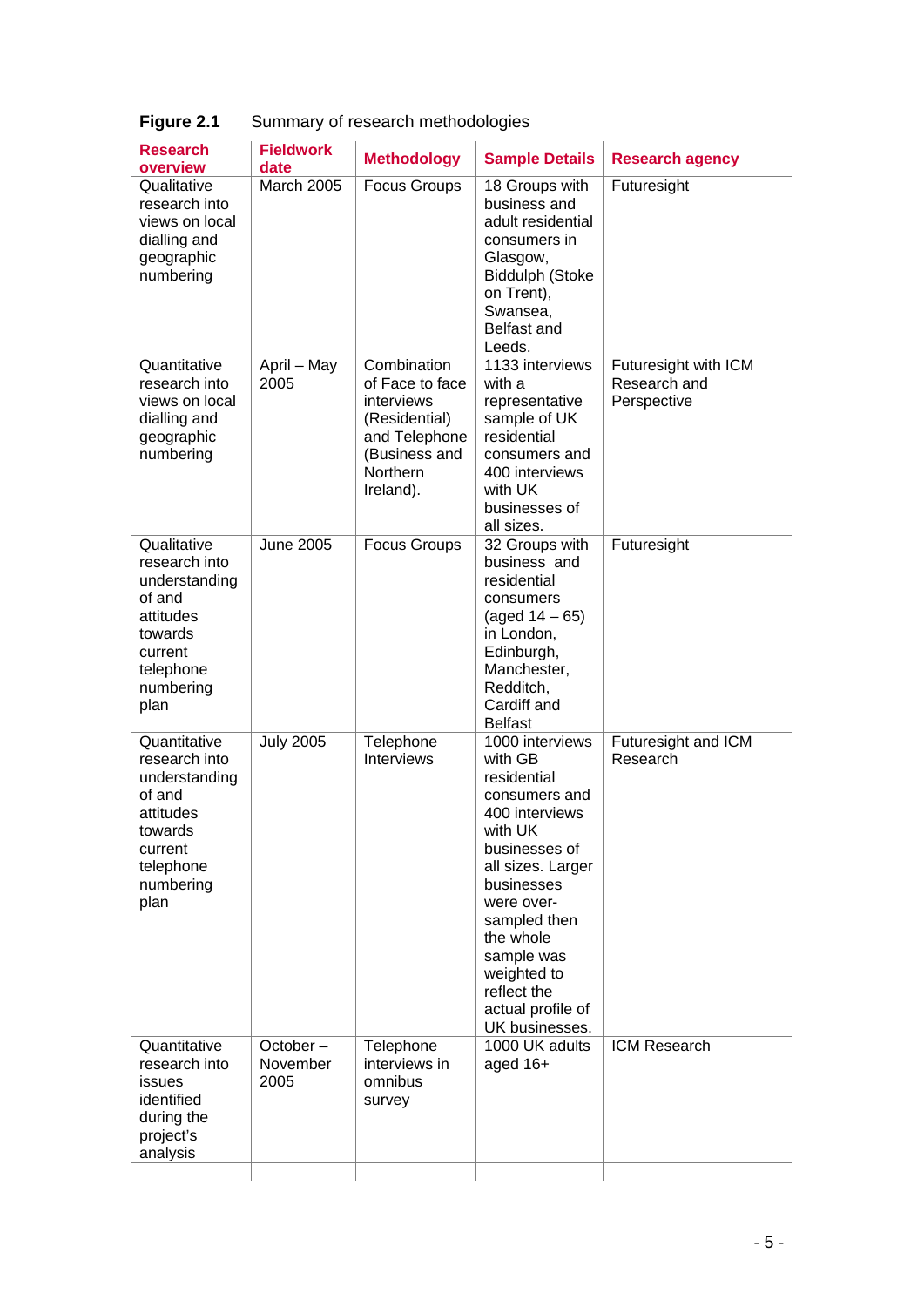| Measuring the<br>costs to<br>businesses of<br>a number<br>code change | November<br>2005 | Telephone<br>interviews | 400 businesses<br>in areas that<br>had a number<br>code change in<br>the year 2000.<br>Larger<br>businesses<br>were over-<br>sampled then<br>the whole<br>sample was<br>weighted to<br>reflect the<br>actual profile of | Futuresight and ICM<br>Research |
|-----------------------------------------------------------------------|------------------|-------------------------|-------------------------------------------------------------------------------------------------------------------------------------------------------------------------------------------------------------------------|---------------------------------|
|                                                                       |                  |                         | UK businesses.                                                                                                                                                                                                          |                                 |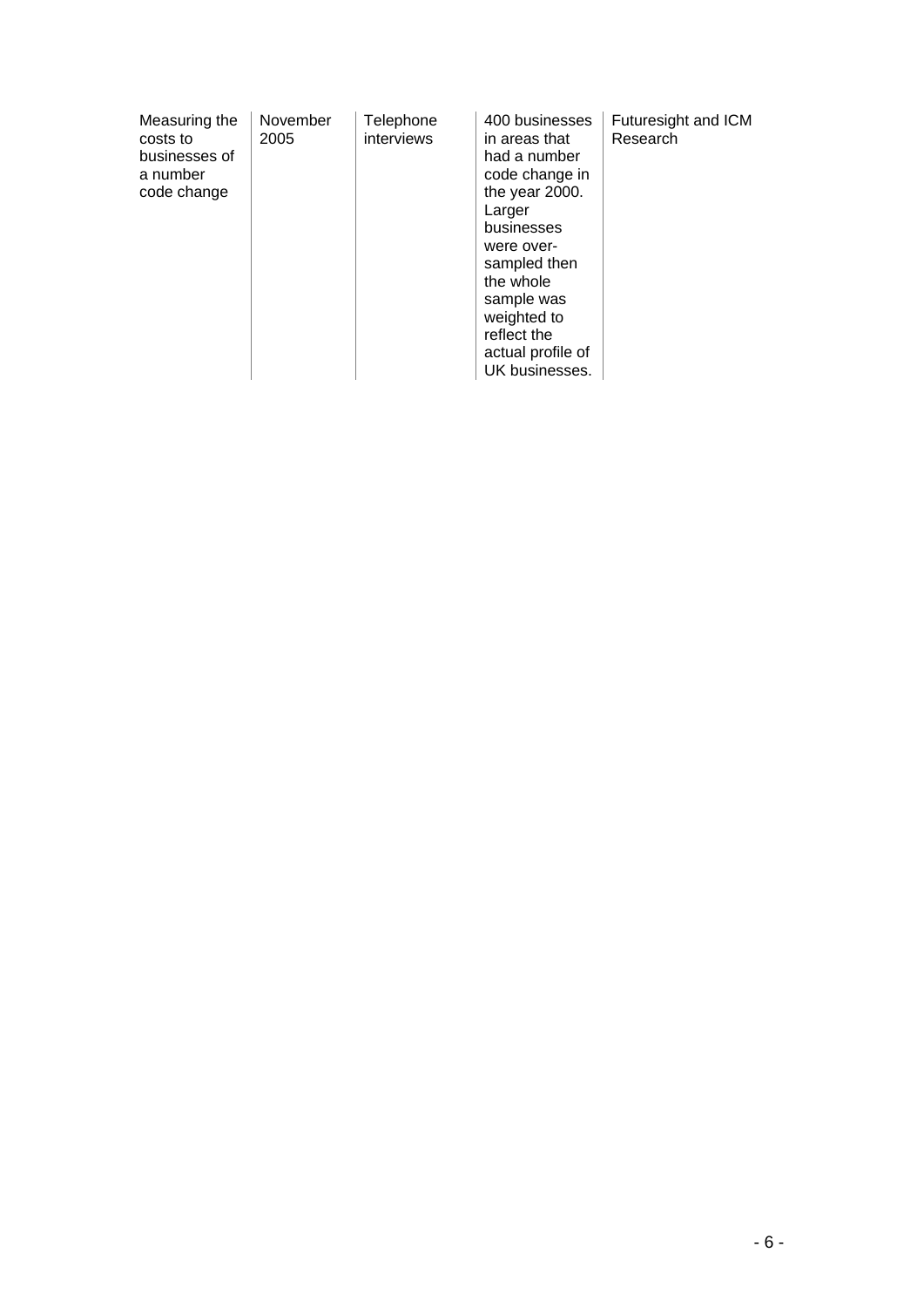## **Section 3**

#### **Telephone use and techniques used to recall telephone numbers**

#### **Introduction**

- 3.1 In order to better understand the ways consumers use, access and recall telephone numbers respondents were asked about their use of number memory facilities on mobile phone and fixed line phone handsets.
- 3.2 The qualitative research suggested that residential consumers throughout the UK were generally similar in the way they stored and accessed telephone numbers. The vast majority said they used their mobile phone memory as the primary means of storing telephone numbers. For the remaining minority, a combination of paper address book, their own memory and the fixed line memory was used.
- 3.3 There were some differences between fixed and mobile handsets in terms of how consumers accessed and dialled numbers.
- 3.4 When using a mobile, consumers generally searched the phone's memory for a name and the number would be automatically dialled. The most regular numbers, however, would often be recalled and manually dialled.

*"I use the memory most of the time, but for some of my friends I just dial in the number, it's quicker" (16-17 Female).* 

- 3.5 When using a fixed line, regular numbers tended to be recalled or accessed via the mobile memory or paper address book. Fixed line numbers were usually manually dialled, apart from a minority of adults who used the memory facility and / or speed dialling.
- 3.6 The increasing use of mobiles and the mobile memory facilities appears to have impacted consumers in terms of
	- Perceived efficiency

 *"Gone are the days of scraps of paper getting lost, now all numbers go straight into the mobile" (25+)*

*"Yes, things have changed – I'm much more organised that I used to be" (18- 24)* 

• Reduced need / ability to recall numbers

*"I used to remember loads of numbers, but now I can barely remember my own number" (25+)* 

*"Certainly, it's made us lazy, I never remember anyone's number it goes straight into the memory under their name" (18-24).*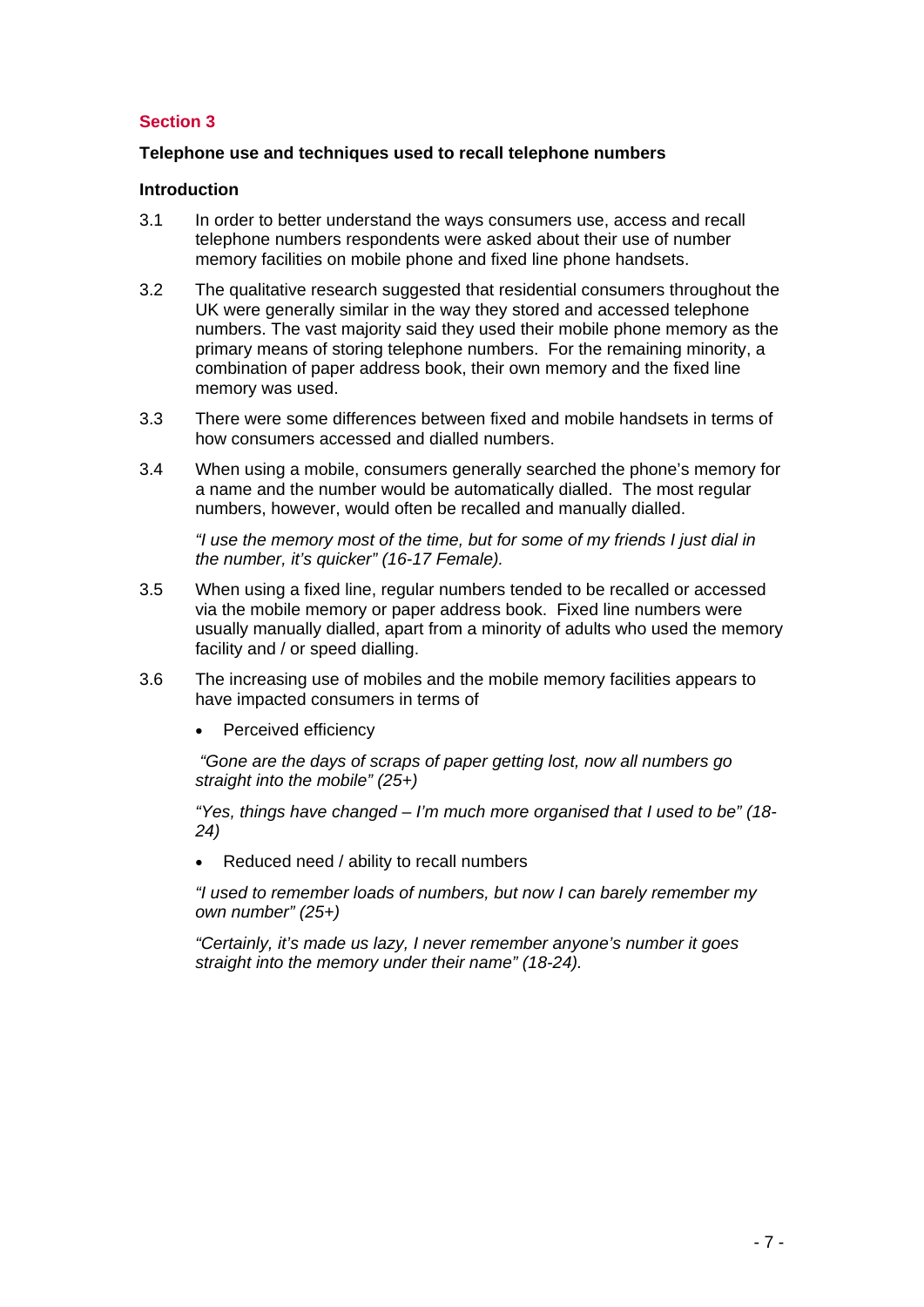#### **Platform (fixed / mobile) used when making telephone calls**

- 3.7 Fixed line and mobile usage differed significantly by age among residential users. Over 45% of 16-24 year olds said that they use a mobile phone exclusively, 70% of 25-64 year olds said they used both fixed and mobile phones, and 63% of over 65 year olds said they used a fixed line only.
- 3.8 Exclusive use of fixed line phones (with no use of mobile phones for business calls) was higher among smaller businesses: 38% of businesses with 1-9 employees, and 38% of those with 10-249 employees, compared with just 10% of larger businesses.

#### **Proportion of telephone calls made from a fixed line**

- 3.9 Consumers with fixed and mobile phones perceived and estimated that fixed line calls made up the greater proportion of both residential and business calls. On average, residential users estimated that they make 63% of their calls from a fixed line phone compared with 71% estimated by businesses.
- 3.10 The claimed proportion of calls made from a fixed line increases with the age of residential users the size of the company. Large companies with more then 250 employees say they made the most calls from a fixed line, an average of 79%.
- **Figure 3.1** Estimated proportion of calls made from fixed line phone
- *Q. Roughly what proportion of your telephone calls do you make from a fixed line?*
- *Q. Roughly what proportion of telephone calls do employees make from a fixed line?*



Base: Residential consumer with a fixed phone and mobile phone, n = 673; Business consumers whose employees use fixed and mobile phones,  $n = 243$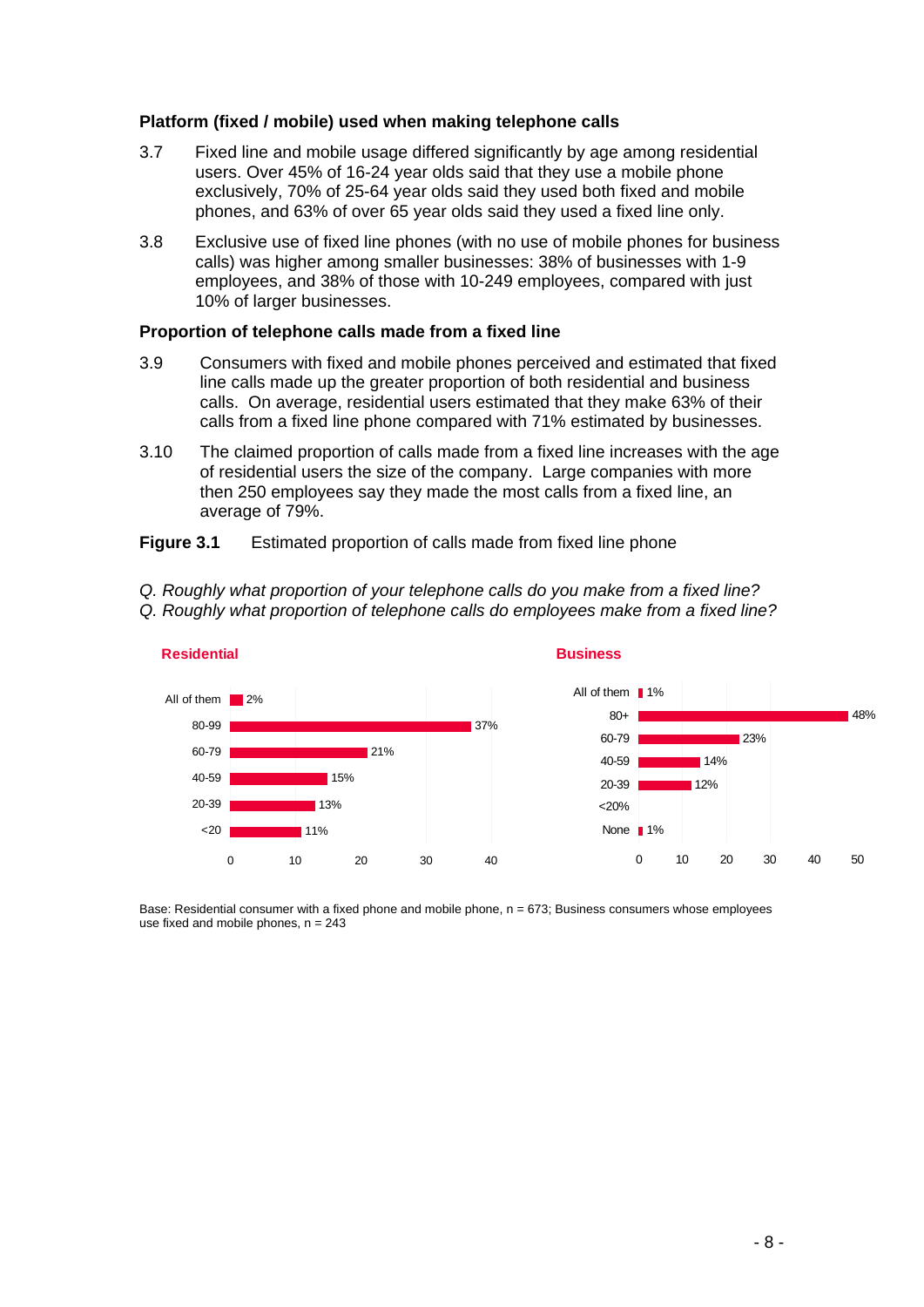#### **Use of a memory facility on a fixed line telephone(s) to store numbers**

- 3.11 54% of businesses said that they use a memory facility on their fixed line phones, such as speed-dial, compared with 36% of residential consumers.
- 3.12 Claimed use of memory facilities and speed dialling on fixed line phones was more frequent amongst larger businesses.
- 3.13 Residential consumer usage was more limited than business. In the qualitative research, the complexity of the fixed line handset (compared with mobiles) was often mentioned as a barrier.

**Figure 3.2** Use of memory facility on fixed line phones

*Q. On your fixed line telephone do you use the memory facility that allows you to store telephone numbers so that you do not have to dial the number yourself? Q. On your company's fixed line telephone(s) do employees use the memory facility/ speed dialling that allows storage of telephone so the number does not have to be dialled manually?* 





**Business: Use of memory facility on fixed line - by business size**

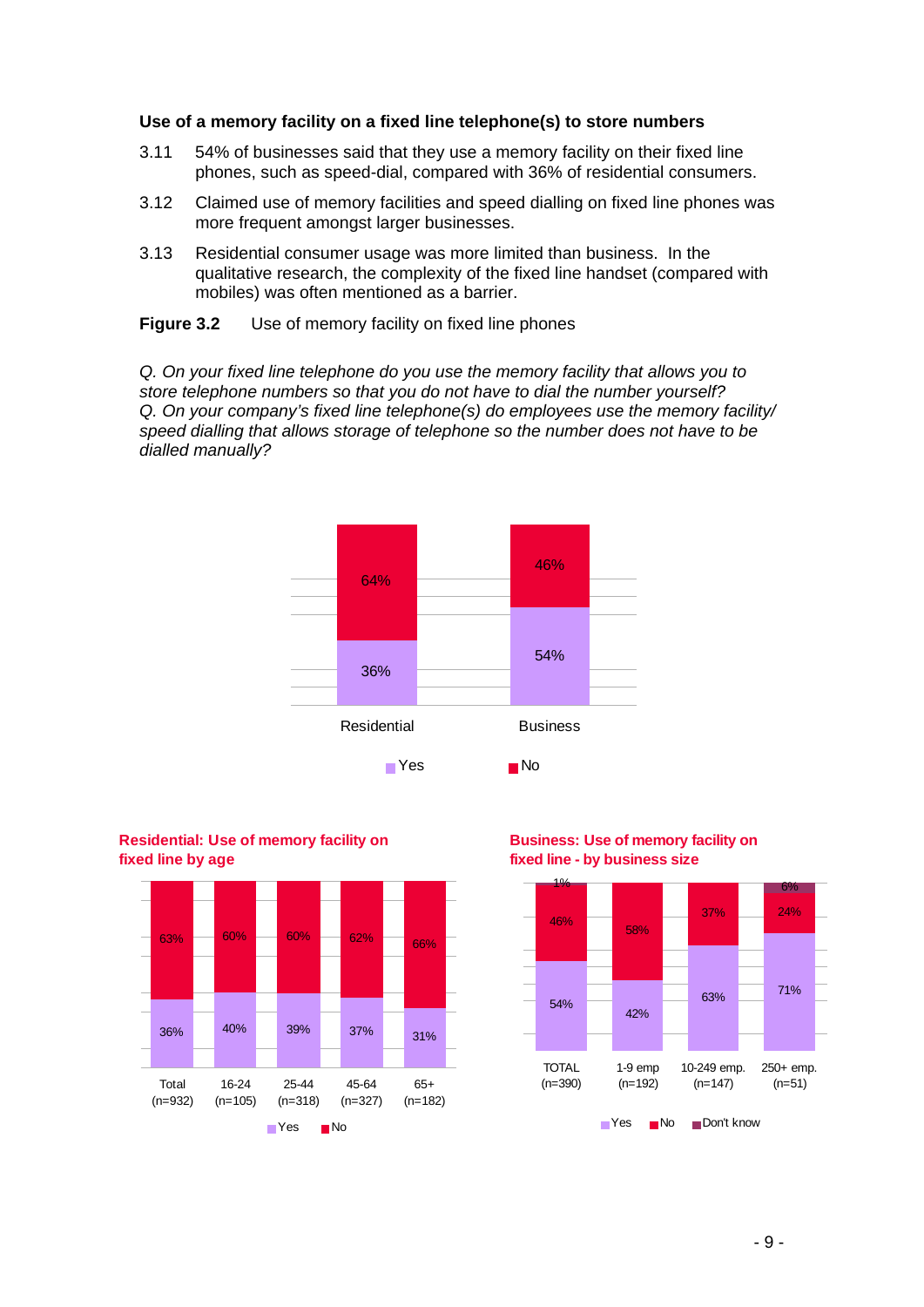#### **Proportion of fixed line calls made using the memory facility**

- 3.14 Residential consumers make use of memory facilities more regularly than businesses.
- 3.15 The qualitative research found that residential users tended to call the same numbers from their fixed line (typically family and friends) and once these were stored, the memory facility was used frequently. Businesses on the other hand tended to call a much wider range of numbers, in addition to those that were stored in the memory.
- **Figure 3.3** Claimed proportion of calls made using the memory facility on fixed line phones

#### *Q. Roughly, what proportion of your fixed line calls is made using this memory facility?*

*Q. Roughly, what proportion of your company's fixed line calls is made using the memory facility?* 



Base: Residential consumers who use a memory facility on their fixed phone, n = 339; Business consumers whose employees use memory facilities on their fixed phones, n = 212.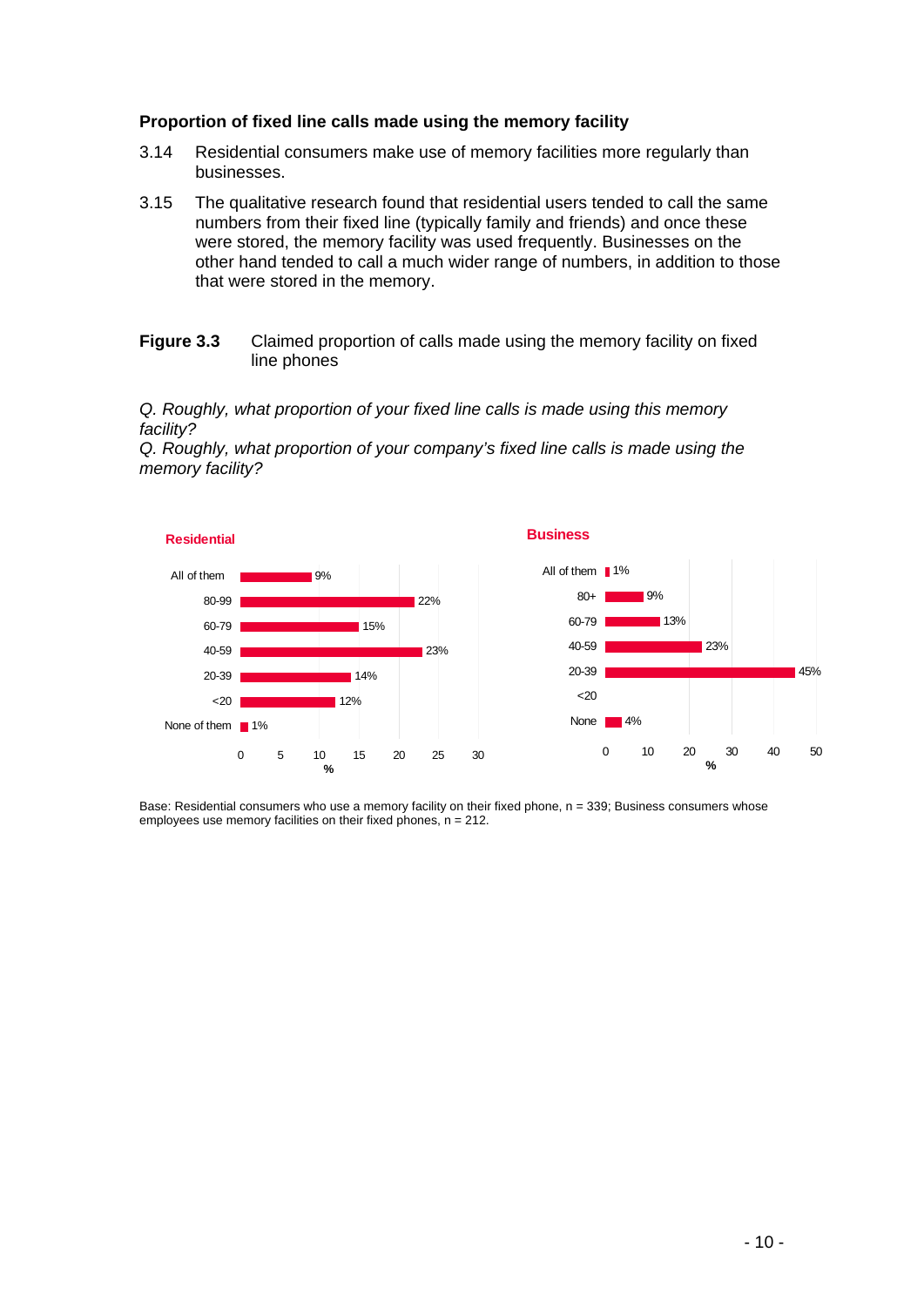### **Residential consumers' use of a memory facility on a fixed line telephone to store numbers**

- 3.16 Use of mobile phone memories was widespread, and more common than use of fixed phone memory facilities to store telephone numbers. 80% of residential mobile users said they make calls using their mobile memory and an average of 85% of their calls is made using this facility.
- **Figure 3.4** Claimed proportion of calls made by residential consumers using the memory facility on mobile phones

*Q. Do you use the memory feature on your mobile handset that allows you to call people by selecting their name from the phone handset menu without dialling their number?* 



*Q. Roughly, what proportion of all the calls you make from your mobile phone is made using the memory facility?* 

Base: Residential consumers who have a mobile phone, n = 926; Residential consumers who use the memory facility,  $n = 748$ .

#### **Calls made by personally recalling the number, when using a mobile and a fixed line**

3.17 Regularly used numbers, such as friends and family, were often memorised. Of those residential consumers using a fixed line, an estimated average of 47% of all calls were made by recalling numbers from memory, compared to an estimated average 34% of all calls made from a residential mobile users.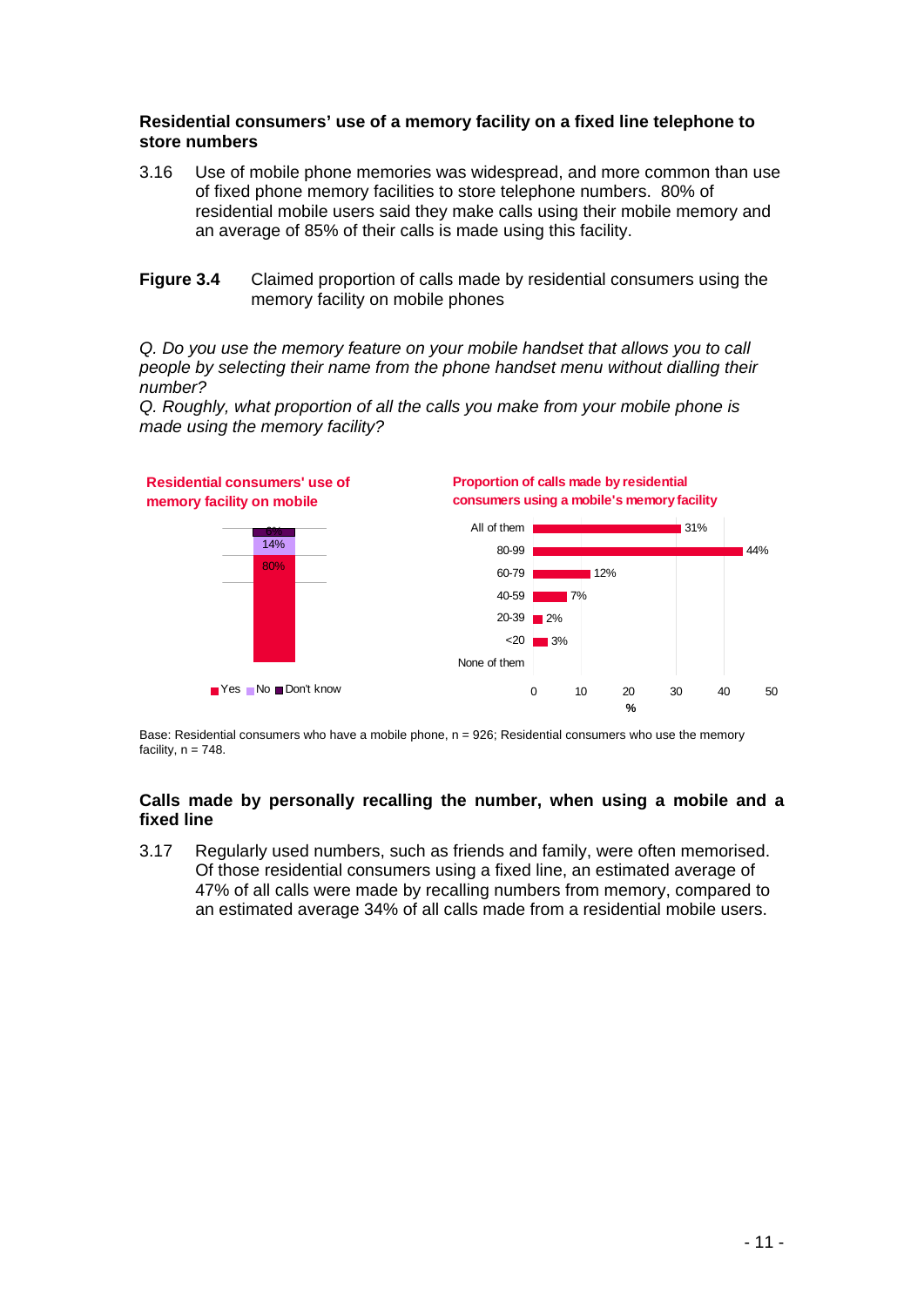## **Section 4**

## **Awareness of call costs and hesitancy to call numbers**

#### **Introduction**

4.1 In order to assess the current level of consumer understanding of, and confidence in, the numbering plan, residential consumers were asked how much they thought telephone numbers with different prefixes cost to call, whether they might avoid calling some number types and whether they made a distinction between 0844 and 0845, and 0870 and 0871.

#### **Estimated cost of calling different number types**

- 4.2 As shown in figure 4.1, residential consumers tend to over-estimate the cost of calls to most number types. However, broadly speaking, consumers appear to understand the *relative* cost hierarchy of number types: 64% recognised 0800 numbers as free to call and the other number types were on average ranked broadly correctly, with normal landlines being perceived the cheapest to call and 09 premium rate numbers perceived most expensive. However consumers perceived relatively little difference in the costs of calling 0844, 0845, 0870 and 0871 numbers.
- 4.3 The proportion claiming that they don't know how much 084x and 087x numbers cost to call has fallen from August 2004. This is consistent with some media coverage in the last year, relating to consumer concerns about the cost of calling these numbers, which could have increased awareness of the numbers.<sup>2</sup>

 2 Note that the apparent increase in perceived price from the August 2004 findings (published as part of the *NTS: Options for the future* consultation) is due to a change in the way the mean score was calculated. The more recent survey captured actual amounts respondents thought it would cost to call, whereas the mean score in previous research was based on mid-points of range estimations.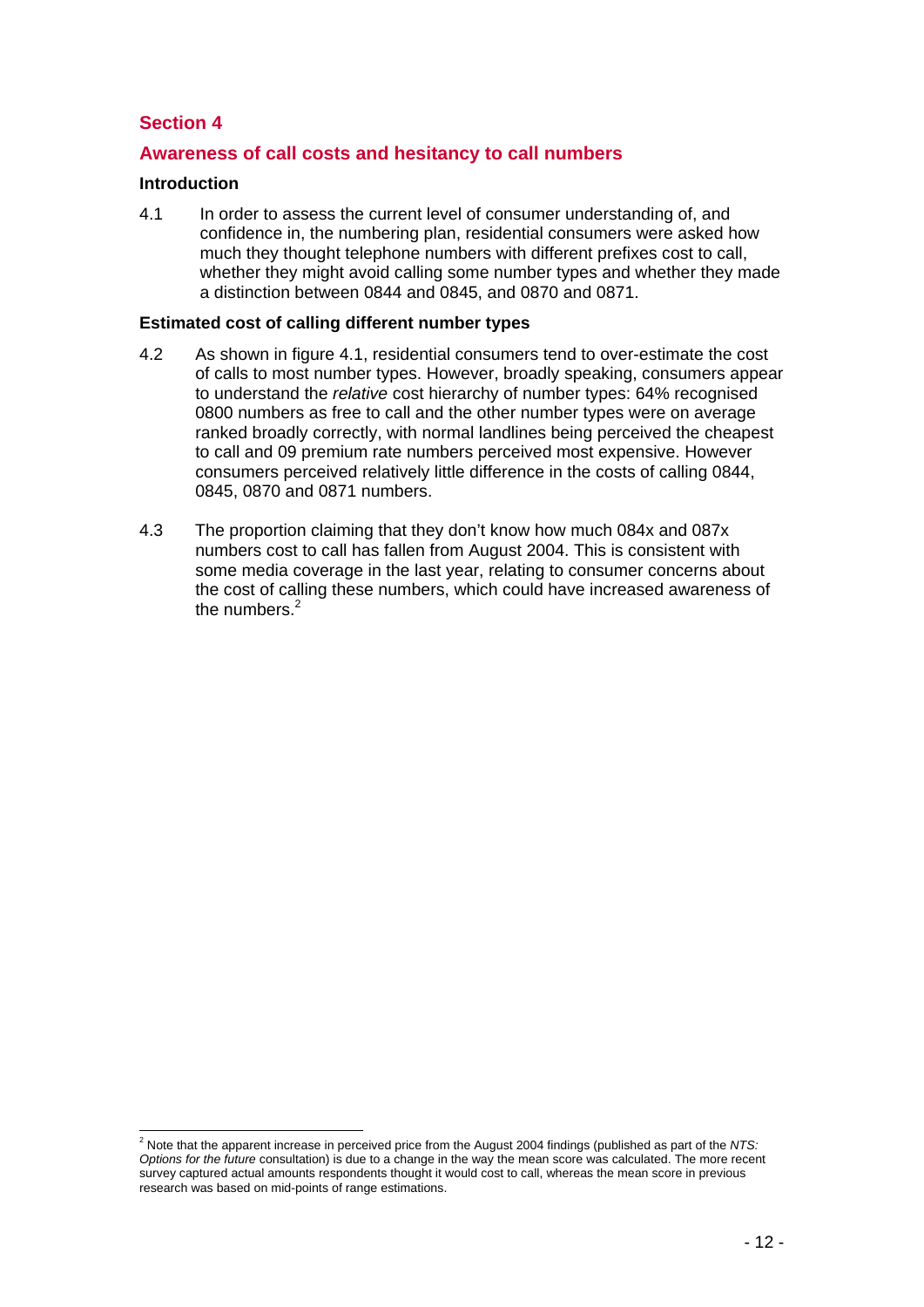#### **Figure 4**.**1** Estimated cost of calling different number types from a landline during the daytime on a weekday

*Q. How much do you think it costs per minute to call the following types of telephone numbers from your landline phone at home during the weekday?* 

Proportions highlighted in red indicate broadly correct estimations (based on BT Together Option 1 tariff and numbering plan).

| Pence Per Min.                                                           | <b>Normal</b><br>landline | <b>Mobile</b><br>phone  | 0800  | 0844                      | 0845  | 0870   | 0871                        | 09                                           |
|--------------------------------------------------------------------------|---------------------------|-------------------------|-------|---------------------------|-------|--------|-----------------------------|----------------------------------------------|
| Free                                                                     | 3%                        | 1%                      | 64%   | 3%                        | 4%    | 2%     | 3%                          | 1%                                           |
| $1-5p$                                                                   | 49%                       | 10%                     | 10%   | 16%                       | 21%   | 15%    | 14%                         | 14%                                          |
| $6-10p$                                                                  | 19%                       | 13%                     | 4%    | 16%                       | 15%   | 16%    | 15%                         | 9%                                           |
| 11-25p                                                                   | 13%                       | 25%                     | 4%    | 17%                       | 15%   | 17%    | 17%                         | 12%                                          |
| 26-50p                                                                   | 6%                        | 32%                     | 6%    | 19%                       | 18%   | 19%    | 19%                         | 21%                                          |
| 51p-£1                                                                   | 2%                        | 10%                     | 4%    | 10%                       | 9%    | 13%    | 13%                         | 18%                                          |
| £1+                                                                      | 1%                        | 2%                      | 2%    | 4%                        | 4%    | 4%     | 3%                          | 11%                                          |
| Don't know                                                               | 7%                        | 8%                      | 7%    | 16%                       | 13%   | 14%    | 15%                         | 14%                                          |
| Mean<br>(including free)                                                 | 14ppm                     | 35ppm                   | 11ppm | 35ppm                     | 34ppm | 37ppm  | 36ppm                       | 56ppm                                        |
| Median<br>(including free)                                               | 5ppm                      | 25ppm                   | Free  | 20ppm                     | 16ppm | 20ppm  | 20ppm                       | 40ppm                                        |
| Actual cost<br>(based on BT<br>Together<br>Tariff/<br>numbering<br>plan) | 3ppm                      | $12.6$ ppm<br>$-24$ ppm | Free  | Up to<br>5ppm or<br>call* | 3ppm  | 7.5ppm | Up to<br>10ppm<br>or call** | $10$ ppm -<br>£1.50pm<br>(or per<br>call)*** |

*Base: UK adults, October 2005, n =1067* 

*\* Based on numbering plan.* 

*\*\* Based on numbering plan. 6-10ppm rated as correct as likely 'real'' cost.* 

*\*\*\* Based on numbering plan.* 

#### **Hesitancy to call different types of phone numbers**

- 4.4 Residential consumers were asked how likely they would be to respond by telephone to an advertisement for something they were interested in. The scenario was repeated for a variety of different number types.
- 4.5 There is a fairly clear correlation between estimated cost and likelihood to call, with residential consumers saying they are less likely to call numbers that they estimate to be more expensive. There also appears to be some relationship between claimed recognition and likelihood to call, with consumers more likely to call number types that are familiar to them.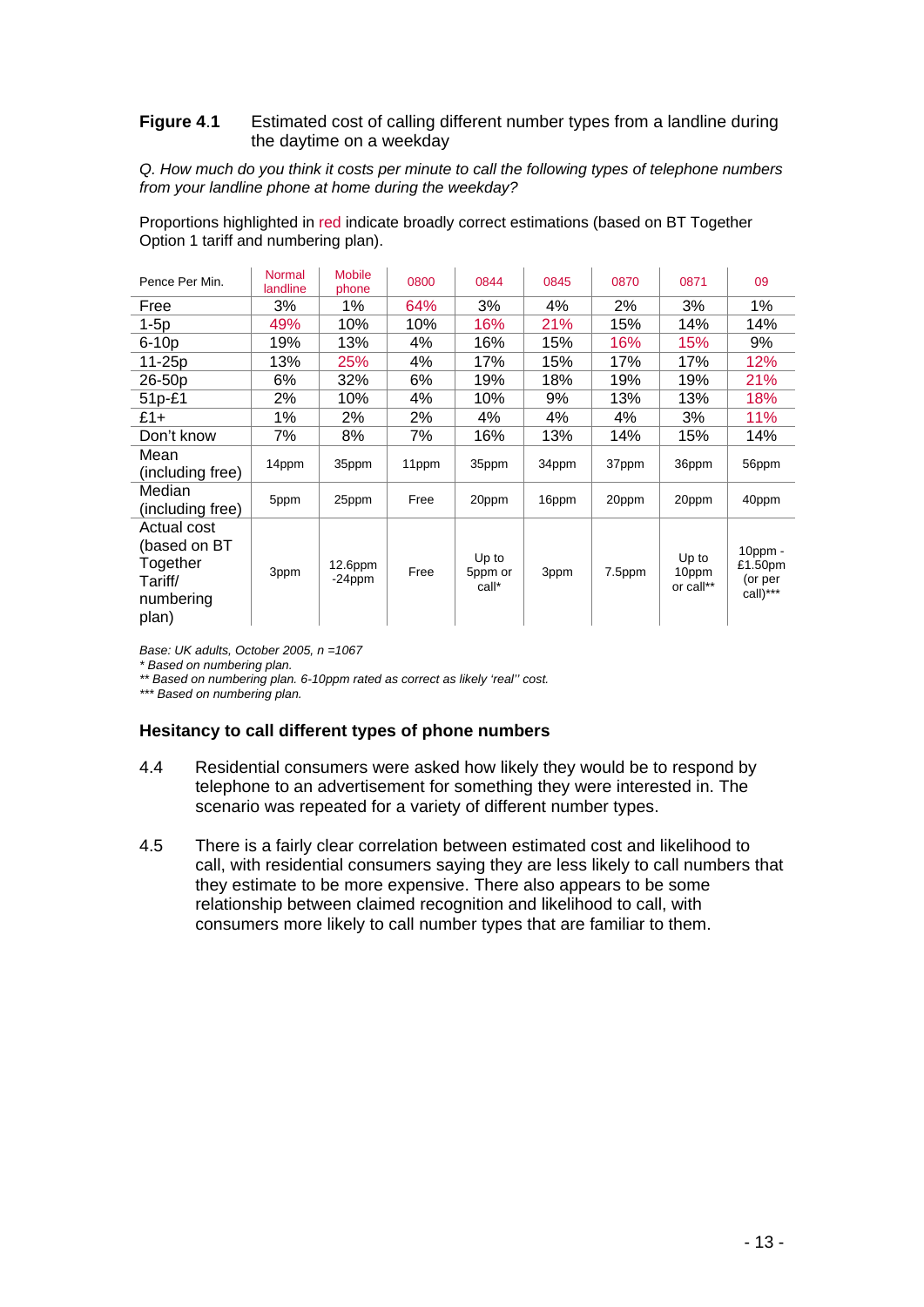#### **Figure 4.2** Estimated cost of calling different number types from a landline during the daytime on a weekday

*Q. If you saw a phone number on an advert for something that you were interested in how likely or unlikely would you be to call the number if it was…* 





*Base: UK adults, October 2005, n = 1067*  \* Source: Ofcom research conducted by ICM Research. Base: GB adults, July 2005 (Base: 1039)

## **Residential consumers' ability to make cost distinctions from phone number prefixes at three-digit level (e.g. 0844) for current NTS numbers**

4.6 To better understand how easily consumers distinguish between having call cost information contained in the first 2 digits of a dialling code (after the zero) compared to the first 3 digits, respondents were asked if they agreed (or disagreed) with awareness and attitudinal statements relating to numbers beginning with 084x and 087x. The responses are shown in figure 4.3.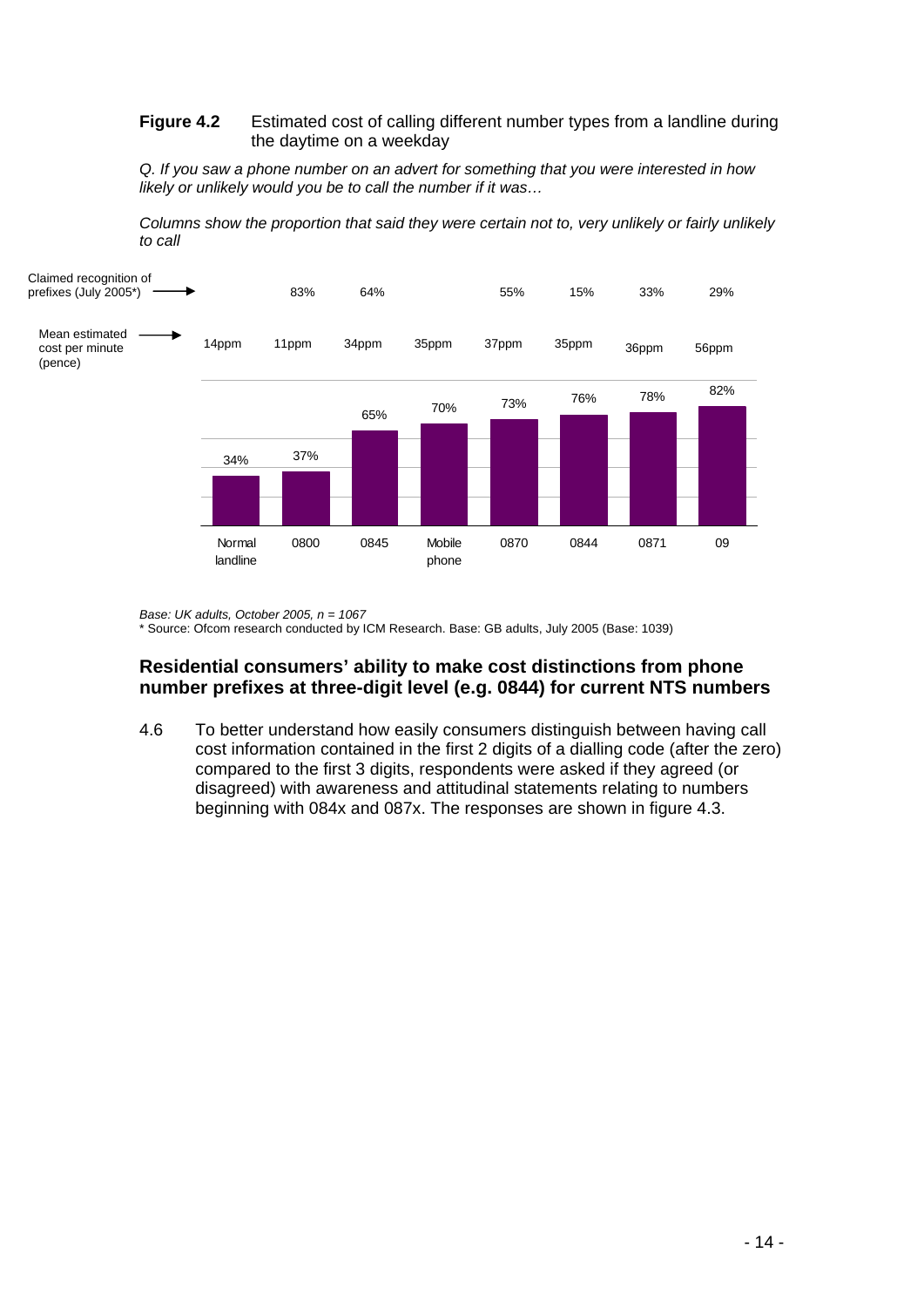#### **Figure 4.3 Proportions of residential consumers that agree with statements about differences between 084x and 087x numbers**



*Q. Please tell me whether you agree or disagree with the following statements…* 

*Base: UK adults, October 2005, n = 1067* 

*\* Note that the purpose of this question was to provide an indication of differences in awareness of cost differences at 2-digit and 3-digit levels. It is the difference between the two "% agree" figures that is perhaps more interesting than the absolute figures – which may contain an over-claim, given that respondents may have felt that the statements imply that differences do exist.* 

- 4.7 About a quarter (24%) claim that they are able to distinguish current NTS cost differences at three-digit level by agreeing with both 'claimed awareness' statements. By contrast, 15% said that they can only distinguish between differences at a two-digit level (i.e. they claimed they knew 087 was more expensive than 084, but were not aware that 0870 may not cost the same as 0871). Just over half (54%) say they are not able to distinguish between the cost of any of the different types of NTS numbers. $3$
- 4.8 Consumers appear to be less confident about their ability to distinguish costs by dialling codes than their claimed actual ability suggests they should be. As previously discussed, 24% say they are able to make cost distinctions at 3 digit level with today's NTS numbers, however a comparably smaller proportion (7%) agree with attitude statements indicating that these differences are easy to remember (by agreeing with the 0844/5 statement and disagreeing with the 0870/1 statement).
- 4.9 So, in summary, this analysis suggests that most consumers make a fairly subtle distinction in estimating the cost of calling 084 and 087 numbers, and when looking at differences according to the third number dialled after the zero – for example between 0844 and 0845 - they make even less of a distinction. This is consistent with the limited distinctions between chargeable 08 numbers suggested in Figure 4.1.

 3 8% claimed that they were aware that there could be a difference in cost between 0870 and 0871 but not 084 and 087.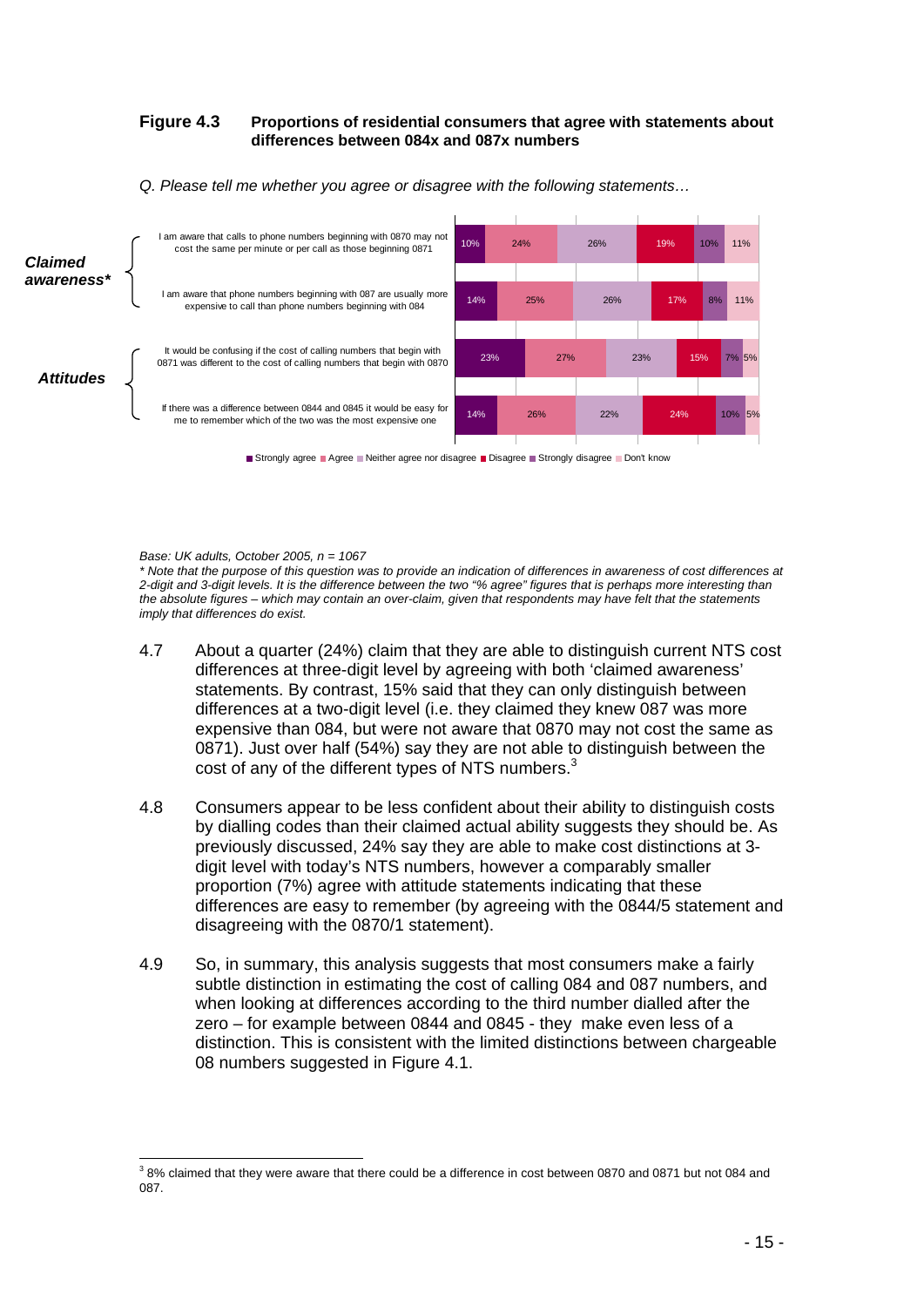4.10 Some caution should be applied when drawing conclusions from these research findings as awareness of cost differences could have been influenced by a number of other factors, such as advertising, press coverage and word of mouth. Also, awareness of 0844 and 0871 is lower than 0845 and 0870 numbers, as illustrated in figure 4.2. Stated awareness of cost differences should not be solely attributed to the number of digits in the dialling code.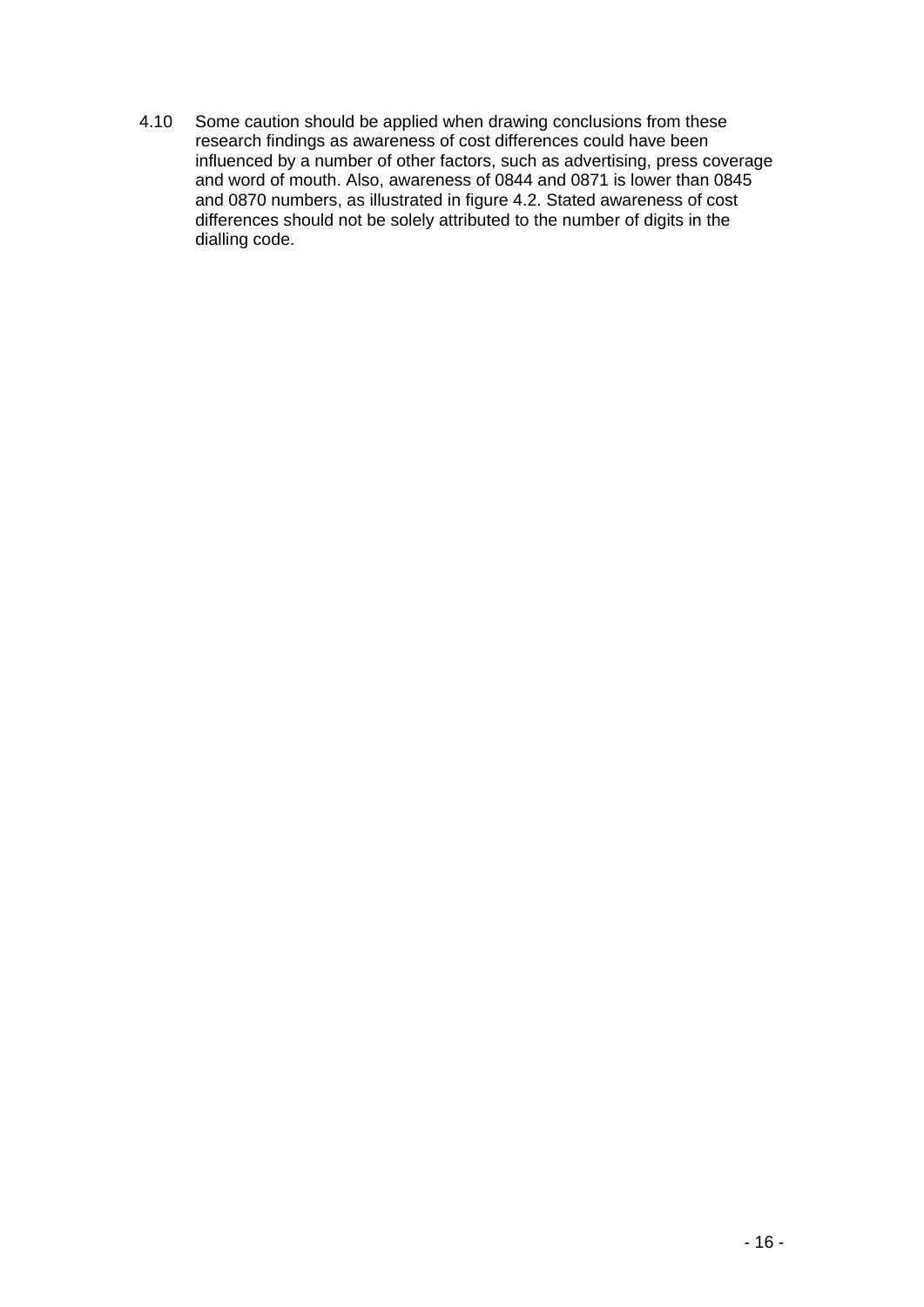## **Section 5**

## **Numbers and associated information**

#### **Introduction**

- 5.1 In this section, residential and business consumers were asked to assess the value of information contained in a number.
- 5.2 Consumers were asked to rate their level of concern at the loss of:
	- Geographic significance the ability to determine the location of the caller by the area code and number
	- Platform distinction the ability to determine whether a call is from / to a mobile or fixed line

#### **Geographic significance**

- 5.3 There was a mixed response among businesses to the importance of identifying location. 43% of business consumers were concerned at the idea of numbers losing geographical significance, whereas 39% were not concerned. There was little variance between company sizes.
- 5.4 Similarly, among residential consumers, opinions were divided, with 46% concerned at the loss of geographic significance and 37% unconcerned.

#### **Figure 5.1 Proportion of consumers that say they would be concerned or unconcerned at losing geographic significance of telephone numbers**

*Q. UK land line numbers currently have area codes that indicate the location of the telephone number. For example, phone numbers for lines in Aberdeen all begin with 01224 or numbers in Brighton begin with 01273. If phone numbers changed and you were no longer able to tell the location of the telephone number, how would you feel about that?*



*Base: UK residential consumers, n = 1035,, UK business consumers, n = 400*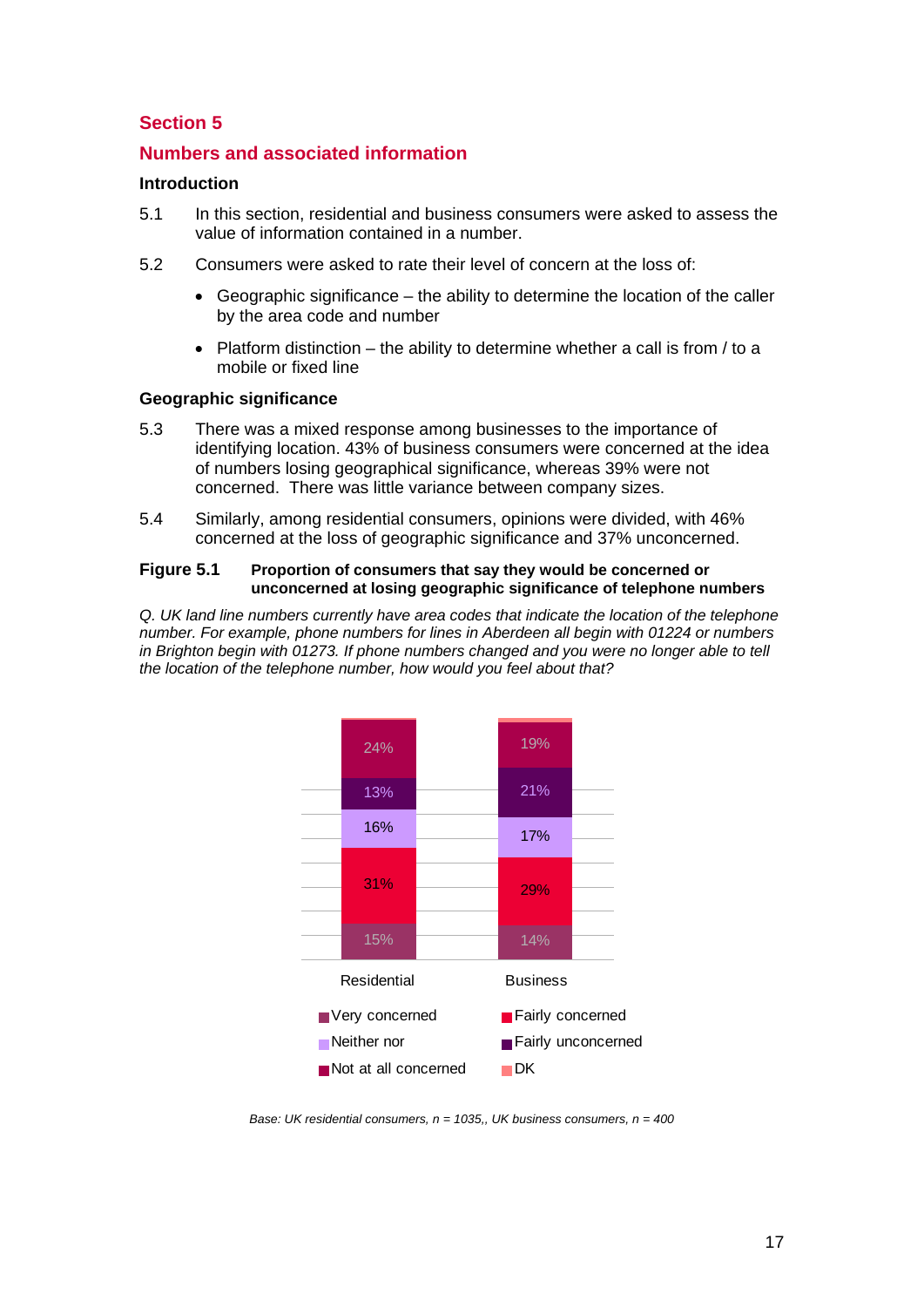5.5 Residential and business consumers who said that they would be concerned about loss of geographic significance gave a number of emotional and practical reasons for this concern, in the qualitative and quantitative research. *"It's nice to know, it's always been like that"* (*Adult 35+)*

*"We use it to help us identify where the customer is." (SME)* 

#### **Figure 5.2 Reasons given by consumers who said that they would be concerned about a loss of geographic significance**



## **Residential**

*Base: UK residential consumers, n = 481, UK business consumers, n = 170* 

- 5.6 The findings were similar when, in other research, residential and business consumers were asked how important it was to be able to tell geographic location from telephone number prefixes. In those surveys, 52% of residential consumers and 50% of business consumers said that it is important. It was unimportant to 20% and 37% of residential and business consumers respectively. The remainder either didn't know or said that it was neither important nor unimportant.
- 5.7 Qualitative research amongst businesses found that for many it was important that their telephone number reflected their business location. For these companies, it was considered a useful device for demonstrating local presence and encouraging local trade.
- 5.8 This finding was confirmed by the quantitative survey, which demonstrated that significant proportions of businesses felt that it was important that their telephone number reflects their geographic location, and this is more so amongst smaller businesses.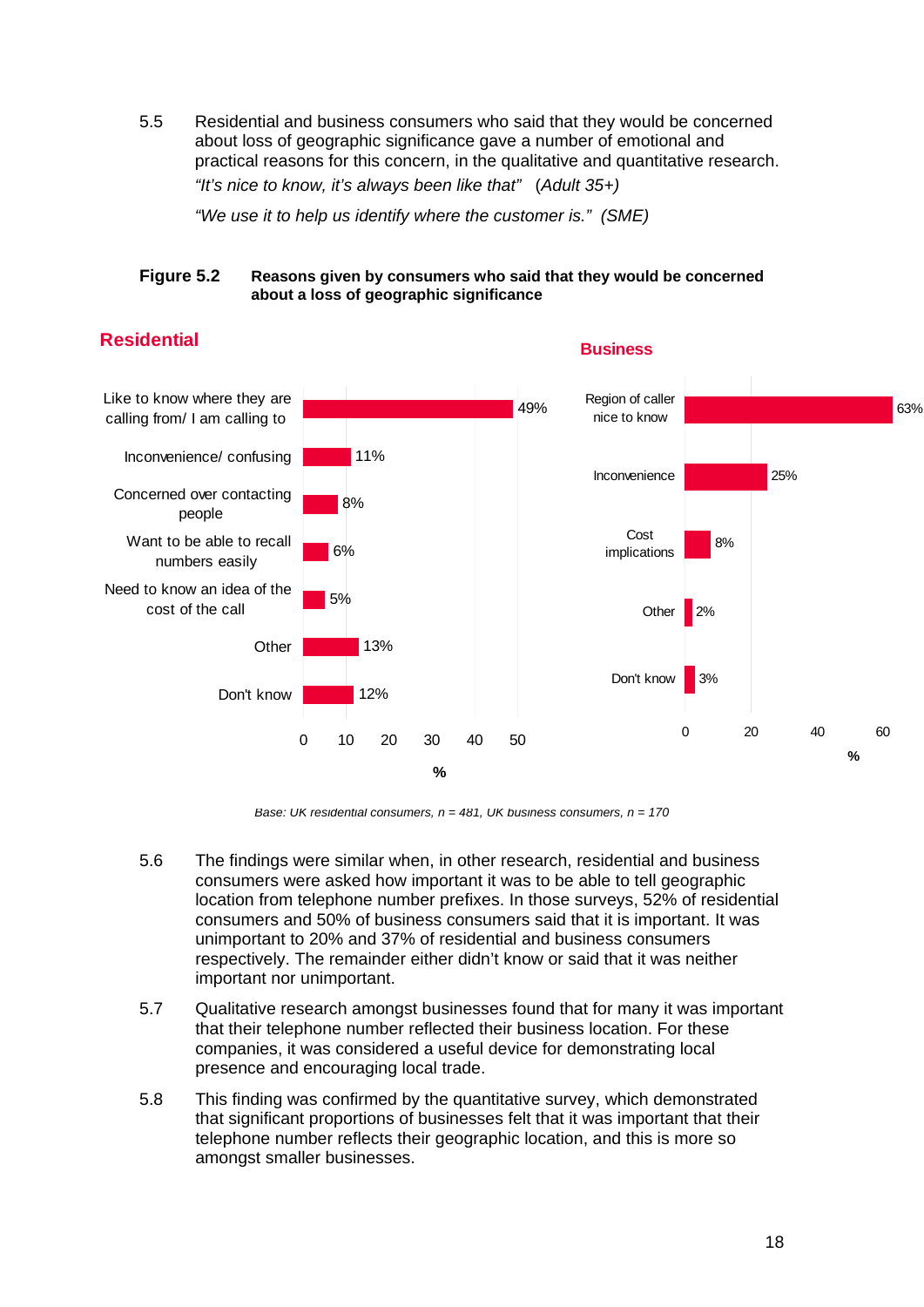### **Figure 5.3 Importance of telephone number reflecting the company location**

*Q. How important is it to your business that the company telephone number reflects the location in which the company is based?* 



## **Importance of telephone number reflecting the business location - by business size**

*Base: UK businesses n=400* 

### **Platform Distinction**

5.9 Business and residential consumers were much more concerned at losing the ability to distinguish between mobiles and fixed line calls. 70% of business consumers and 69% of residential consumers said they would be concerned, 38% of both business and residential consumers said they would be *very* concerned.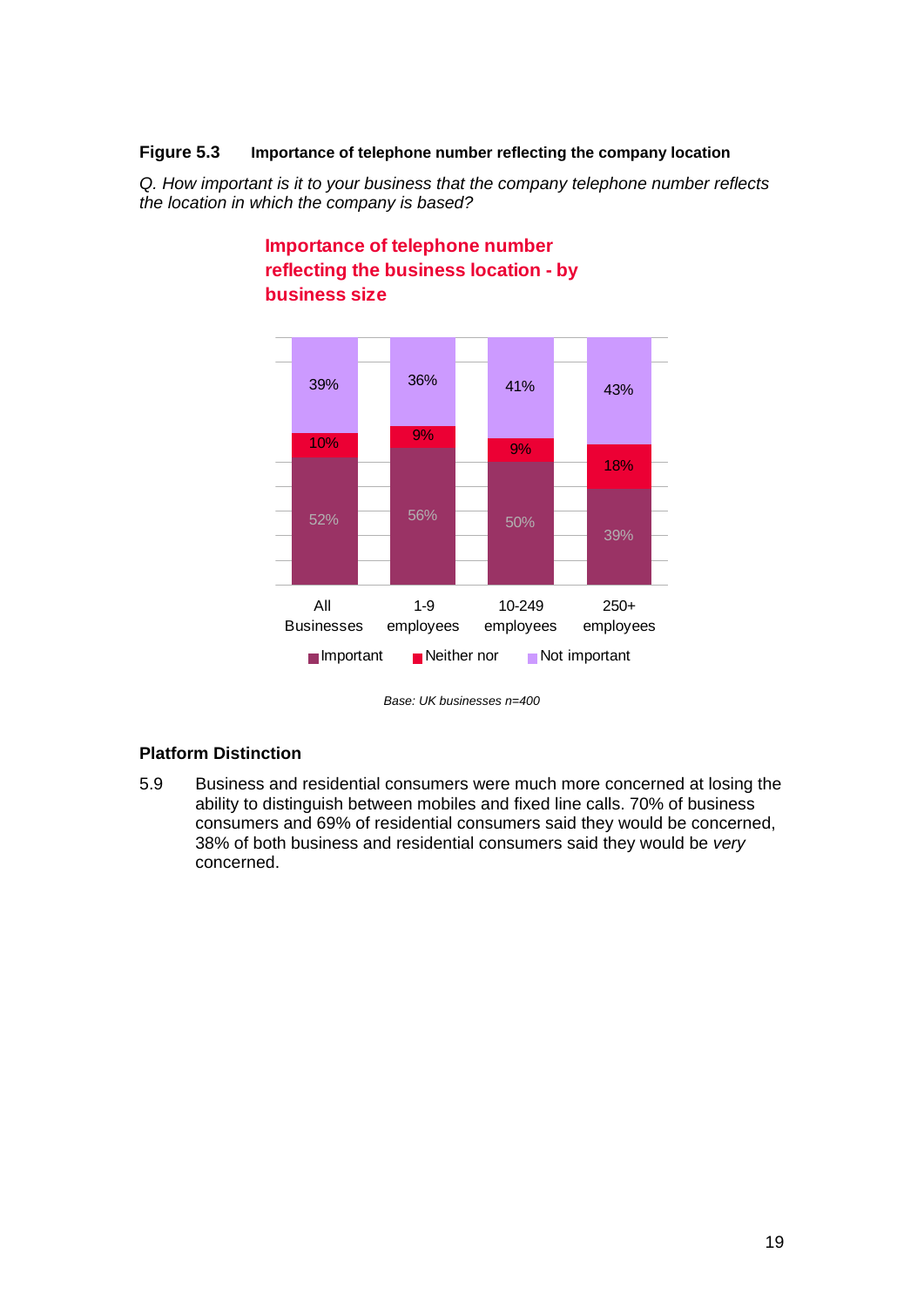#### **Figure 5.4 Proportion of consumers that say they would be concerned or unconcerned at the prospect of the loss of ability to distinguish between mobile and fixed line numbers from telephone number prefixes**

*Q. The current number system allows us to distinguish between mobile numbers and land line numbers - mobile numbers start with 07 and land line numbers start with 01 or 02. If phone numbers changed and your company was no longer able to distinguish between a land line and a mobile number, how would your company feel about that?* 



*Base: UK residential consumers, n = 1103; UK business consumers, n = 400* 

- 5.10 The primary reason for consumer concern at the potential loss of the distinction between fixed and mobile phone numbers was related to identifying call costs. Business and residential consumers felt that this distinction was a key indicator of cost because of the perceived difference in the cost of calling fixed and mobile phones.
- 5.11 The qualitative research found that teenagers and young adults, especially, felt that this distinction was also important on a social level. To them, a mobile was considered personal, whereas the fixed line was communal and therefore required a different set of behaviours. For example teenagers said that when calling a friend on a fixed phone they would be prepared to be more polite in case their friend's parents answered the call.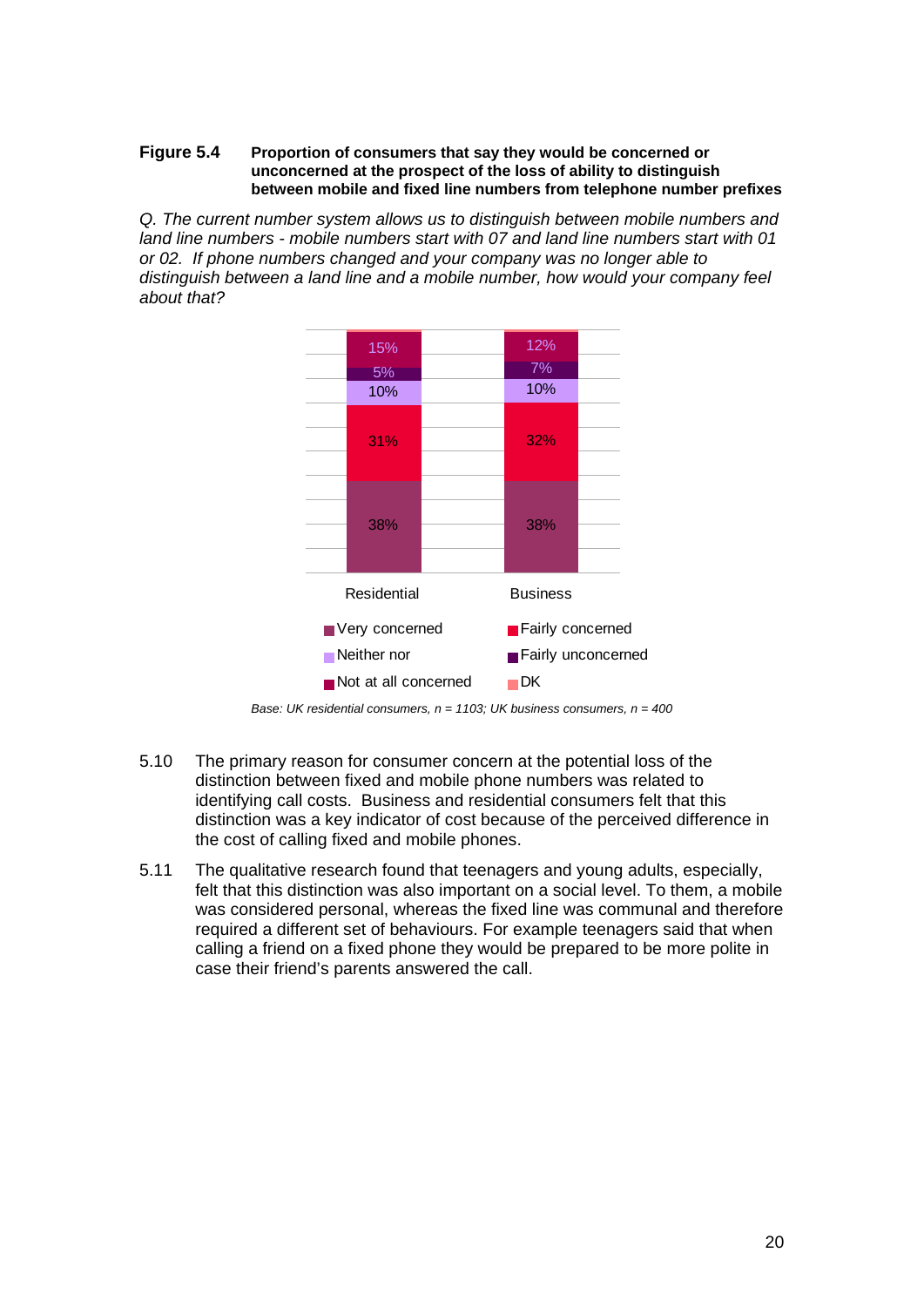#### **Figure 5.5 Reasons given by those concerned at the prospect of the loss of ability to distinguish between mobile and fixed line phones from telephone number prefixes**



*Base: UK residential consumers that are concerned about loss of ability to distinguish platform, n =736; UK business consumers that are concerned about loss of ability to distinguish platform, n =280.* 

21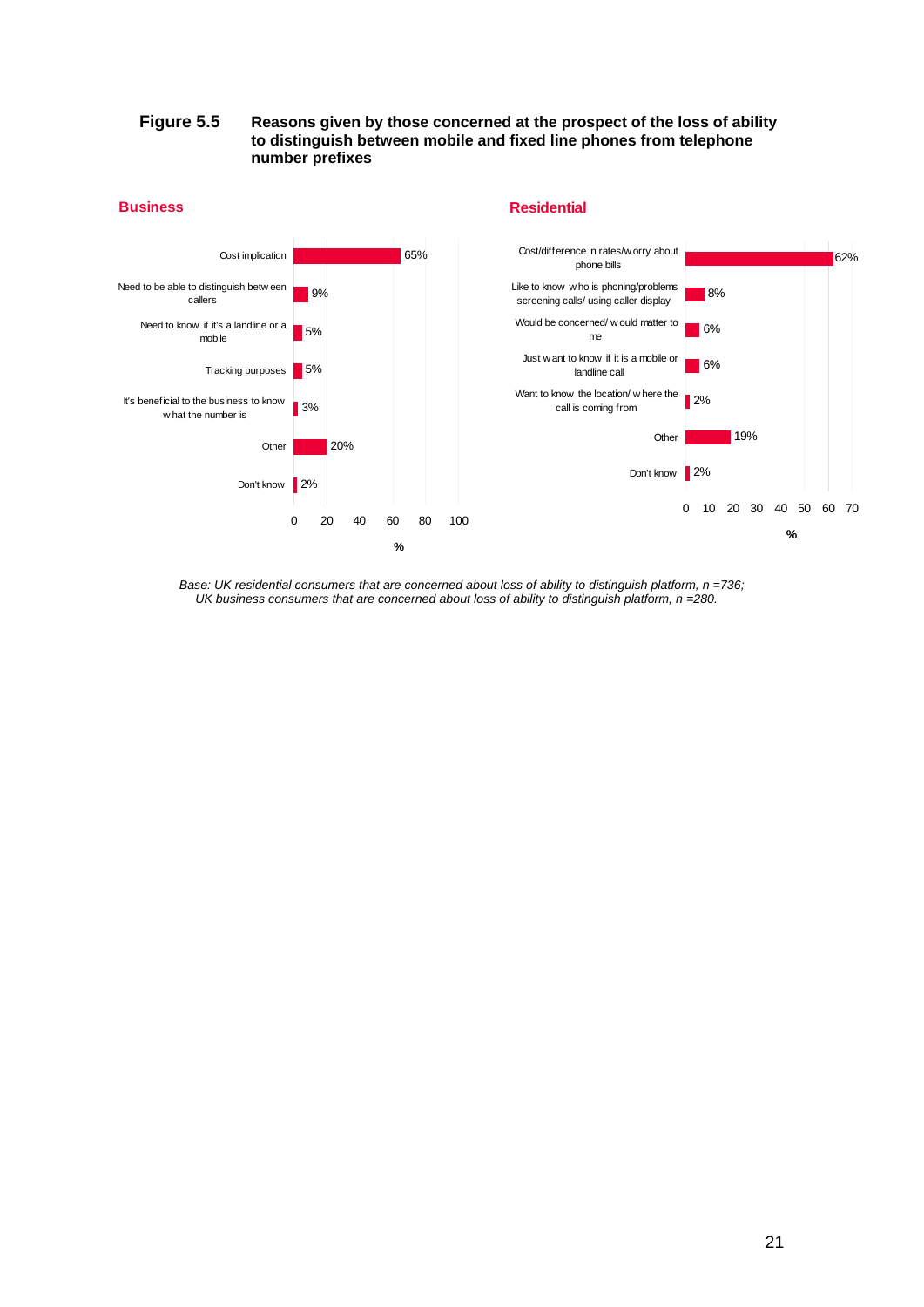## **Section 6**

## **Local dialling and consumer responses to possible options in the event of geographic areas running out of numbers**

## **Introduction**

- 6.1 Local dialling is the ability to make calls within the local dialling code area without having to dial the local area dialling code. For example, to dial Ofcom's London office switchboard on +44 (020) 7981 3000 from another fixed line phone number with an 020 prefix, the caller only need dial 7981 3000, omitting the area dialling code.
- 6.2 Some of the options available to resolve a potential shortage of telephone numbers in geographic areas could have some impact on the ability to dial locally – i.e. omit the area code when making local calls.
- 6.3 To help assess options available to deal with local geographic areas running out of telephone numbers, consumers were asked about the importance of local dialling and also about their reaction to different options to resolve this issue.

## **Local Dialling**

- 6.4 To assess the importance of Local Dialling, respondents were asked about
	- Their dialling method from a fixed line to another local fixed line phone (Residential consumers only)
	- The proportion of calls made from fixed line phones by just dialling the local number (Residential consumer only)
	- The importance of leaving off the area dialling code when making local calls from a fixed line
- 6.5 The majority of residential users say they make use of local dialling. 64% claim that they mostly leave off the area code and just dial the number, with an additional 14% who mostly either dial in full or leave off the code.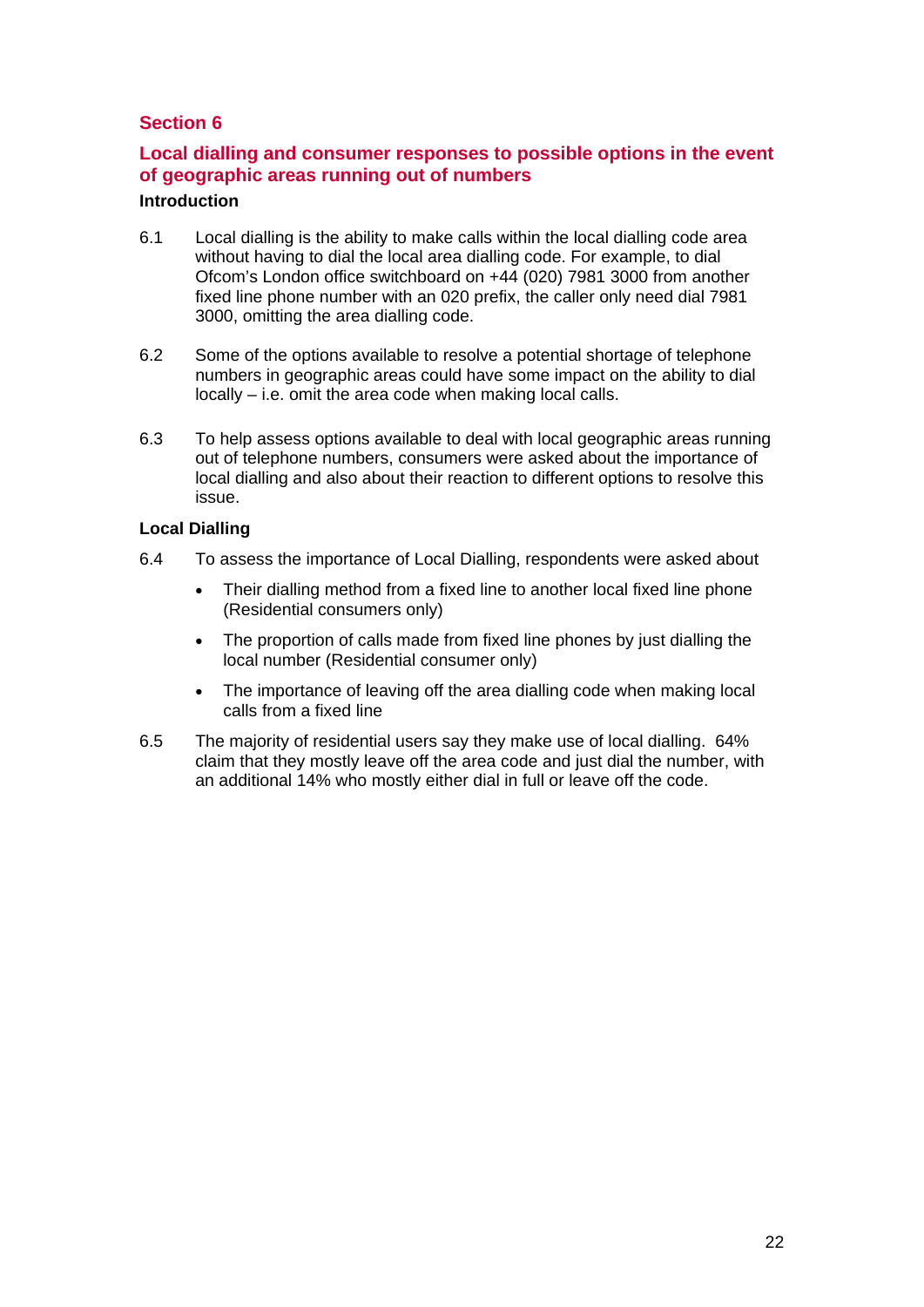#### **Figure 6.1** Residential consumers' claimed use of local dialling

*Q. Thinking about the calls you make from a fixed line phone to another local fixed line phone, do you mostly….?* 



#### **Residential**

*Base: UK residential consumers that use a fixed line phone n = 932* 

- 6.6 61% of residential consumers and 60% of business consumers did not think the ability to 'local dial' is important.
- 6.7 Large businesses, with 250+ employees were least likely to say that the ability to local dial is important to them (26%). The qualitative research revealed that this appears to be due to frequent use of pre-programming numbers and the amount of numbers dialled that are not local.
- 6.8 Local dialling appears to be most important to older residential consumers (50% of those aged 65+ say it is important) and, to a lesser degree, by businesses with 1-9 employees (41%).
- 6.9 Overall, the qualitative and quantitative research indicates that the local dialling facility appears to be taken for granted rather than highly valued, although it was not without some benefits
	- Numbers were felt to be easy to remember
	- There was less opportunity for mistakes
	- No code for many meant 'localness' and many, particularly in urban environments, would just give out a six digit number with no area code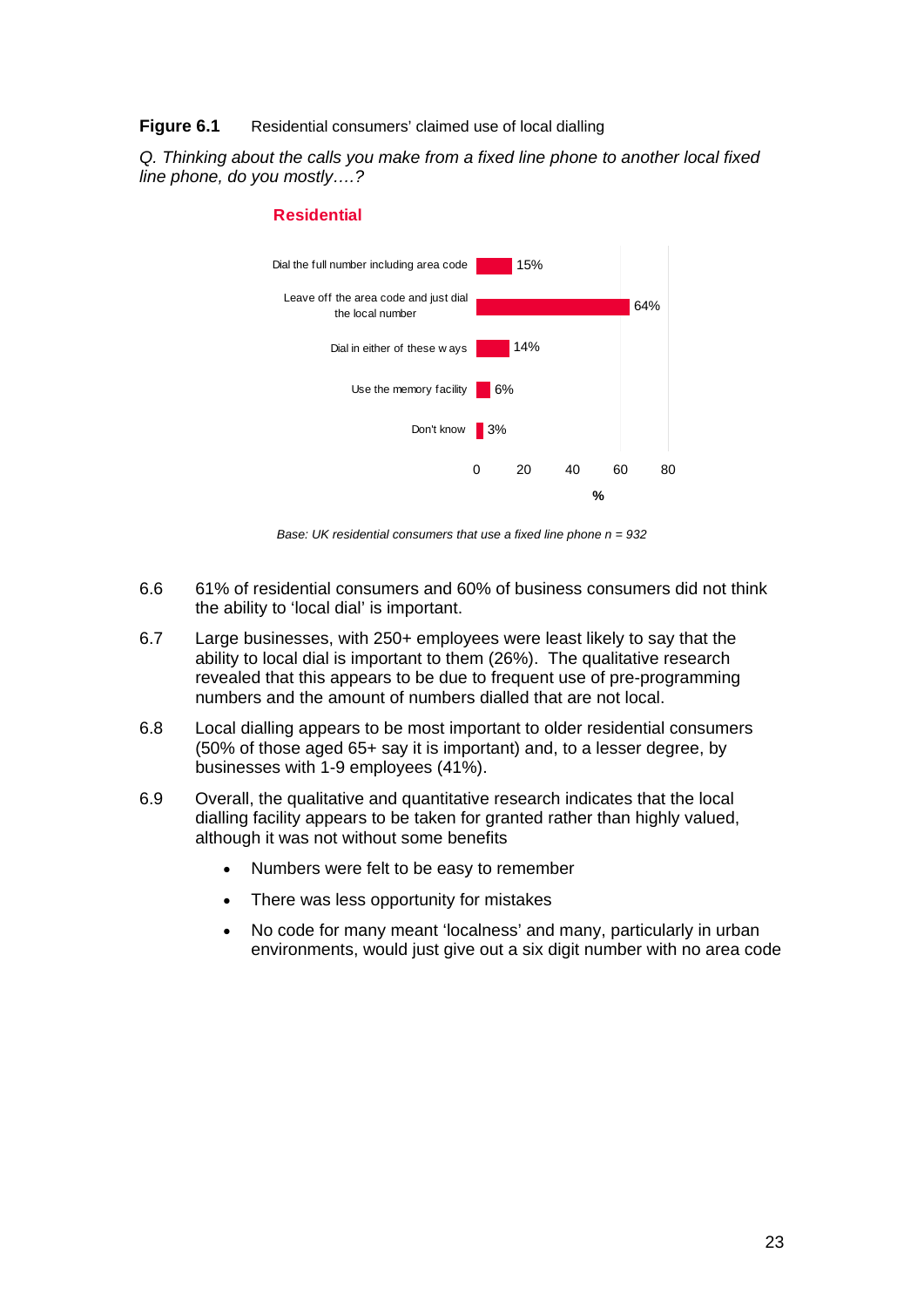#### **Figure 6.2** Residential consumers' claimed use of local dialling

*Q. How important is to you that you are able to leave off the area dialling code when you dial from a fixed line phone to another local fixed line phone?* 



*Base: UK residential consumers n = 1133, UK businesses n = 400* 

#### **Consumer responses to options to resolve geographic area number shortage**

- 6.10 Respondents were asked to comment on three options (see Appendix 2 for full explanations).
	- **Option A Wide Area Code**
	- **Option B Close Local Dialling**
	- **Option C Introducing Overlay Codes**
- 6.11 In the quantitative research, all respondents were shown cards providing an explanation of each of the three options.
	- Business respondents were faxed or emailed the explanations in advance of the interview.
	- Residential respondents were shown cards during the interview.
- 6.12 The order in which the options were presented was rotated to account for any order effect.
- 6.13 Respondents were asked two questions for each option.
	- The first was a rating question: "Using a scale of 0-10 where 0 means this option would not bother you at all and 10 would bother you very much, please give me your impression of Option X".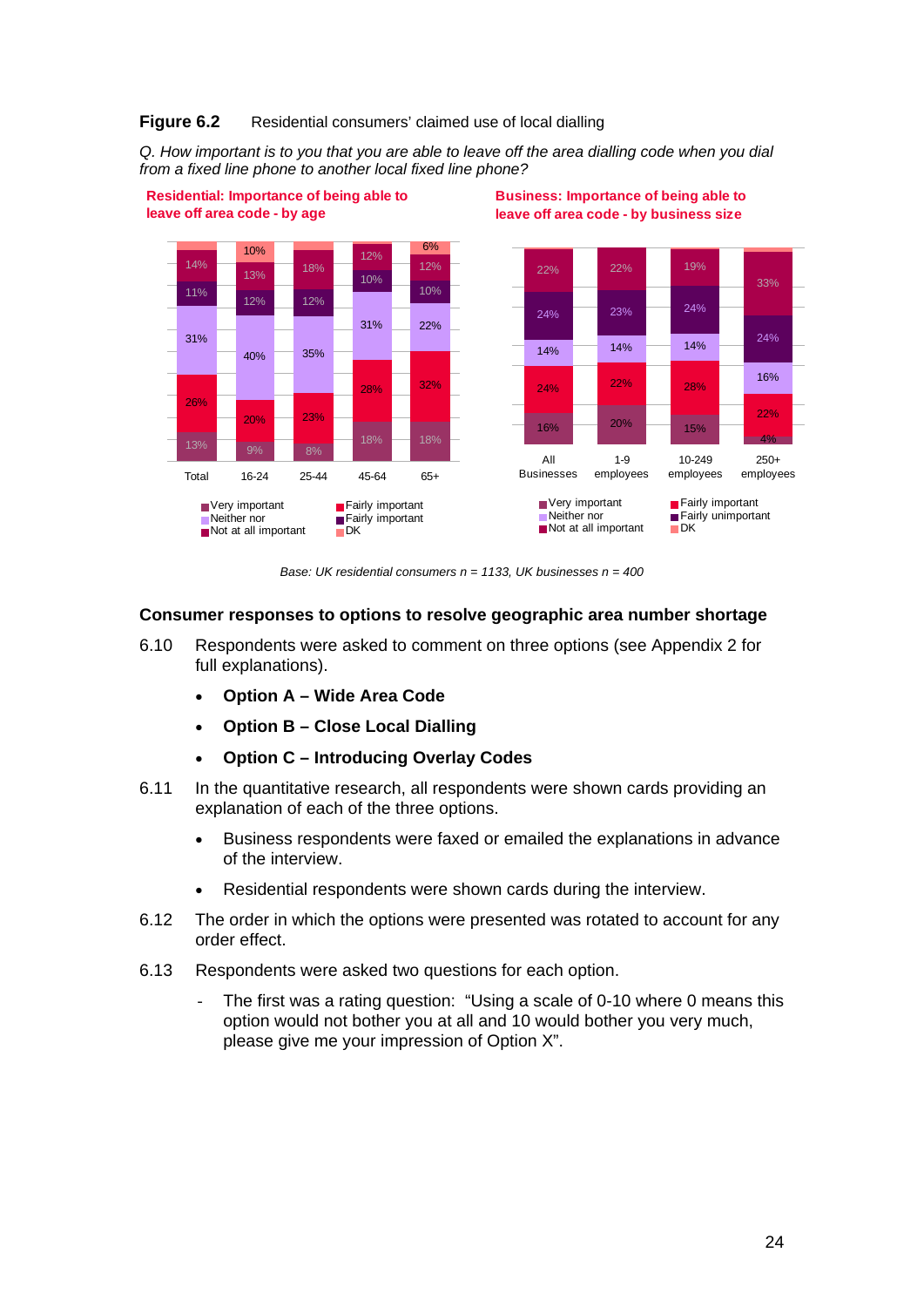- The second was an open ended question that asked for the reasons for their score.<sup>4</sup>
- 6.14 Option A: Wide Area Code:

- Businesses appeared to be marginally less concerned about this option than residential users – but neither audience came out strongly either in favour or against.
- Reasons given for not liking this option in the qualitative and quantitative research show that residential consumers, older adults in particular, have concerns about change in general and the possibility of more numbers, whereas businesses were concerned with number changes and associated costs.

#### **Figure 6.3 Consumer reactions to Wide Area Code option**

*Q. Using a scale of 0-10, where 0 means this option would not bother you at all and 10 means it would bother you very much, please give me your impression of OPTION A on a scale of 0- 10?* 



*Base: GB residential consumers n = 1133, UK businesses, n = 400* 

- Residential users in Northern Ireland were asked to rate their satisfaction with their current telephone numbering scheme (having undergone a change to a wide area code in the year 2000), on a scale from 0-10, where 0 was not at all satisfied, and 10 was very satisfied.
- Responses were very positive with 98% scoring 5 or more, and 75% scoring 7 or more.

<sup>&</sup>lt;sup>4</sup> It should be noted that businesses assessed Option C alongside Option A and B as part of the main telephone survey. Residential users, however, assessed Option C as part of a generic UK omnibus survey and in isolation of telephone related subjects. Residential users in Northern Ireland were exempt from assessing the three options because a wide area code had been implemented there in 2001. Instead, residential users were asked to rate their satisfaction with their current numbering framework. Business users in Northern Ireland rated the options like all other UK businesses surveyed.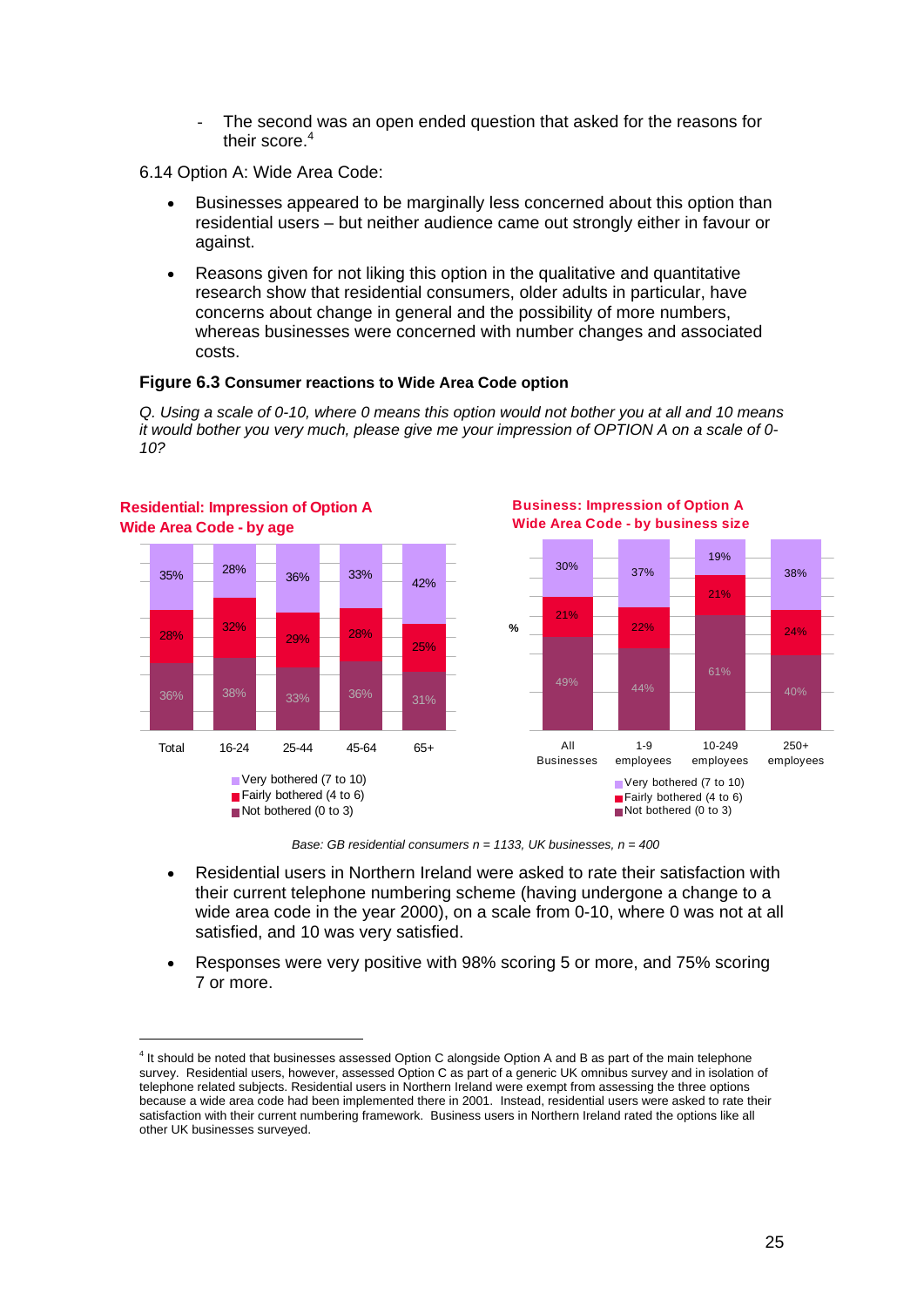- 6.15 Option B: Close Local Dialling:
	- On average, residential users were less concerned about this option than businesses, though apart from businesses with 10-249 employees, neither group was strongly for or against.
	- Business and residential users had different priorities. The main concern of businesses, those with 10-249 employees in particular, was over the loss of geographical identity and the associated potential confusion over location, whereas residential users' first concern was about having to dial more numbers.
	- Both audiences mentioned being in favour of keeping the same number and there were also mentions that this option would not cause too much upset.

#### **Figure 6.4** Consumer reactions to Close Local Dialling option

*Q Using a scale of 0-10, where 0 means this option would not bother you at all and 10 means it would bother you very much, please give me your impression of OPTION B on a scale of 0- 10?* 





**Business: Impression of Option B** 

*Base: GB residential consumers n = 1133, UK businesses, n = 400*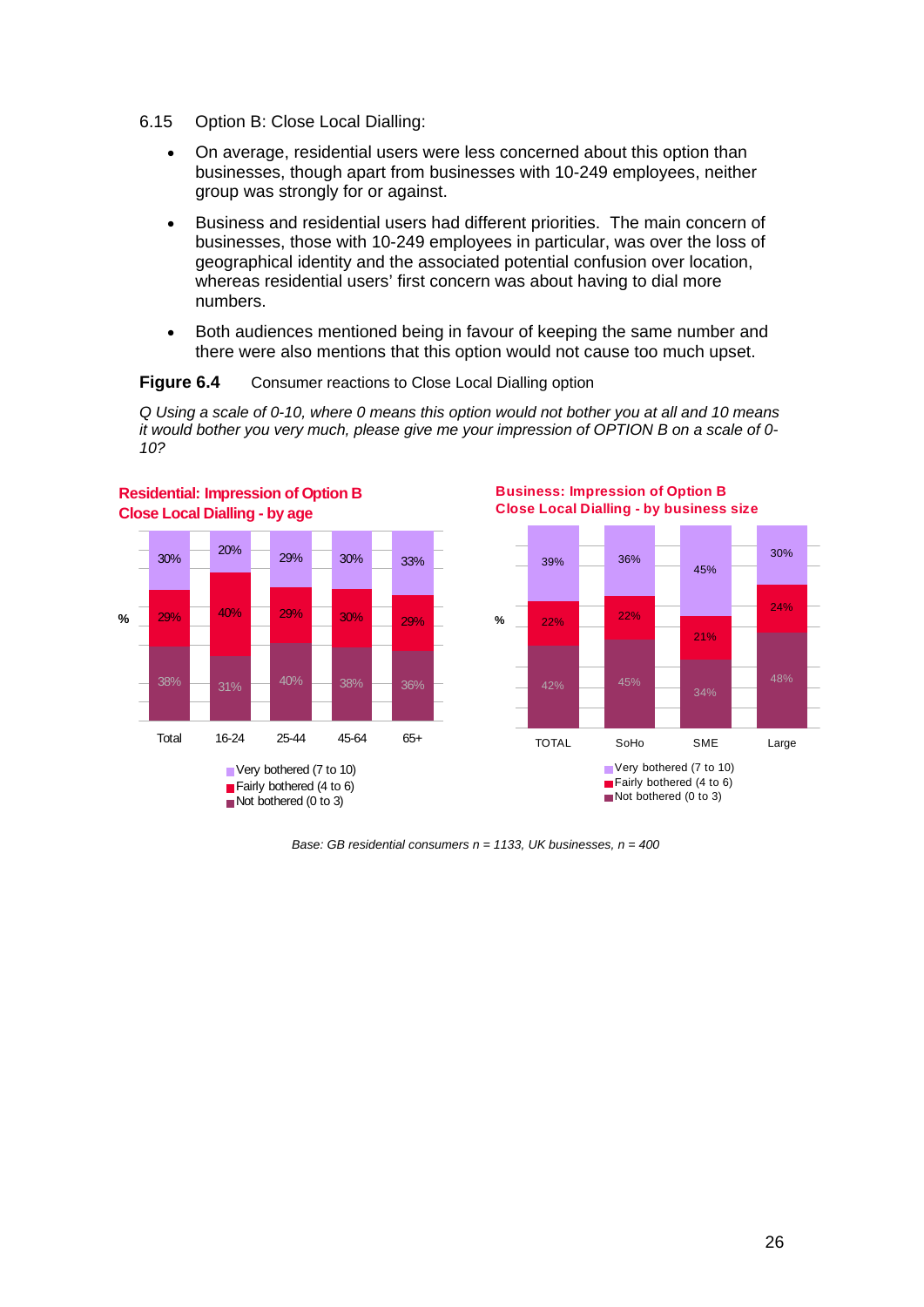- 6.16 Option C: Overlay:
	- The quantitative research found that businesses were more concerned about this option than residential users but the ratings given by both groups show a greater level of acceptance than was initially shown in the focus groups – where the option was largely rejected for being too complicated.
	- Both residential and business consumers mentioned that this option could however cause confusion, with businesses in particular noting that this would lead to two codes in one location.

#### **Figure 6.5** Consumer reactions to Overlay code option

*Q. Using a scale of 0-10, where 0 means this option would not bother you at all and 10 means it would bother you very much, please give me your impression of OPTION C on a scale of 0- 10?* 



*Base: UK residential consumers = 999, UK businesses, n = 400*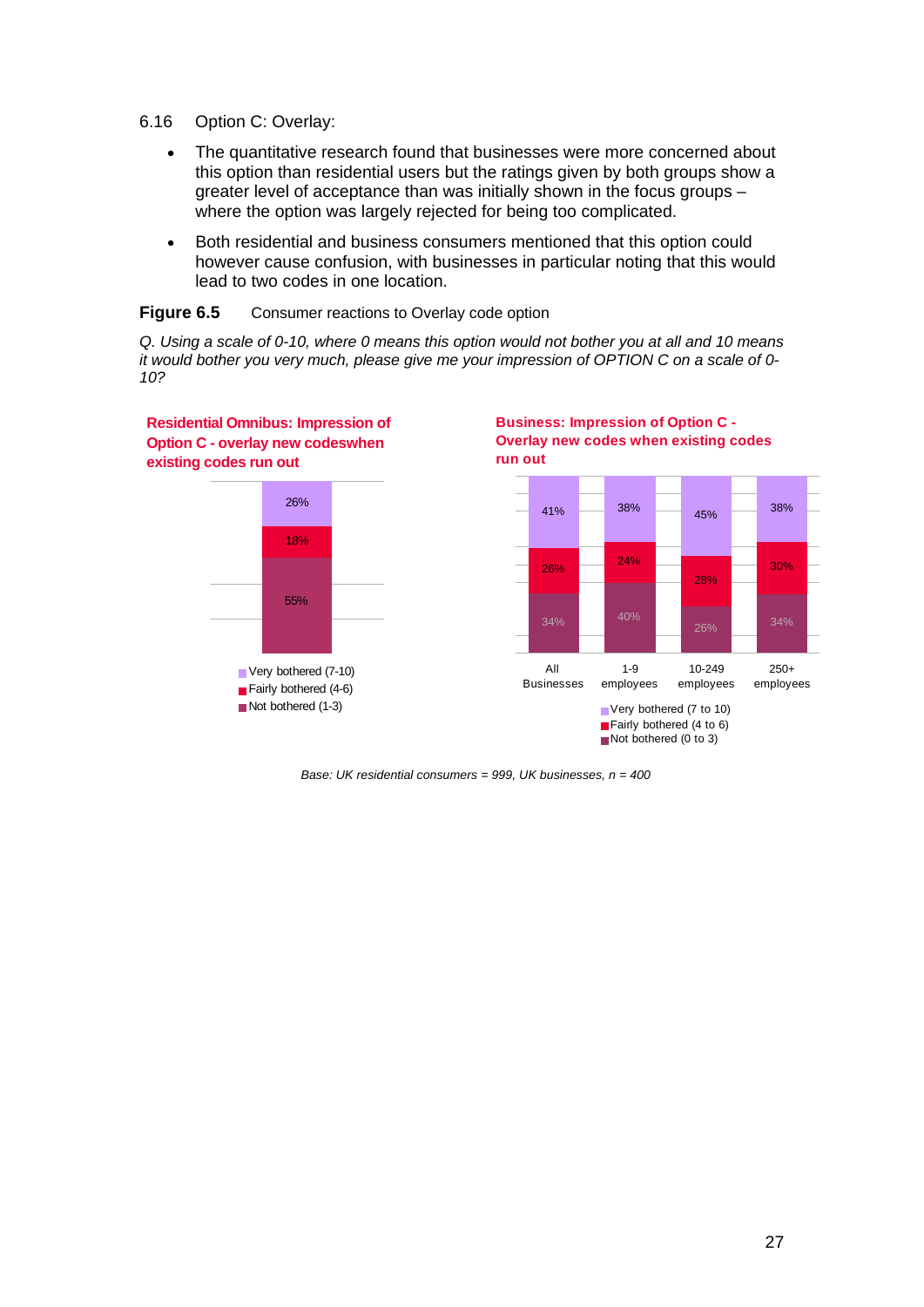## **Section 7**

## **Attitudes towards numbering changes and measuring the cost of numbering changes**

### **Introduction**

7.1 The qualitative research found that numbering changes were considered inconvenient and costly by to residential and business consumers. For business consumers a number change was seen as having a significant financial impact on them.

#### **Business consumers' view on number change**

7.2 The majority (85%) of businesses agreed that a number change was inconvenient – more so amongst larger businesses.

#### **Figure 7.1** Inconvenience to businesses of a number change



*Q Overall, how inconvenient would a number change be to your business?* 

**Business: Inconvenience of number** 

- 7.3 The qualitative and quantitative research found a number of issues related to a number change that would cause costs to businesses. These findings were used to design a survey which aimed to estimate the cost to businesses of a number code change. Companies were surveyed in areas that experienced a number code change in the year 2000.
- 7.4 Figure 7.2 shows a breakdown of the results from this survey. The mean estimated cost of a number code change was just over £5,000 per business. Updating stationery and loss of business were the highest estimated costs

*Base: UK businesses n = 400.*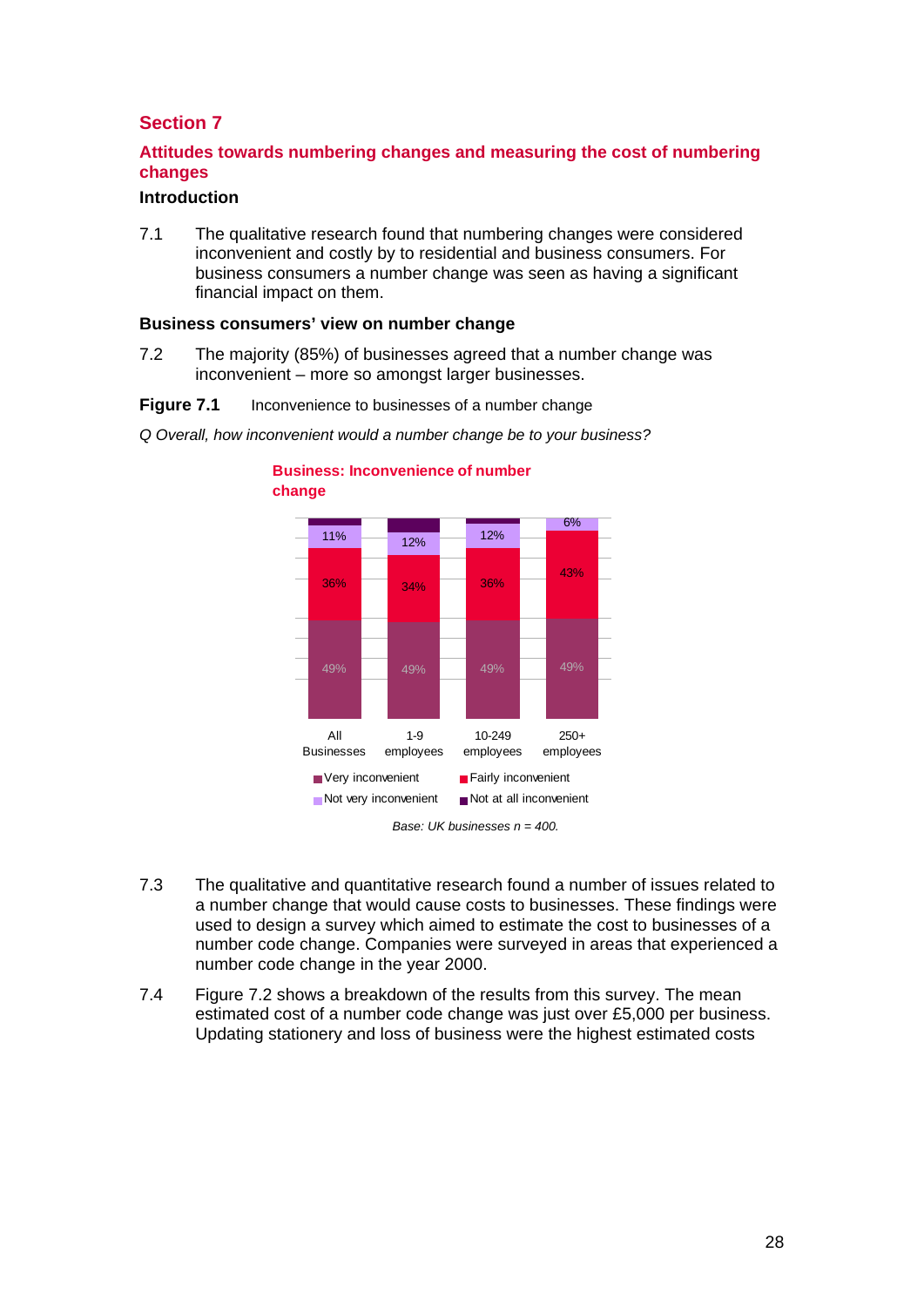|                                             |                   | <b>Company Size</b> |                | Location       |               | <b>Target Market</b>                                              |                 | <b>Turnover</b>           |               |               |
|---------------------------------------------|-------------------|---------------------|----------------|----------------|---------------|-------------------------------------------------------------------|-----------------|---------------------------|---------------|---------------|
|                                             | All<br>businesses | $1 - 9$<br>emps     | 10-249<br>emps | $250+$<br>emps | London        | Cardiff,<br>Coventry,<br>N Ireland,<br>Southampton,<br>Portsmouth | Locally<br>only | Regionally/<br>Nationally | Up to<br>£1m  | Above £1m     |
| Base size:                                  | $n = 406$         | $n = 190$           | $n = 183$      | $n = 33$       | $n = 59$      | $n = 347$                                                         | $n = 167$       | $n = 197$                 | $n = 133$     | $n = 79$      |
| Stationery                                  | £1,785            | £432                | £2,244         | £9,821         | £4,123        | £1,400                                                            | £405            | £3,299                    | £506          | £5,129        |
| Signs                                       | £505              | £227                | £546           | £2,154         | £276          | £543                                                              | £137            | £940                      | £177          | £1,904        |
| Marketing materials                         | £840              | £180                | £857           | £6,590         | £1,620        | £705                                                              | £173            | £1,641                    | £258          | £2,989        |
| Management staff<br>costs (days)            | £421<br>(3.2)     | £422<br>(3.2)       | £317<br>(2.4)  | £846<br>(6.4)  | £499<br>(3.8) | £412<br>(3.1)                                                     | £250<br>(1.9)   | £562<br>(4.2)             | £292<br>(2.2) | £617<br>(4.6) |
| Admin staff costs<br>(days)                 | £175<br>(2.3)     | £112<br>(1.5)       | £165<br>(2.2)  | £731<br>(9.7)  | £155<br>(2.1) | £171<br>(2.3)                                                     | £75<br>(1.0)    | £276<br>(3.7)             | £101<br>(1.3) | £434<br>(5.8) |
| Lost business estimate                      | £1,209            | £248                | £1,981         | £2,455         | £1,524        | £1,155                                                            | £576            | £2,002                    | £603          | £4,715        |
| Other costs *                               | £402              | £95                 | £796           | £2             | £1,478        | £223                                                              | £81             | £761                      | £116          | £856          |
| <b>TOTAL COST excl.</b><br>staff costs (£s) | £4,741            | £1,182              | £6,424         | £21,022        | £9,021        | £4,026                                                            | £1,372          | £8,643                    | £1,660        | £15,593       |
| TOTAL COST (£s) incl.<br>staff costs        | £5,337            | £1,715              | £6,907         | £22,598        | £9,675        | £4,610                                                            | £1,697          | £9,481                    | £2,053        | £16,644       |

## **Figure 7.2** Estimated cost to businesses of a number code change

\* e.g. yellow pages ad change, website change, inconvenience, etc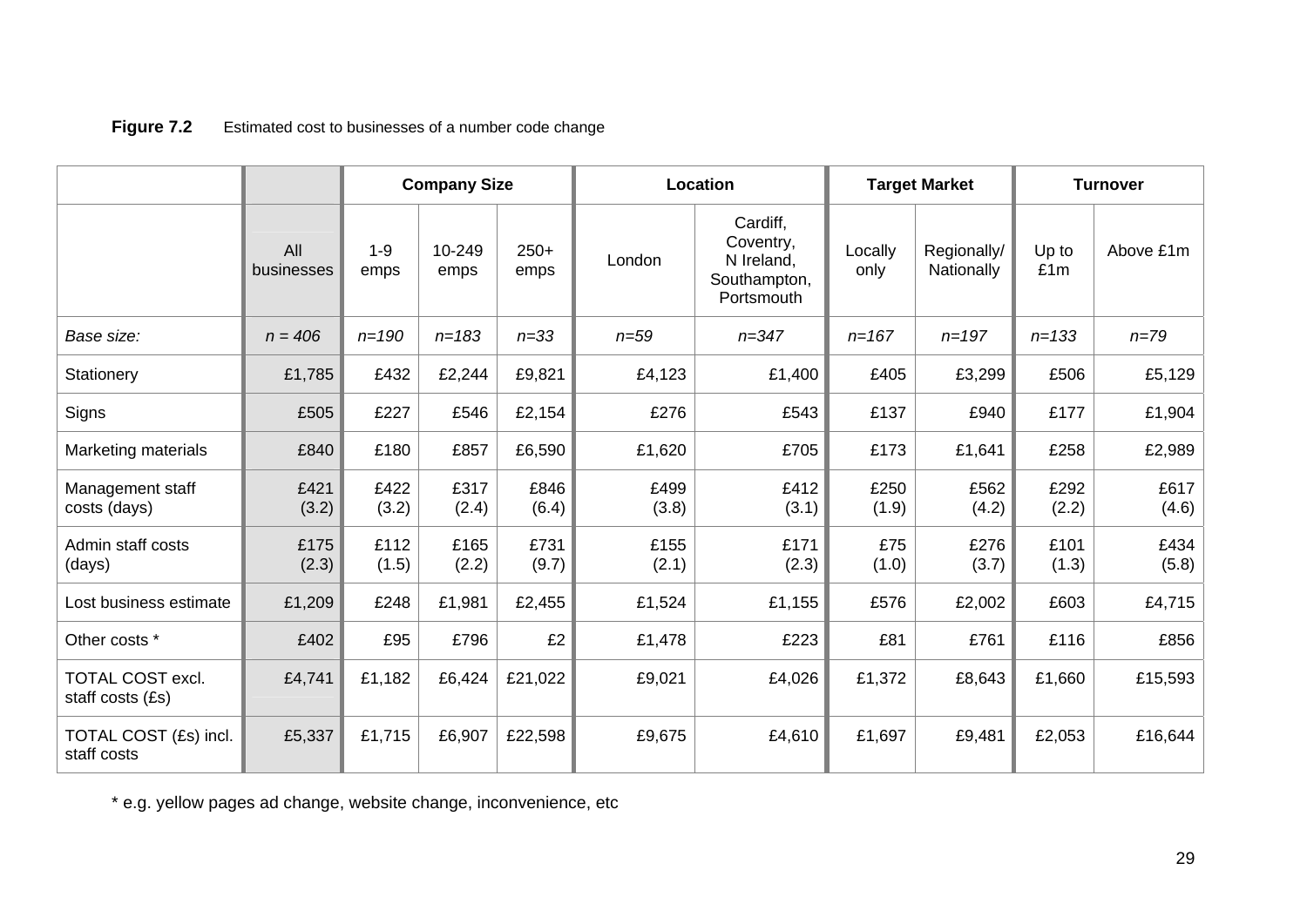#### **Notes on Results**

- It is important to note that respondents were asked to recall figures from 5 years ago and so the results should be treated as rough estimates and at prices in year 2000.
- The mean figures were calculated from actual answers given. There was no capping of upper limits, no mid point estimations and 'Don't Know' answers were not counted.
- Management time was valued at £133 per day, administration was valued at £75 per day. These rates were calculated using the UK average for administrative (£18k) and middle management (£32k) full time salaries, with 21 days holiday per year. (Source: Office Angels Salary Survey).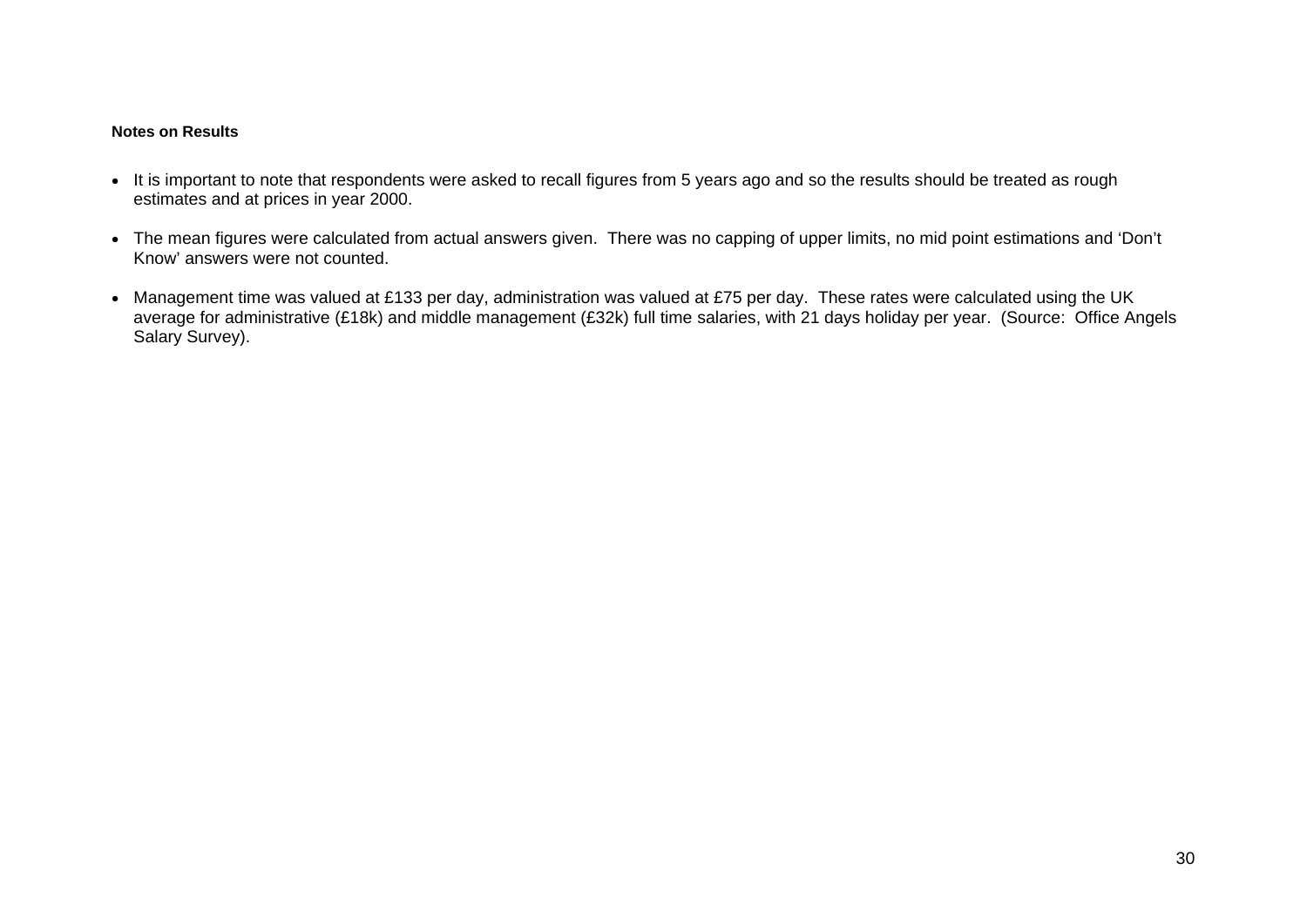### **Residential consumers' views on number change**

- 7.5 A change in a local dialling code can have costs to consumers that are difficult to quantify due to their 'intangible' nature. To help assess how important these 'intangible' costs of number change are compared to the financial costs, residential consumers were asked about how annoying, stressful and costly a local area dialling code change would be.
- 7.6 As the chart below demonstrates, greater proportions of residential consumers said that 'intangible' costs, such as annoyance or stress, would affect them if their local code changed than the proportion who say that a code change would be costly; suggesting that the 'intangible' costs of a number change are greater than the financial costs they incur – which is consistent with findings from qualitative research.

#### **Figure 7.3** Impact on residential consumers of a change in local area dialling code

*Q. If your local dialling code changed –which meant that the first few digits of your home telephone number would have to change, how annoying/stressful/costly would you find this?* 



*Base: UK adults, October 2005 (Base: 1067)* 

7.7 The qualitative research conducted by Ofcom suggested that number changes can be annoying and inconvenient for consumers, but for the majority, if the changes are well communicated, a number change is something that can be dealt with relatively easily. This is consistent with the proportions who agree with different attitude statements shown in figure 7.4. The majority (79%) of UK adults agreed that a number change would cause short term annoyance, but it would be something that they would soon get used to.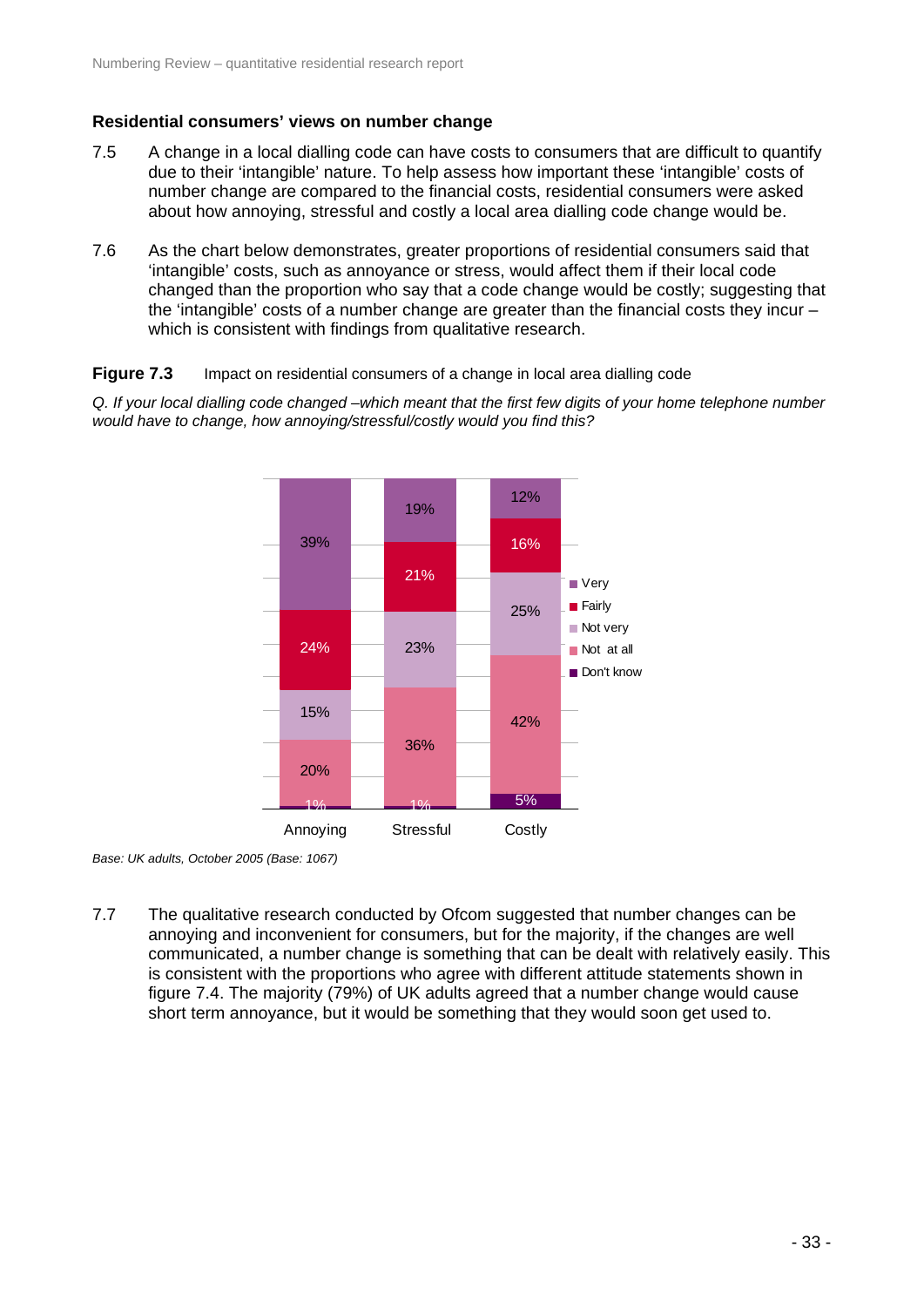## **Figure 7.4** Attitudes towards number change



*Q. Can you tell me whether you agree or disagree with the following statements…* 

Strongly agree Agree Neither agree nor disagree Disagree Strongly disagree Don't know

*Base: UK adults, October 2005 (Base: 1067)* 

- 7.8 On average, residential consumer say that they would be willing to pay £6 to avoid their own telephone number changing, and think that £5 would be a reasonable amount for everyone to have to pay to avoid a local area code change. Younger adults and ABC1 social groups say they are willing to pay slightly more.
- 7.9 61% and 54% respectively would not be willing to pay more than £1 to avoid a number change or think that £1 or less would be a reasonable amount for everyone to pay to avoid a number change.
- 7.10 A quarter (26%) say they would be willing to pay more than £5 to avoid their telephone number changing and a similar proportion (24%) think it would be reasonable for everyone to pay £5 or more to avoid an area code change.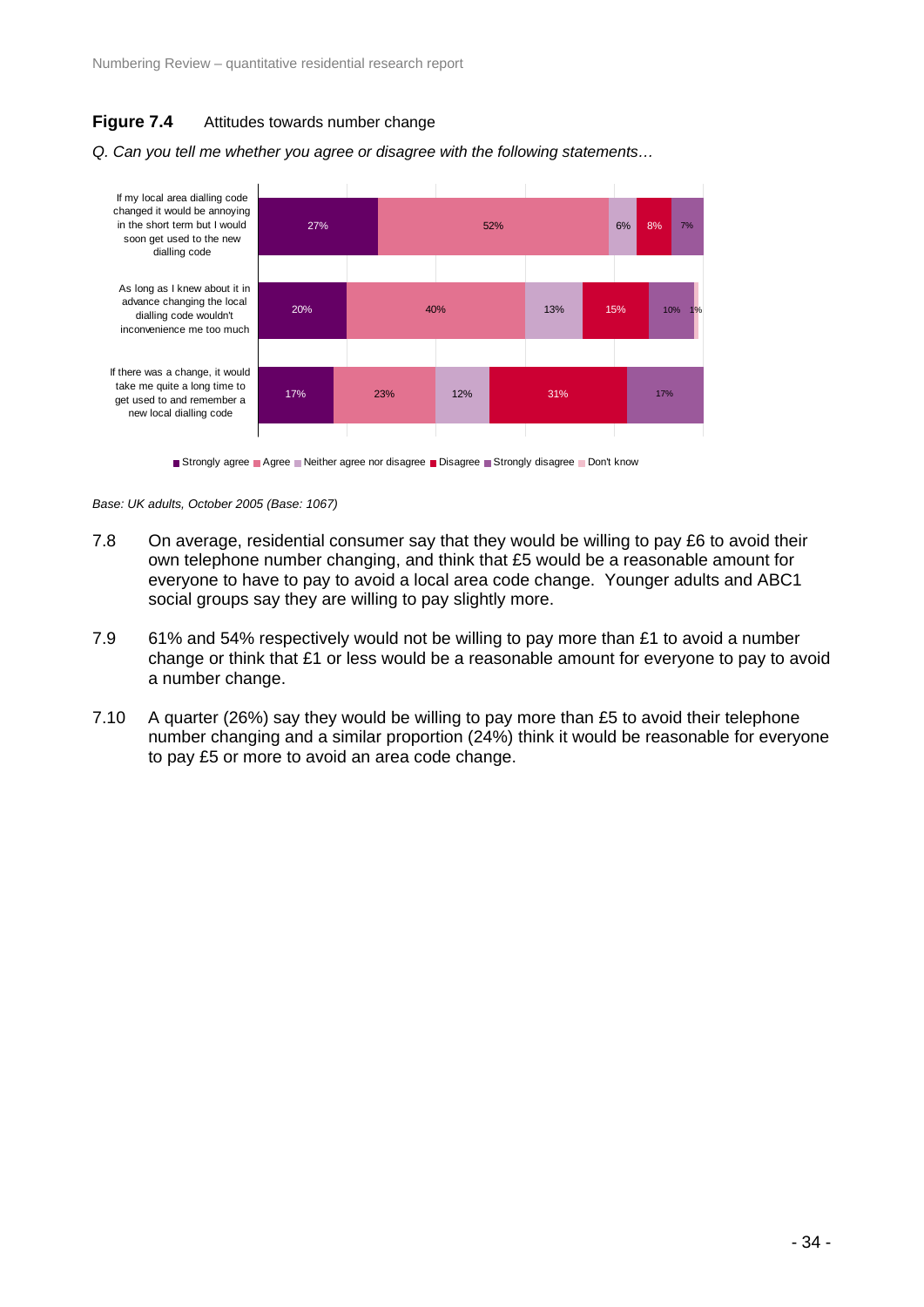#### **Figure 7.5** Residential consumers' stated willingness to pay to avoid number change

*Q. If your landline telephone supplier told you that your existing telephone number would have to change unless you paid a one off fee to keep it, what would be the maximum amount you would be willing to pay to keep your existing telephone number?* 

*Q. And if it was possible that your local area's dialling code would have to change unless everybody with a phone in your area paid a one-off fee to avoid it being changed, how much do you think would be a reasonable amount for everyone to pay?* 

|                                                     | Amount willing<br>to pay as a one-<br>off fee to avoid<br>existing<br>telephone<br>number<br>changing | Amount think it<br>is reasonable<br>for everyone in<br>local area to<br>pay to avoid<br>area code<br>change |
|-----------------------------------------------------|-------------------------------------------------------------------------------------------------------|-------------------------------------------------------------------------------------------------------------|
| Nothing                                             | 55%                                                                                                   | 43%                                                                                                         |
| $1p-f1$                                             | 6%                                                                                                    | 11%                                                                                                         |
| £1.01 - £5                                          | 11%                                                                                                   | 19%                                                                                                         |
| £5.01 - £10                                         | 13%                                                                                                   | 11%                                                                                                         |
| £10.01 - £20                                        | 5%                                                                                                    | 3%                                                                                                          |
| £20.01 - £30                                        | 2%                                                                                                    | 2%                                                                                                          |
| £30.01 - £40                                        | 1%                                                                                                    |                                                                                                             |
| £40.01 - £50                                        | 3%                                                                                                    | 1%                                                                                                          |
| £50.01 - £200                                       | 1%                                                                                                    | 3%                                                                                                          |
| £200.01 +                                           | 1%                                                                                                    | 4%                                                                                                          |
| Don't know                                          | 3%                                                                                                    | 5%                                                                                                          |
| Mean, rounded to<br>nearest £ and<br>capped at £100 | £6                                                                                                    | £5                                                                                                          |
|                                                     |                                                                                                       |                                                                                                             |

*Base: UK adults, October 2005 (Base: 1067)* 

- 7.11 Those that said that a code change would be stressful said they would be willing to pay £7 on average to avoid a number change, compared to £6 stated by those that say it would not be stressful. Annoyance appeared to have no impact.
- 7.12 However, when consumers are asked how much they would accept from their telephone provider as a one-off payment in return for agreeing to change their telephone number a much higher average 'value' (£600) is placed upon continuity of telephone number; as shown in figure A7.6. Four in ten (38%) said that £1,000 would not be enough in return for agreement to change their phone number.
- 7.13 This apparent discrepancy indicates that the value of continuity of a telephone number is greater than the willingness to pay for continuity of a telephone number. This is consistent with findings from the qualitative research, which suggest that a number change can cause some significant inconvenience for residential consumers. The apparent low willingness to pay for continuity might be explained by consumers being unwilling to pay to keep something they feel is 'theirs' anyway.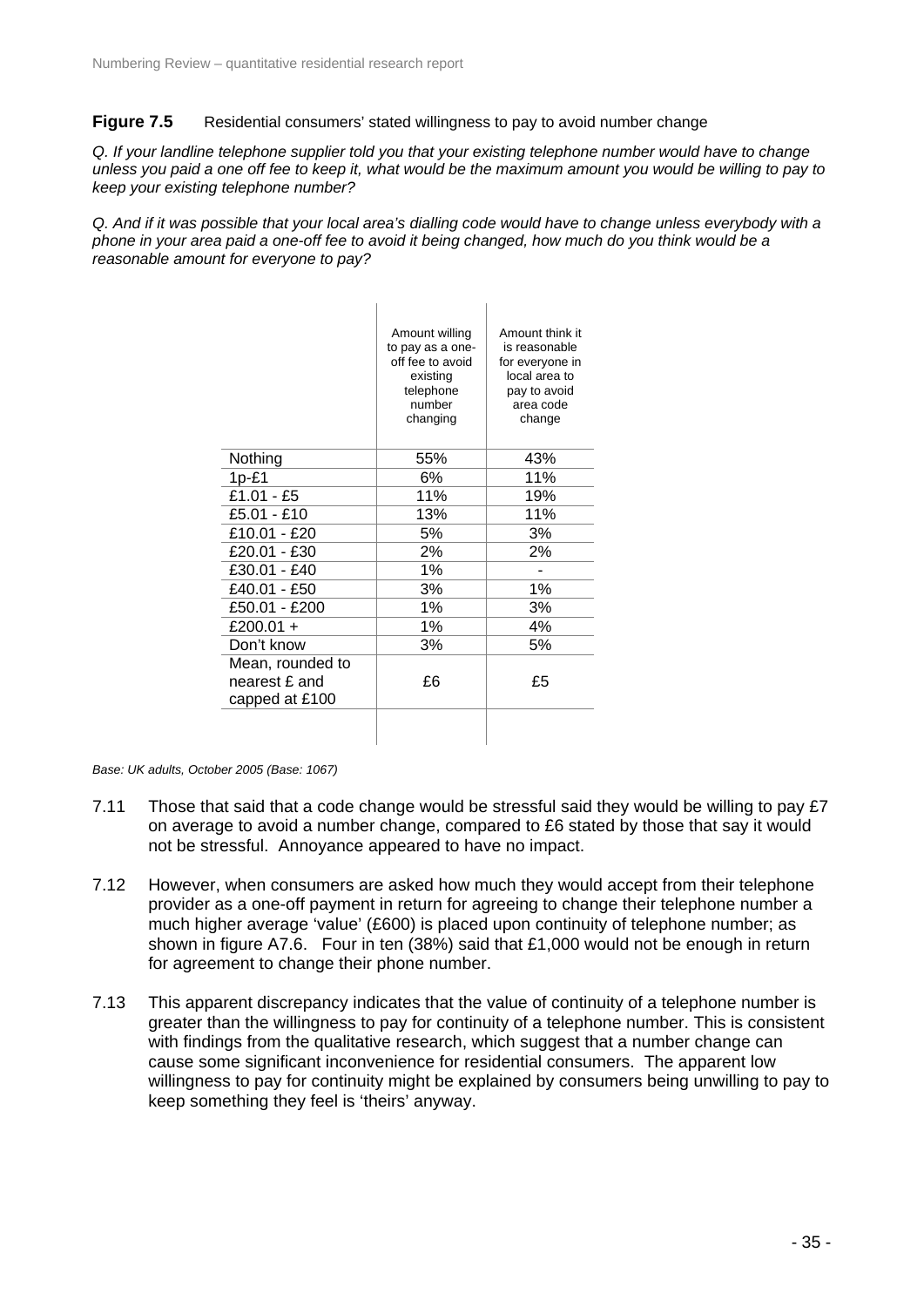**Figure 7.6** Amount residential consumers would accept from their telephone supplier as a one-off payment in return for agreeing to allow them to change telephone number

*Q. If your landline telephone supplier offered you a one-off payment in return for agreeing to allow them to change your phone number, how much would you have to be offered to allow them to change it? (Prompted at different price points)* 

| Minimum amount willing<br>to accept                                                                                     |      |
|-------------------------------------------------------------------------------------------------------------------------|------|
| 50 <sub>p</sub>                                                                                                         | 3%   |
| £1                                                                                                                      | 1%   |
| £5                                                                                                                      | 1%   |
| £10                                                                                                                     | 1%   |
| £20                                                                                                                     | 2%   |
| £50                                                                                                                     | 6%   |
| £100                                                                                                                    | 14%  |
| £250                                                                                                                    | 10%  |
| £500                                                                                                                    | 11%  |
| £1000                                                                                                                   | 12%  |
| Wouldn't accept<br>£1000                                                                                                | 38%  |
| Mean, based on<br>mid-points. Those<br>that wouldn't accept<br>£1000 are<br>conservatively<br>given a value of<br>£1001 | £600 |
|                                                                                                                         |      |

*Base: UK adults, November 2005 (Base: 1013)* 

7.14 On average, females and older consumers were more likely to say they would require a higher amount to persuade them to give up their phone. There are also some differences according to socio-economic group, with C2DE consumers more likely to accept amounts up to and including £50, but also being less likely than ABC1 groups to accept £1000.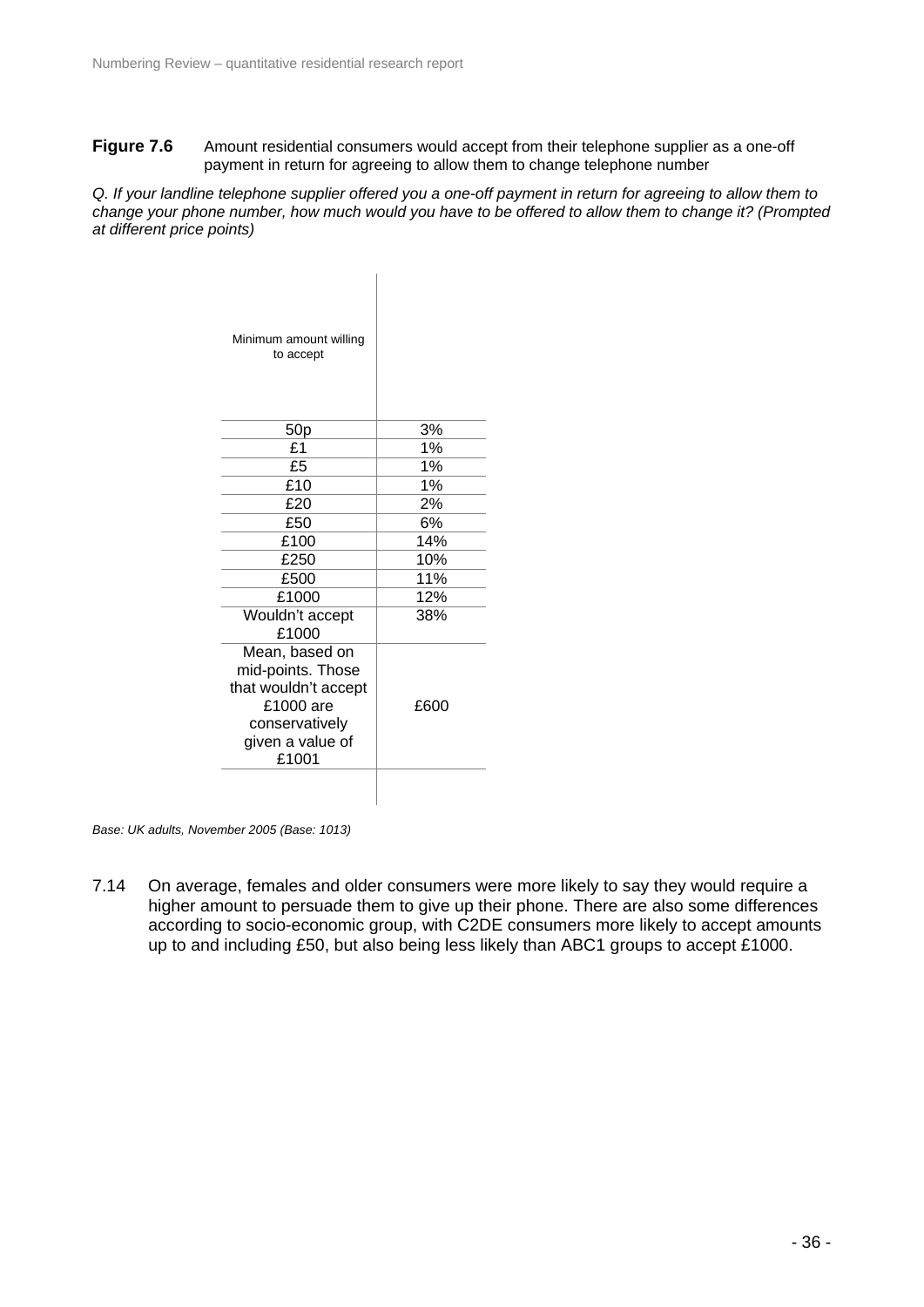# **Section 8**

## **Interest in permanent and cross platform telephone numbers**

### **Introduction**

8.1 In order to understand potential consumer attitudes to numbering in a converged communications environment, residential and businesses consumers were asked about their interest in having their own single permanent numbers and of having a telephone number that can be directed to any handset.

### **Level of interest in the idea of a single number for fixed and mobile phones**

- 8.2 Business consumers were more interested in the idea of a single permanent number than residential consumers.
- 8.3 A few smaller businesses mentioned that a single number could possibly remove the need for a fixed line, if it was not possible to tell the platform from this single number.
- 8.4 Residential consumers however were more mixed in their response. Although there was higher interest from the younger age groups , 55% of all residential consumers were not interested in the proposition.

### **Figure 8.1** Interest in having a single number for fixed and mobile phone

*Q. Many people now have two telephones - a mobile and a fixed line. It is possible that you could have one telephone number for both your mobile and fixed lines and you could decide whether your mobile or your land line or both rang when the number was called. How interested are you in this idea? Q. Many companies use a combination of mobiles and a land lines. It is possible that your company could have one telephone number for both your mobile and fixed lines and you could decide whether your mobile or your land line or both rang when the number was called. How interested is your company in this idea?* 

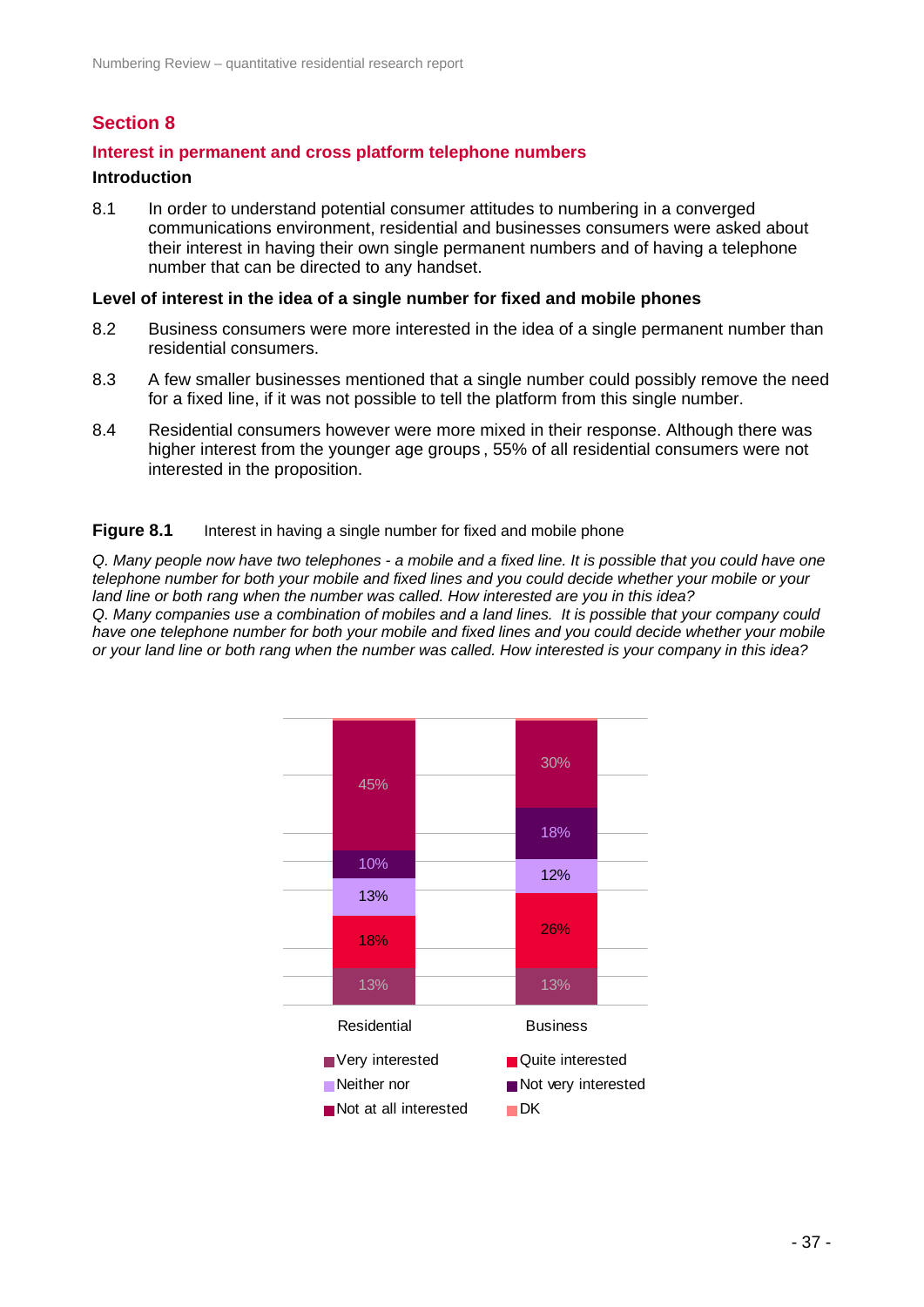## **Level of interest in the idea of permanent numbers for employees**

8.5 Businesses with fewer employees were generally uninterested in the idea of permanent numbers for employees (76% claimed to be uninterested). Whilst 34% of the larger companies showed some interest, half said they had no interest.

#### **Figure 8.2** Interest in having a permanent number for employees

*Q. Instead of a single permanent number for the business, how interested would your company be in having individual permanent numbers for each of your employees?* 



### **Business: Interest in permanent numbers for employees**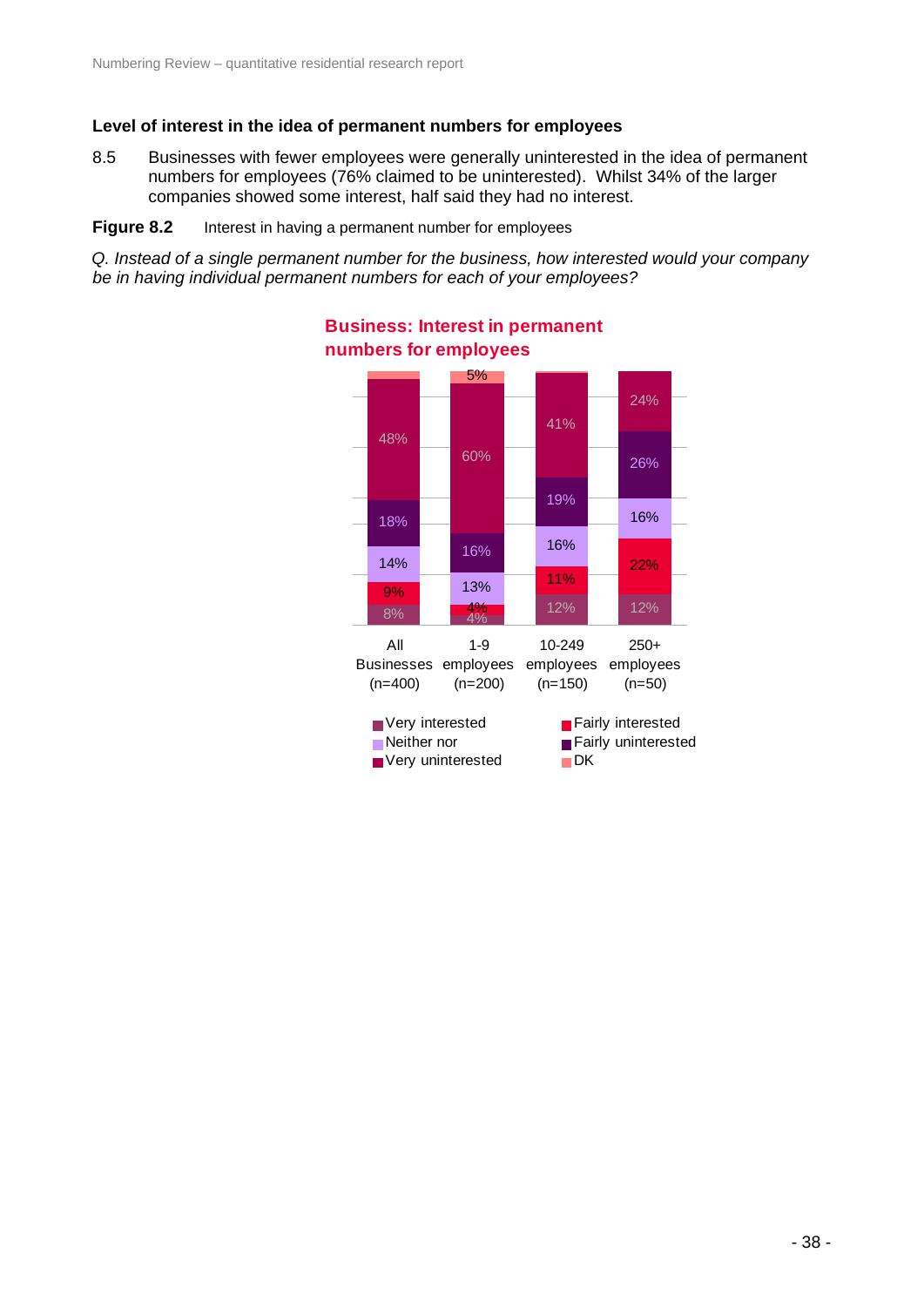## **Section 9**

## **Potential sources of information about the numbering plan**

9.1 The large majority (88%) of residential consumers say they would use information sources about the cost of different call types. The most popular (prompted) source of information was the inside cover of a phone book. Caution should be applied to these findings as stated intentions in survey research do not necessarily lead to actual actions.

#### **Figure 9.1 Proportions of residential consumers that say they would use information sources about the call costs if they were available (prompted)**

*Q. If they were available, which if any of these information sources would you realistically use to find out about the costs of calls to different numbers…* 



*Base: UK adults, October 2005 (Base: 1067)* 

9.2 Proportions claiming they would use information about the cost of calling different number types was highest amongst ABC1 social groups.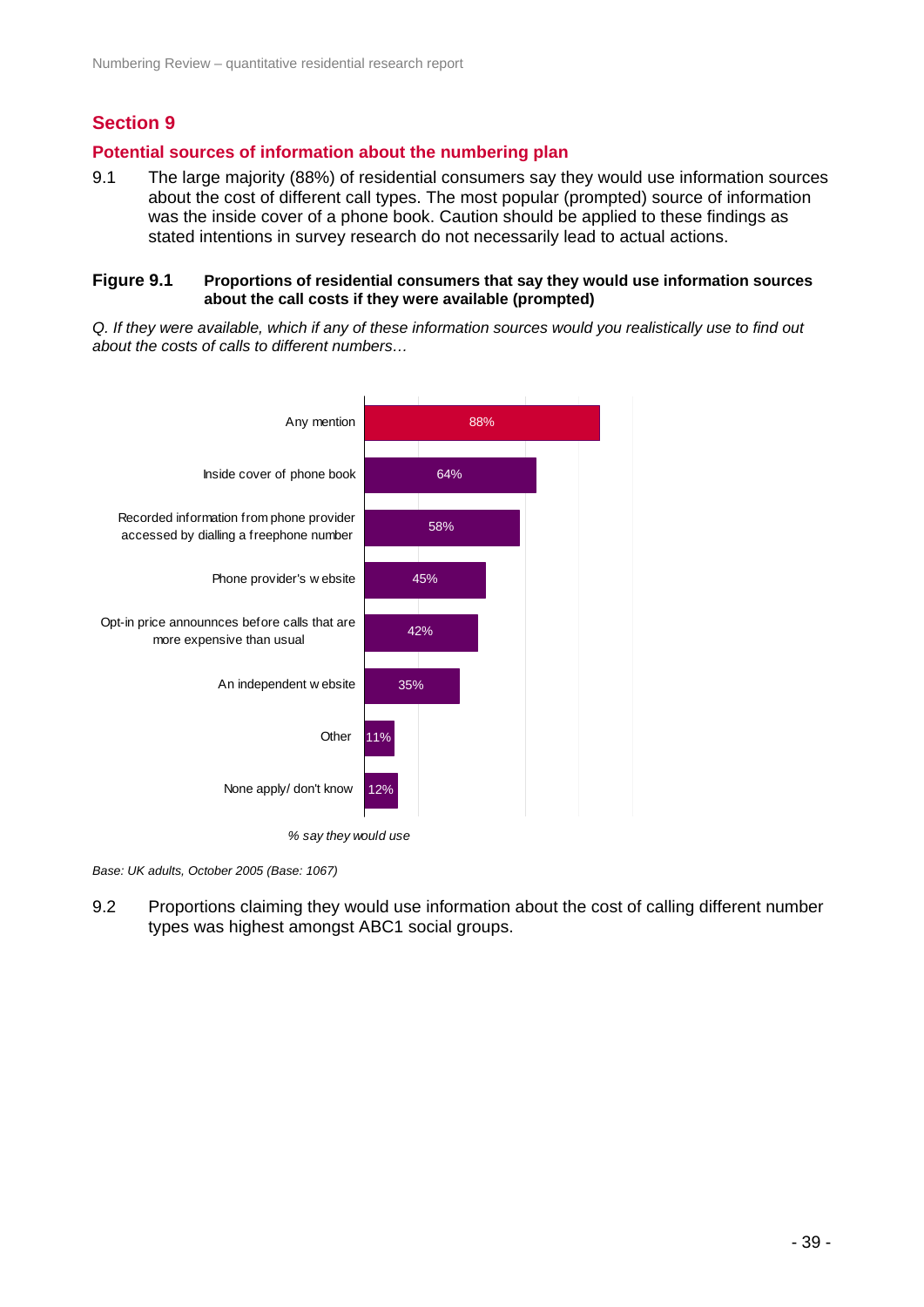## **Section 10**

#### **Annexes**

#### **Questionnaires**

#### **Quantitative research into views on local dialling and geographic numbering**

#### **GB residential consumer face to face interviews**

Q1. When making telephone calls do you use….

 A fixed line only? A mobile only? Both fixed line and mobile?

Q2. Roughly, what proportion of your telephone calls do you make from a fixed line?

Q3. On your fixed line telephone do you use the memory facility that allows you to store telephone numbers so that you do not have to dial the number yourself?

Q4. Roughly, what proportion of your fixed line calls is made using the memory facility?

Q5. Roughly, what percentage of your fixed line calls is made to local numbers, compared with national, international and mobile numbers?

Q6. Thinking about the calls you make from a fixed line phone to another local fixed line phone, do you mostly…

Dial the full number including area code, e.g. (0121) 123 456 Leave off the area code and just dial the local number, e.g. 123 456 Dial in either of these ways Use the memory facility

Q7. Roughly what proportion of all of the local calls you dial from your fixed line phone are made by leaving off the area dialling code and just dialling the local number?

Q8. How important is it to you that you that you are able to leave off the area dialling code when you dial from a fixed line phone to another local fixed line phone?

Q9. UK telephone numbers currently have area codes that indicate the location of the telephone number. For example, phone numbers for lines in Aberdeen all begin with 01224. How important is it to you to be able to tell from the telephone number whereabouts you are phoning?

*At this point, respondents were asked to read about the options shown in Appendix 2* 

Q10a. Using a scale of 0-10, where 0 means this option would not bother you at all and 10 means it would bother you very much, please give me your impression of OPTION A on a scale of 0 to 10.

Q10b. In a few words, please tell me the reasons for your score.

Q11a. Using a scale of 0-10 where 0 means this option would not bother you at all and 10 means it would bother you very much, please give me your impression of OPTION B on a scale of 0 to 10.

Q11b. In a few words, please tell me the reasons for your score.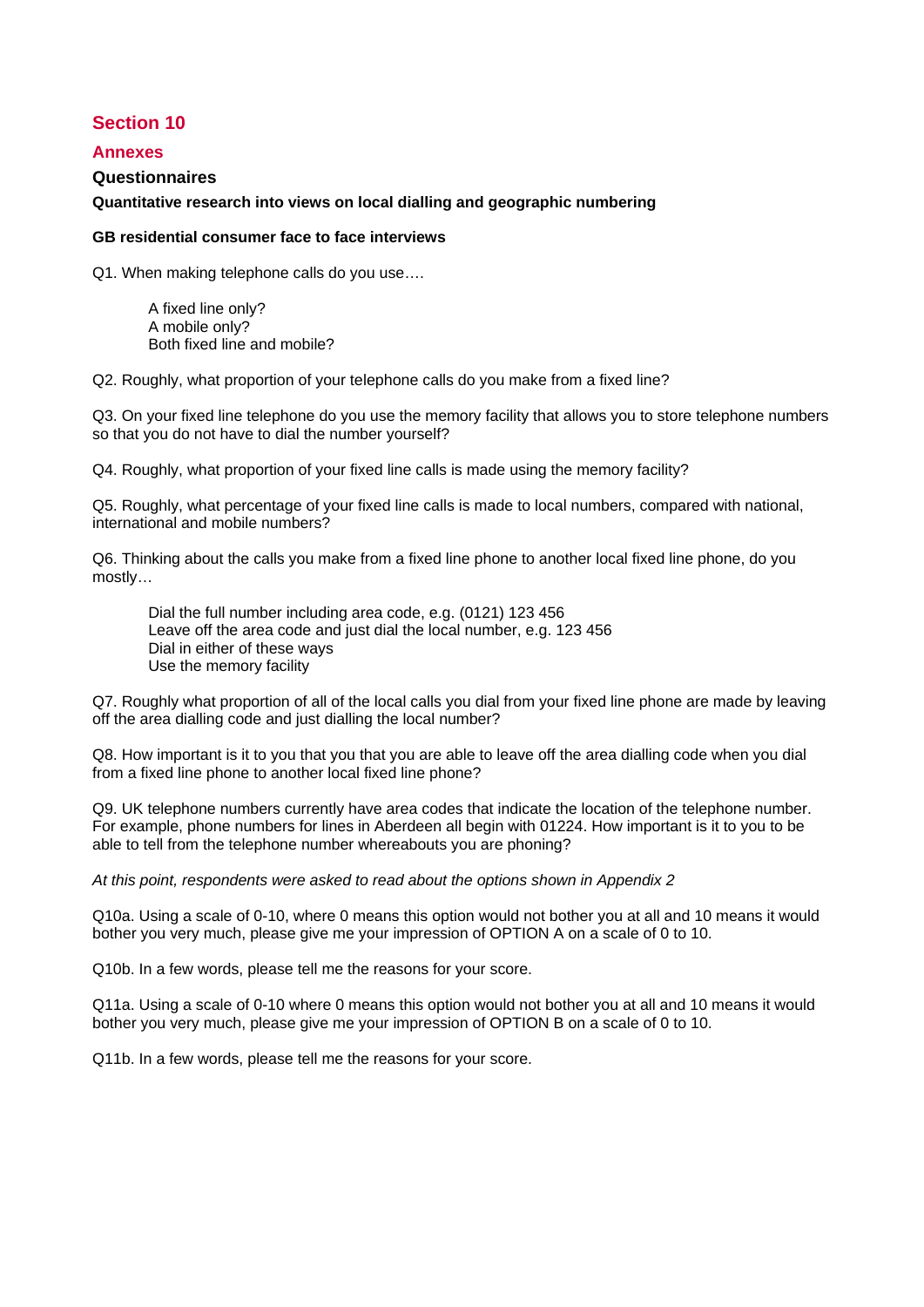Q12. From time to time, for different reasons, telephone numbers have to change. You may remember that a few years back London numbers changed from beginning with 0171 and 0181 to 020 7 and 020 8. It might be possible that some telephone number changes could be avoided if everyone paid a small amount extra on their phone bill.

Would you be willing to pay an extra £x per year on your phone bill if it meant that telephone numbers didn't have to change?

Respondents were prompted to acceptable price from random starting point of either £1, £5, £10 or £20.

Q13. Do you use the memory feature on your mobile handset that allows you to call people by selecting their name from the phone handset menu without dialling their number?

Q14. Roughly, what proportion of all the calls you make from your mobile phone is made using the memory facility?

Q15. Now, thinking about the telephone numbers that you have stored in your mobile phone handset (or on your SIM card), which of these ways have you used to enter the telephone numbers into your telephone handset?

 Typing in the number on the telephone keypad Saving the number after being called by a new number Saving the number after having it sent to me by text message Saving the number after giving it sent to me by infra-red or blue-tooth **Other**  I don't know – somebody else stored the numbers for me Don't know/ can't remember None of these

These questions were asked on a separate survey.

Q16a. Using a scale of 1-10 where 1 means this option would not bother you at all and 10 means it would bother you very much, please give me your impression of this option.

Q16b. In a few words, please tell me the reasons for your score.

#### **Northern Ireland residential consumer telephone interviews**

Q1 – Q9. As per GB face to face interviews (above)

*I am now going to ask you to comment on the current telephone numbering system in Northern Ireland. Today's system includes an area code '028' and an 8-digit local number, the first two digits of which signify the local district e.g. '90' for Belfast.* 

Q10a. Using a scale of 0-10, where 0 means you are not at all satisfied and 10 means you are very satisfied, please give me your impression of your current numbering system on a scale of 0 to 10.

Q10b. In a few words, please tell me the reasons for your score?

Q11-Q14. As per GB face to face interviews, questions 12-15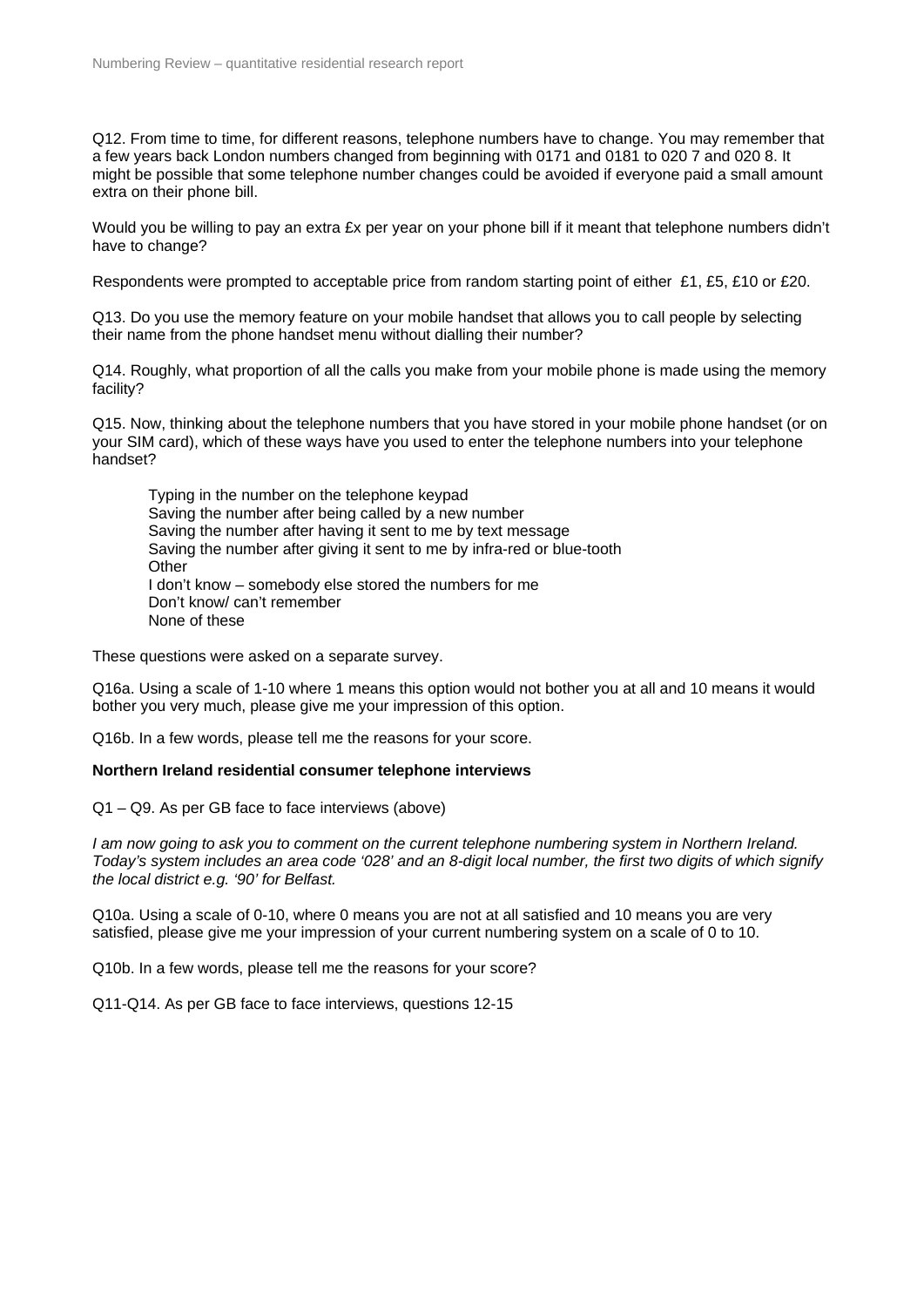#### **UK business consumer telephone interviews**

#### **Interviews conducted with the person responsible for making decisions about your business telecom and IT needs**

Q1. When making business telephone calls do employees use

 Fixed line(s) only Mobile(s) only Both fixed line(s) and mobile(s)

Q2. Roughly, what proportion of telephone calls do employees make from a fixed line?

Q3. On your company's fixed line telephone(s) do employees use the memory facility / speed dialling that allows storage of telephone numbers so the number does not have to be dialled manually?

Q4. Roughly, what proportion of your company's fixed line calls is made using the memory facility?

Q5. Roughly, what percentage of your company's fixed line calls is made to local numbers, compared with national, international and mobile numbers?

Q6. How important to your company is the ability to leave off the area dialling code when calls are made from a fixed line phone to another local fixed line phone?

Q7. UK telephone numbers currently have area codes that indicate the location of the telephone number. For example, phone numbers for lines in Aberdeen all begin with 01224. How important is it to your company to tell from the telephone number whereabouts the call is made?

Q8. On your company's fixed line telephone(s) do employees use the memory facility/ speed dialling that allows storage of telephone numbers so the number does not have to be dialled manually?

Q9. Roughly, what proportion of your company's fixed line calls is made using the memory facility?

Q10. Roughly, what percentage of your company's fixed line calls is made to local numbers, compared with national, international and mobile numbers?

Q11. How important to your company is the ability to leave off the area dialling code when calls are made from a fixed line phone to another local fixed line phone?

Q12. UK telephone numbers currently have area codes that indicate the location of the telephone number. For example, phone numbers for lines in Aberdeen all begin with 01224. How important is it to your company to tell from the telephone number whereabouts the call is made?

Q13. How important is it to your business that the company telephone number reflects the location in which the company is based?

*At this point, respondents were asked to read about the options shown in Appendix 2*

Q14a. Using a scale of 0-10, where 0 means this option would not bother you at all and 10 means it would bother you very much, please give me your impression of OPTION A on a scale of 0 to 10.

Q14b. In a few words, please tell me the reasons for your score?

Q15a. Using the same scale please give me your impression of OPTION B on a scale of 0 to 10.

Q15b. In a few words, please tell me the reasons for your score.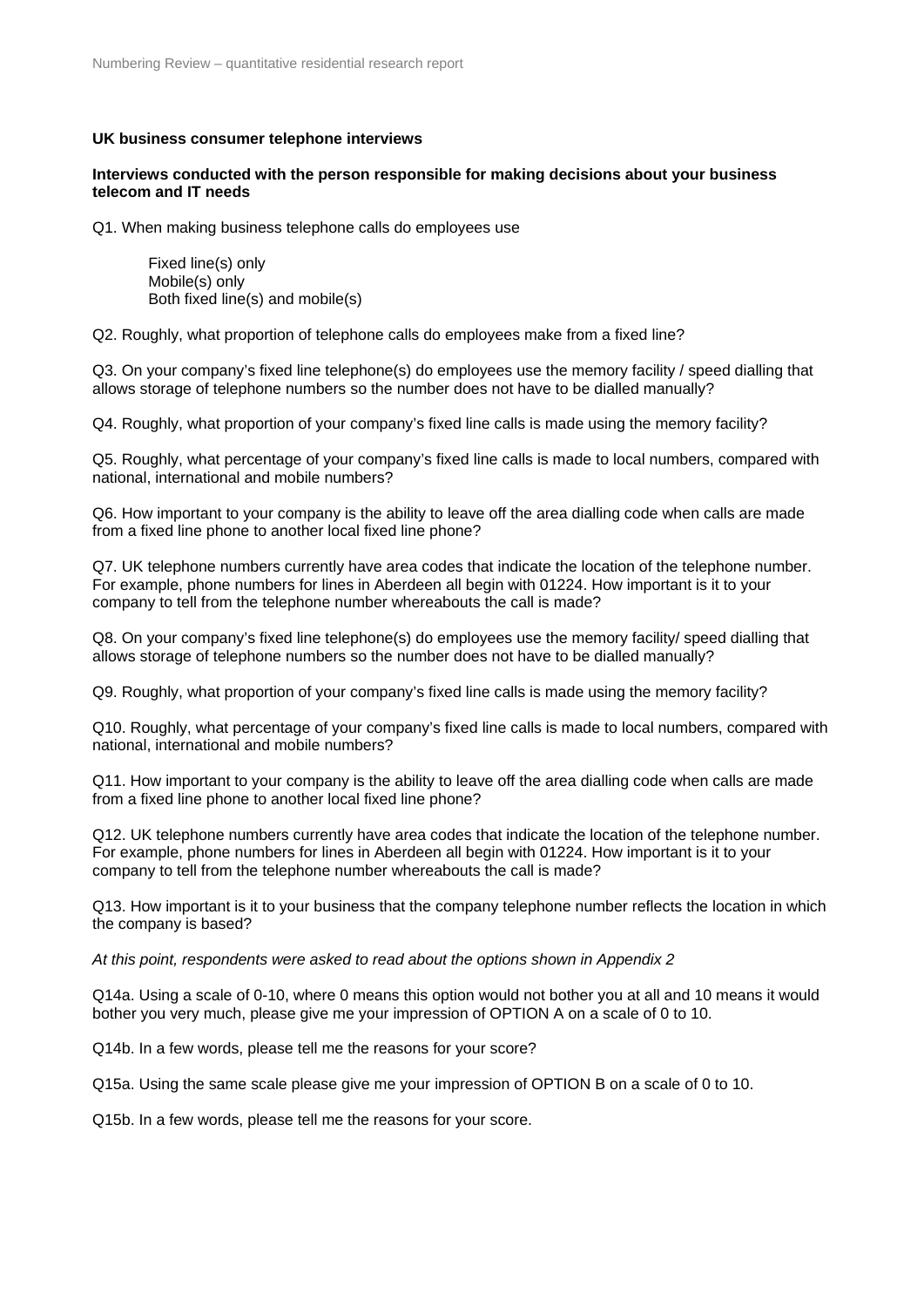Q16. Approximately how often does your business update their stationery, by this I mean letterhead, comp slips, business cards, envelopes, paper marketing materials and any other stationery that feature the business telephone number?

Q17. And approximately how often does your business update other marketing materials featuring the business phone number such as signs, window paintings, van displays? Q18. Overall, how inconvenient would a number change be to your business?

Q19. In a few words, please tell me why it would be inconvenient?

Q20. If there were a change to the current numbering system, which meant that some fixed line numbers that your business called regularly changed, what would be the technical implications for re-programming your business telephone system? Please choose one of the following four options…

 It will be very disruptive It will be disruptive but manageable It will not be disruptive We don't have a programmable telephone system Don't know

Q21. From time to time, for different reasons, telephone numbers have to change. You may remember that a few years back London numbers changed from beginning with 0171 and 0181 to 020 7 and 020 8. It might be possible that some telephone number changes could be avoided if everyone paid a small amount extra on their phone bill.

Would your company be willing to pay an extra £x per year on your phone bill if it meant that telephone numbers didn't have to change?

Respondents were prompted to acceptable price from random starting point of either £1, £5, £10 or £20.

#### **Quantitative research into understanding of and attitudes towards current telephone numbering plan**

#### **GB residential consumer telephone omnibus interviews**

Q1. When making telephone calls do you use…

 A land line only A mobile only Both land line and mobile

Q2. When dialling from your land line, roughly what proportion of calls are made by recalling the number using **your own memory**, as opposed to other means such as the land line telephone's memory, an address book, or your mobile's memory?

Q3. When dialling from your mobile, roughly what proportion of calls are made by recalling the number using your own memory, compared with using other means such as the mobile's memory etc?

Q4. UK land line numbers currently have area codes that indicate the location of the telephone number. For example, phone numbers for lines in Aberdeen all begin with 01224 or numbers in Brighton begin with 01273. If phone numbers changed and you were no longer able to tell the location of the telephone number, how would you feel about that?

Q5. In a few words, please tell me the reasons.

Q6. The current number system allows us to distinguish between mobile numbers and land line numbers – mobile numbers start with 07 and land line numbers start with 01 or 02. If phone numbers changes and you were no longer able to tell if the number you were calling was a land line or a mobile, how would you feel about that?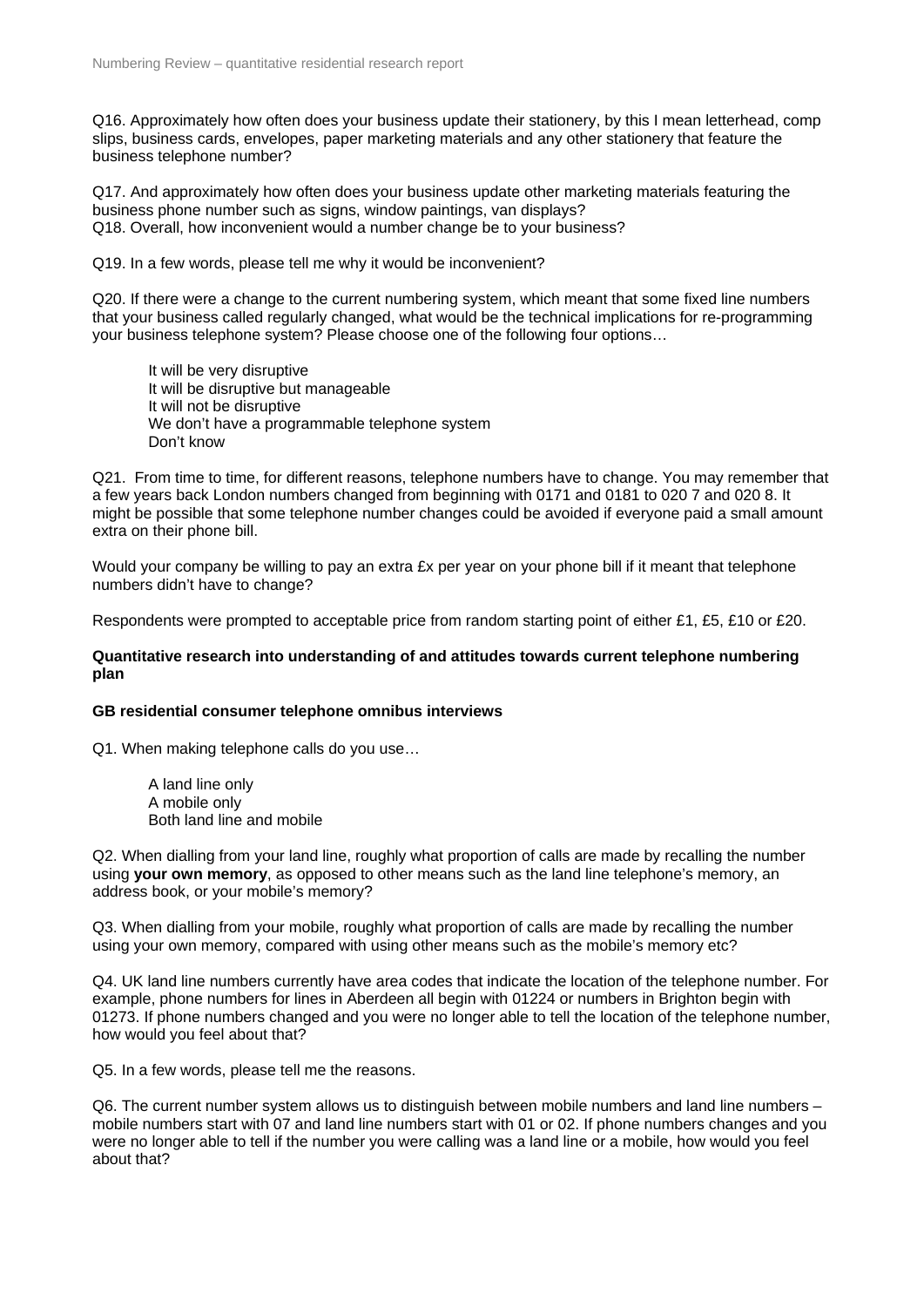Q7. In a few words, please tell me the reasons for your score.

Q8. Thinking about your landline telephone bill in relation to all the other household costs, do you think the amount you are currently paying for you bill is…

 Expensive Quite expensive Neither expensive nor inexpensive Quite inexpensive Inexpensive

Q9. When making calls from your land line to other land lines, which of these statements best describes your attitudes to costs?

 I am very aware of cost and try to spend as little time on the phone as possible I try to spend less time on national calls than local calls because I know national calls are more expensive

I am signed up to a package and so it doesn't matter how long I spend on the phone so long as I make the calls at the right time or to the right numbers

I speak for as long as I like and don't pay attention to the cost

Q10. Different numbers have different costs associated with them. For example, the cost of a local call from a land line will be cheaper than calling a mobile number or a number that begins with 090. If it were possible to notify the caller of the cost of a call before being connected, how interested would you be in this service?

Q11. There could be different ways to be notified about the cost of a call – either you could listen to an announcement or the call charge could be flashed up on a handset display. It you were notified by an announcement, when would you like to be notified of the cost of the call?

Respondents were prompted to the following answer codes

 On every call When calls cost 5p/10p/20p/50p/£1.00/£1.50 per minute or more I don't want to be notified on any calls

Q12. Alternatively, if you were to be notified on your handset display, when would you like to be notified of the cost of the call?

Q13. It is possible to take your land line number with you if you move house to a new location. How important is it to be able to move house and take the land line telephone number with you?

Q14. It is possible that you could take your telephone number anywhere in the UK, i.e. to a location with a different area code. This would mean that area codes would become mixed up and it would not be possible to tell location from the number. Which would you prefer?

 To be able to move anywhere with your number and possibly lose the ability to identify location To move your number only in the local area and maintain the ability to identify location.

Q15. Many people now have two telephones – a mobile and a fixed line. It is possible that you could have one telephone number for both your mobile and fixed lines and you could decide whether your mobile or your landline or both rang when the number was dialled. How interested are you in this idea?

Q16. In a few words please tell me the reasons for your answer.

Q17. Currently numbers are allocated to you by telephone operators (BT, Vodafone, Orange, Cable & Wireless, etc). However, it may be possible that you could choose your own number and this number could be permanently yours whether you moved house or changed operators. How interested are you in this idea?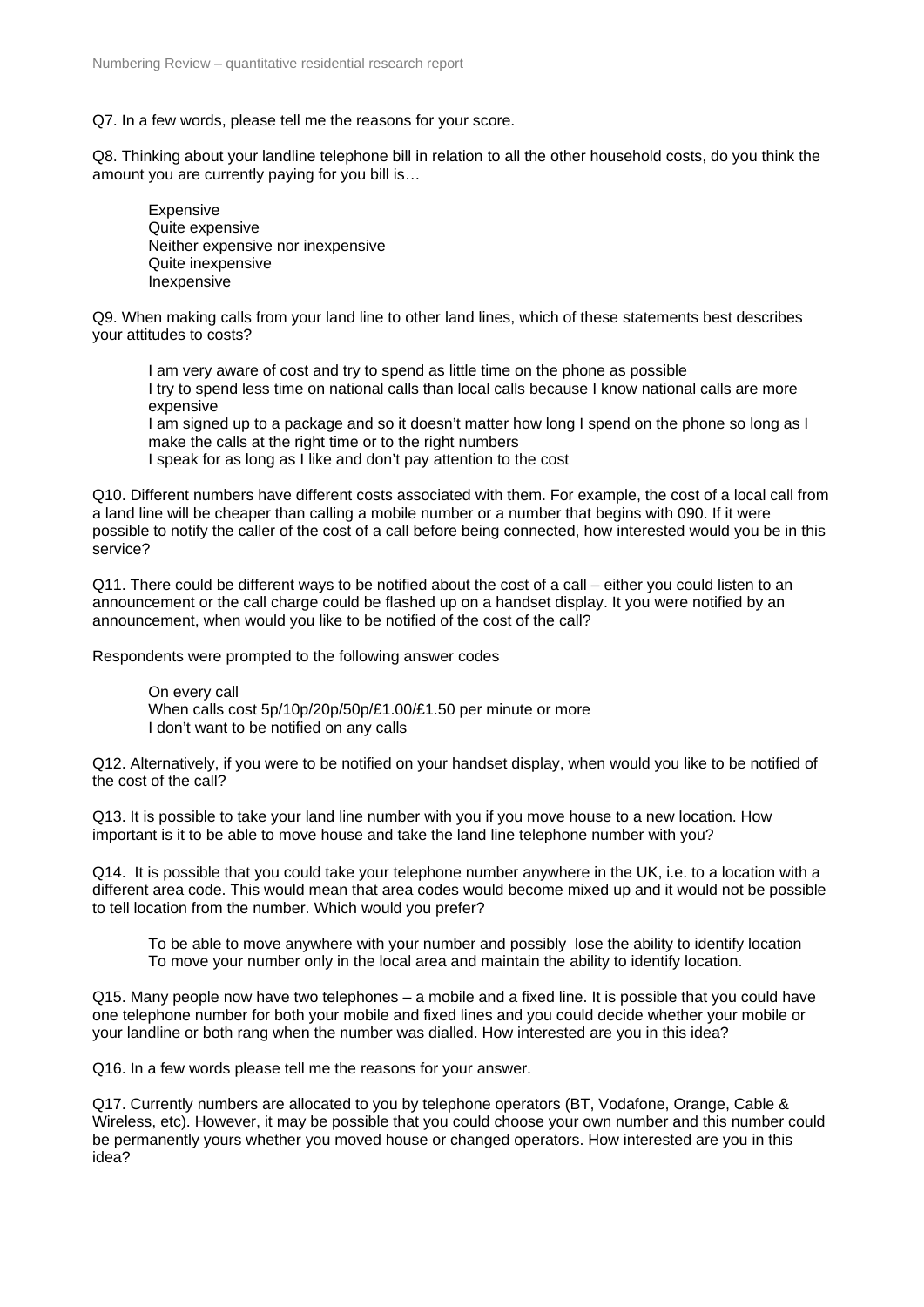Q18. In a few words, please tell me the reasons for your answer.

Q19. How much would you be prepared to pay to permanently keep and own your telephone number?

#### **2nd GB residential consumer telephone omnibus interviews**

Q1. If you saw a phone number on an advert for something that you were interested in, how likely or unlikely would you be to call the number if it was…

 A normal household telephone number A mobile telephone number A number that begins with 0800 A number that begins with 0844 A number that begins with 0845 A number that begins with 0870 A number that begins with 0871 A number that begins with 09

Q2. How much do you think it costs to call the following types of telephone numbers from your landline phone at home during the daytime on a weekday?

Options as shown in Q1.

Q.3. If they were available, which if any of these information sources would you realistically use to find out about the costs of calls to different numbers?

 Your phone provider's website An independent website The inside cover of The Phone Book Recorded information from your phone provider available by dialling a freephone number on your telephone Automated price announcements that you can choose to receive before your call is connected to numbers that are more expensive than normal

Q4a. Please tell me whether you agree or disagree with the following statements:

If there was a difference in the cost of calling numbers that begin with 0844 and 0845 it would be easy for me to remember which of the two numbers was the most expensive one

It would be confusing if the cost of calling numbers that begin with 0871 was different to the cost of calling numbers that begin with 0870

Q4b. And now please tell me whether you agree or disagree with these two statements

I am aware that phone numbers beginning with 087 are usually more expensive to call than phone numbers beginning with 084

I am aware that calls to phone numbers beginning with 0870 may not cost the same per minute or per call as those beginning with 0871.

Q5. If your local are dialling code changed – which meant that the first few digits of your home telephone number would have to change…

 How annoying would you find this? How stressful would you find this? How costly would you find this?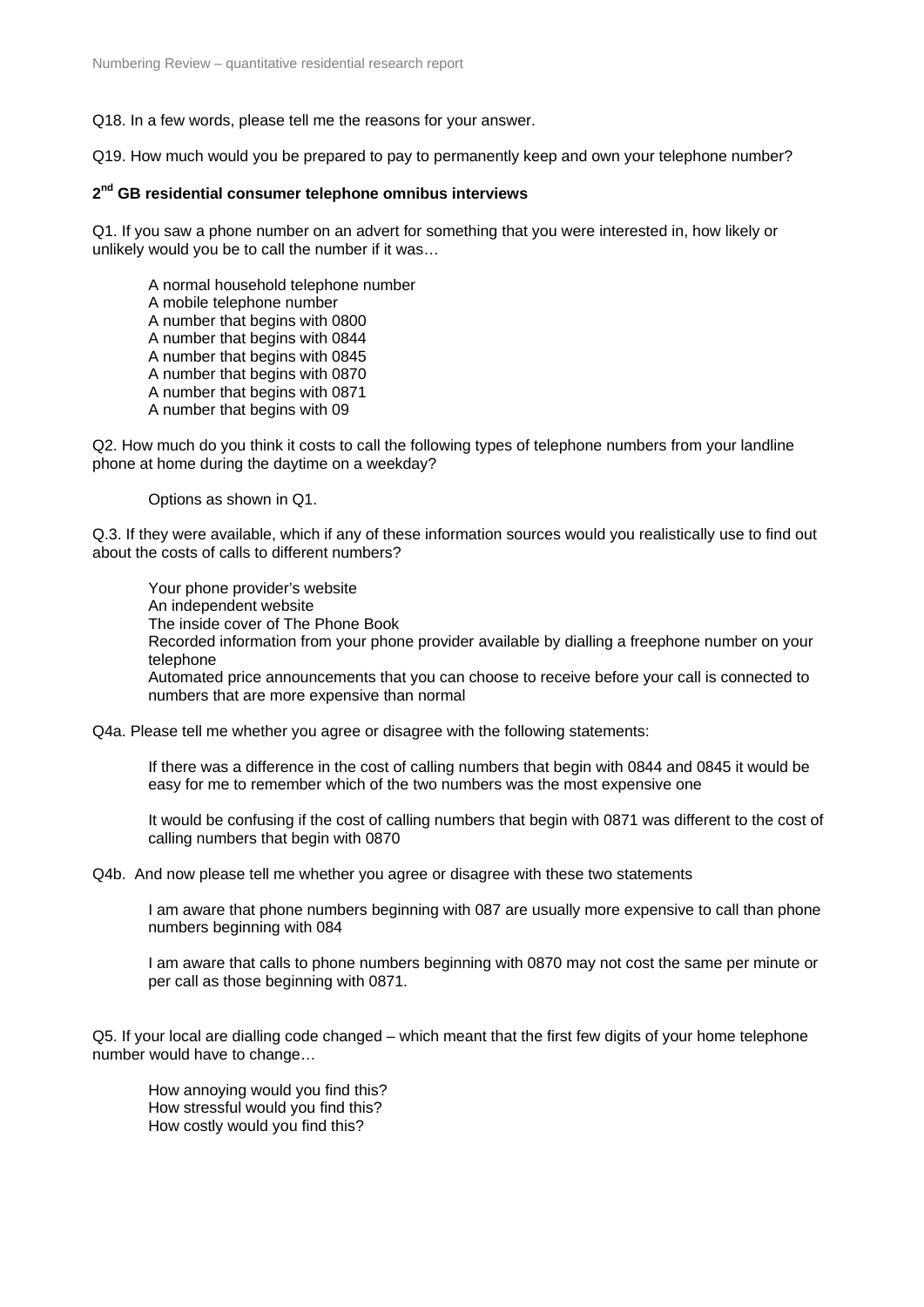Q6. Normal household landline numbers begin with an area code that can tell callers the location they are calling, for example your own number begins with [respondent's own dialling code was read out]

Can you tell me whether you agree or disagree with the following statements?

If there was a change, it would take me quite a long time to get used to and remember a new local dialling code

As long as I knew about it in advance changing the local dialling code wouldn't inconvenience me too much.

If my local area dialling code changed it would be annoying in the short term but I would soon get used to the new dialling code

Q7. If your landline telephone supplier told you that your existing telephone number would have to change unless you paid a one off fee to keep it, what would be the maximum amount you would be willing to pay to keep your existing telephone number?

Q8. And if it was possible that your local area's dialling code would have to change unless everybody with a phone in your area paid a one-off fee to avoid it being changed, how much do you think would be a reasonable amount for everyone to pay?

#### **UK business consumer telephone interviews**

Q1. UK landline numbers currently have area codes that indicate the locations of the telephone number. For example, phone numbers for lines in Aberdeen all begin with 01224 or numbers in Brighton begin with 01273. If phone numbers changed and your company was no longer able to tell the location of the telephone number, how would your company feel about that?

Q2. In a few words please tell me the reasons for your answer.

Q3. Which of the following numbers does your company use?

 Land line number with area code where office is located Landline number with area code that is different to where the office is located (e.g. office is in Swindon, but area code is 020 for London) Land line Non-geographical numbers, e.g. 0800, 0845, 0870, 09 Mobile numbers only

Q4. The current number system allows us to distinguish between mobile numbers and land line numbers – mobile numbers start with 07 and land line numbers start with 01 and 02. If phone numbers changed and your company was no longer able to distinguish between a land line and a mobile number, how would your company feel about that?

Q5. In a few words, please tell me the reasons for your answer

Q6. Which of these statements best describes your company's attitudes to call costs?

We are very aware of cost and try to encourage everyone to spend as little time as possible on the phone

We keep a close eye on costs and encourage everyone to spend less time on expensive calls such as to mobiles or internationals calls.

We are signed up to various packages so it doesn't matter how long we spend on the phone so long as we make calls at the right time or to the right numbers

We look at the headline costs but do not worry about the details

We speak for as long as we need to and don't pay attention to the cost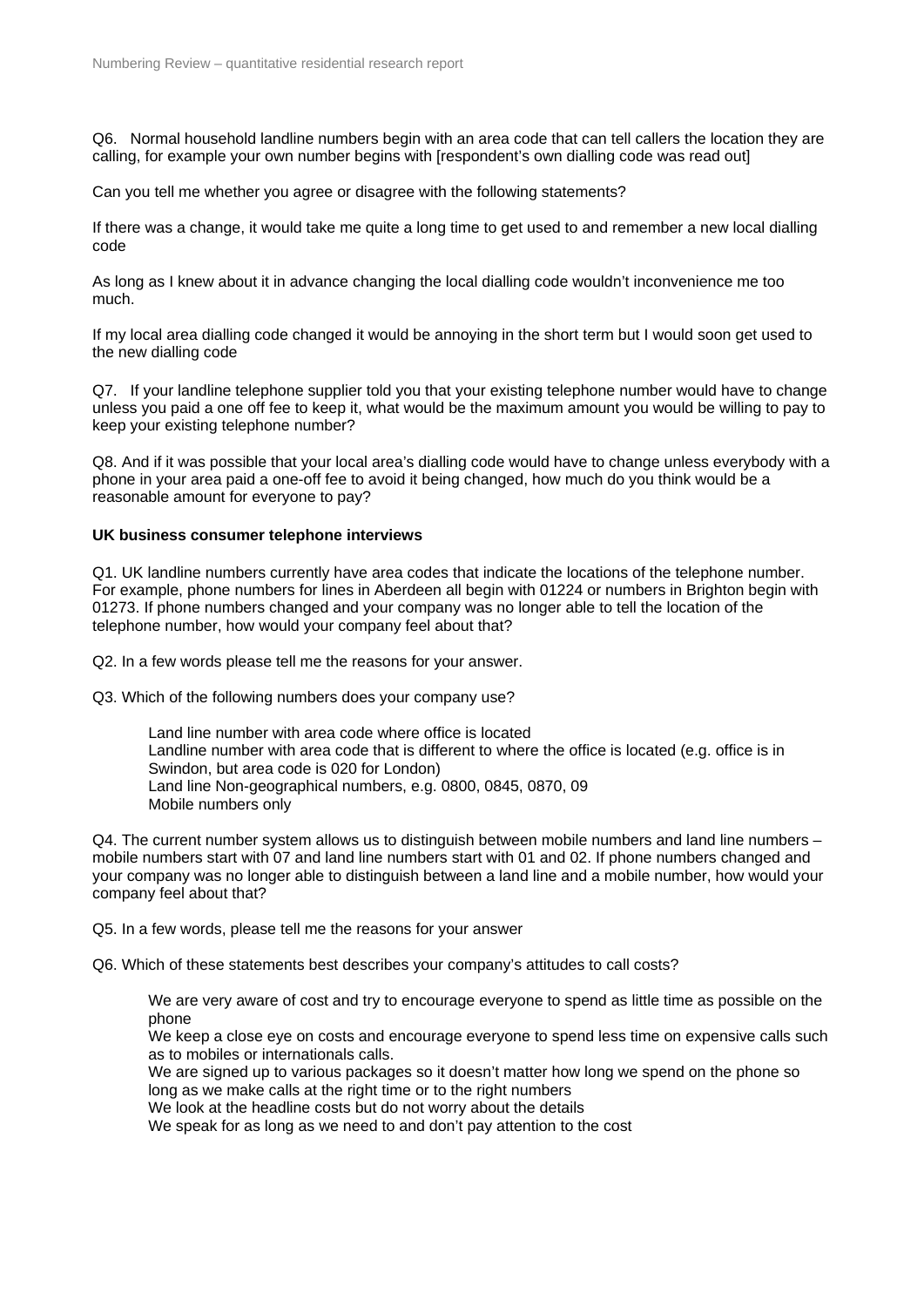Q7. Different numbers have different costs associated with them. For example, the cost of a local call from a land line will be cheaper than calling a mobile number or a number that begins with 090. If it were possible to notify the caller of the cost of the call before being connected, how interested would your company be in this service?

Q8. There could be different ways to be notified about the cost of a call – either the caller could listen to an announcement or the call charge could be flashed up on the handset display. If the caller were to be notified by an announcement, when would your company like to be notified of the cost of the call?

Respondents were prompted to the following answer codes

 On every call When calls cost 5p/10p/20p/50p/£1.00/£1.50 per minute or more I don't want to be notified on any calls

Q9. Alternatively, if the caller were to be notified on their telephone handset display, when would your company like to be notified of the cost of the call?

Q10. Does your company use number codes to block out calls to certain numbers, e.g. international, premium rate services (090 numbers)

Q11. There have been changes to telephone numbers in the past to accommodate the increase in demand for telephone numbers (e.g. London numbers used to be 0171 then they changed to 020 7 and 8). How important is it for a business to avoid a number change and maintain the same number?

Q12. In a few words, please tell me the reasons for your answer.

Q13. It is possible to take your land line number with you if your company moved premises. How important is it to take your business telephone number with you if your business moves premises.

Q14. It is possible that you could take your company land line number anywhere in the UK, i.e. to a location with a different area code. This would mean that area codes could become mixed up and it would not be possible to tell location from the number. Which of these would you prefer…

 To be able to move anywhere with your number and possibly lose the ability to identify location To be able to move within the local area and maintain the ability to identify the location

Q15. Currently numbers are allocated to you by the telephone operators (BT, Vodafone, Orange, Cable & Wireless, etc). However, it may be possible that your company could choose its own number and this number could be permanent. How interested is your company in the idea of a single permanent number for your business?

Q16. Instead of a single permanent number for the business, how interested would your company be in having individual permanent numbers for each of your employees?

Q17. In a few words, please tell me the reasons for your answer.

Q18. How important are special 'golden' numbers to your business, by this I mean numbers that are easily remembered? For example 020 7123 4567

Q19. How much would your business be prepared to pay as a one off payment to permanently keep and own your business telephone number(s).

Q20. Many companies use a combination of mobiles and land lines. It is possible that your company could have one telephone number for both your mobile and your fixed lines and you could decide whether your mobile or your land line or both range when the number was called. How interested is your company with this idea?

Q21. In a few words, please tell me the reasons for your answer.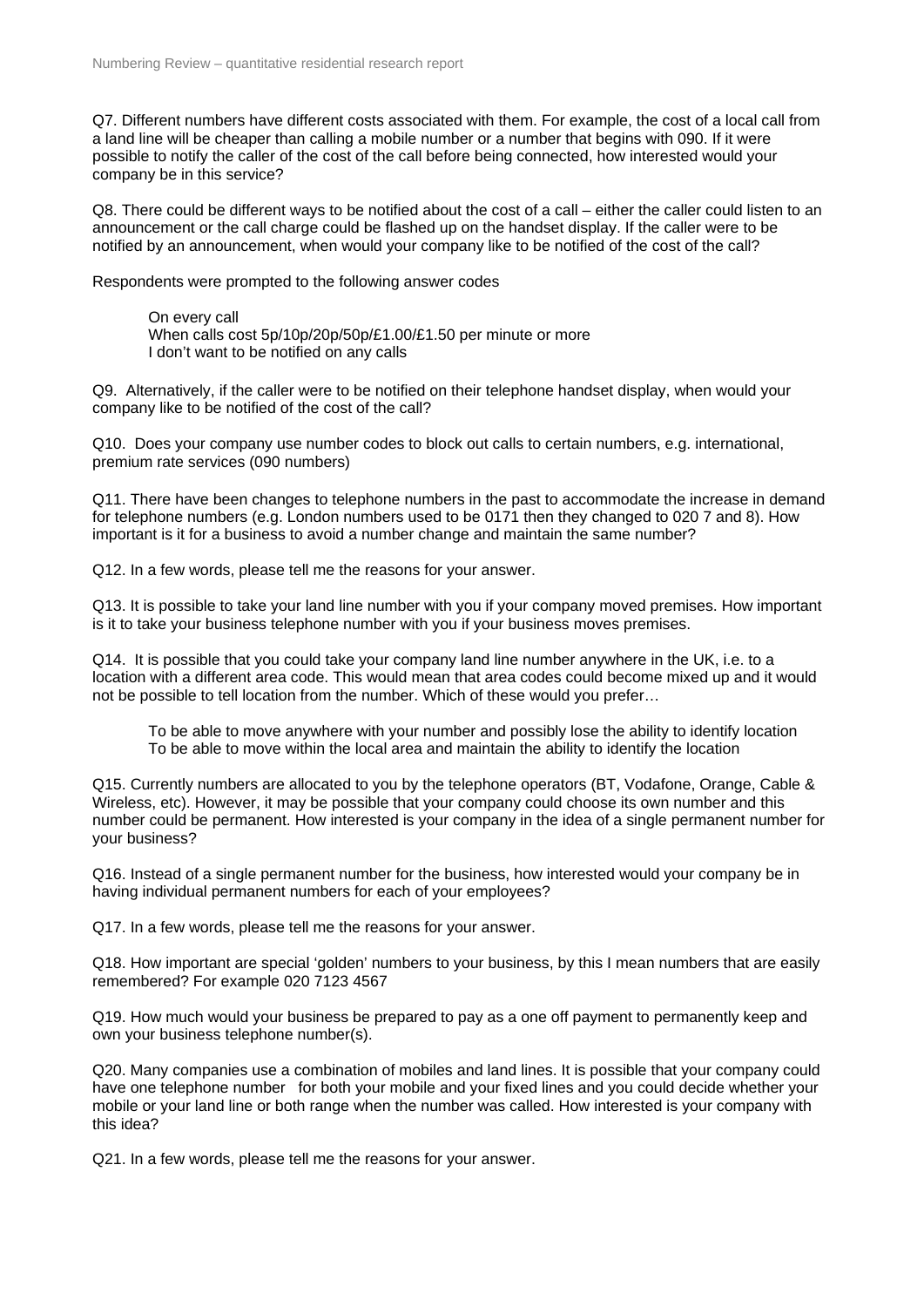#### **Business consumers in areas that had a number code change in 2000 telephone interviews**

Q1a. Which of the following types of stationery were updated?

 Headed note paper/ compliment slips, etc Business cards Presentation materials Other (specify)

Q1b. Can you give me a total cost estimate for updating all items of stationery?

Q2a. Which of the following external signs were updated?

**Shopfronts**  Vehicles Advertising boards/ for sale signs, etc **Other** 

Q2b. Can you give me a total cost estimate for updating external signs?

Q3a. Which of the following marketing materials were updated?

**Brochures**  Leaflets/ flyers Other (specify)

Q3b. Can you give me a total cost estimate for updating marketing materials?

Q4a. In addition, there may have been other staff related costs. I'm thinking of the time and effort that it would take employees to ensure the updates are made, etc. Please tell me which of these you think took place?

 Informing customers of change Updating customer database Updating phone system Changing burglar alarm

Q4b. Can you give me an estimate of the total time spent by staff and employees in relation to the code change?

Q4c. Were these staff related issues generally carried out by management or admin staff?

Q5a. Companies have also suggested that an area code change costs the business in terms of potential business and / or loss of existing customers. Roughly, what amount, if any, do you think your company would have lost in this respect?

Q5b. For what period of time after the code change was your business affected for?

Q6a. Are there any other costs to your business as a results of an area code change that you think have not been mentioned and should be included?

Q6b. Can you give me a total cost estimate for all other areas?

Q7. How often do you update your stationery?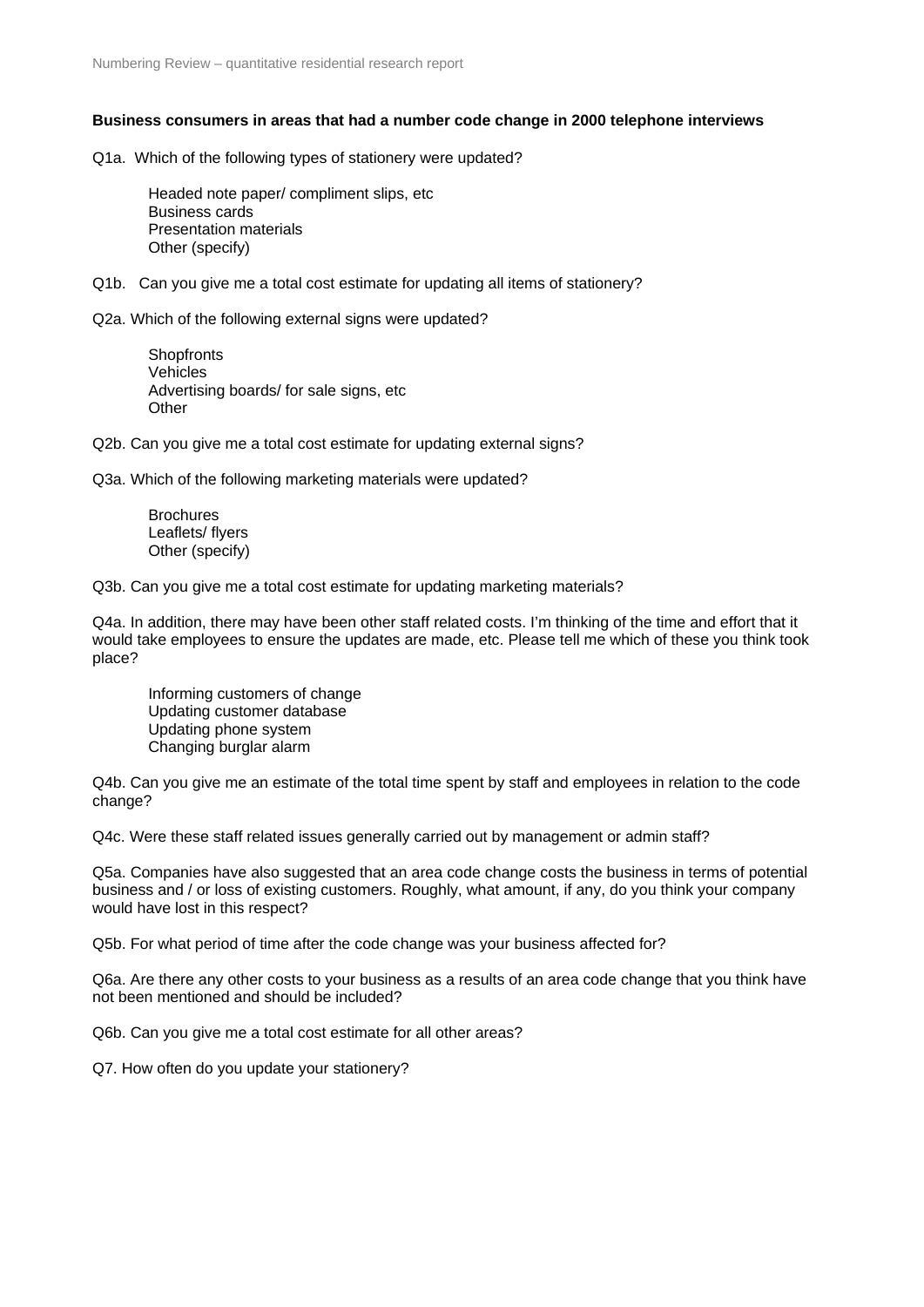Q8. Do you generally market your goods/ services…

 Locally - i.e. in your own city Regionally - i.e. in your own city and the surrounding area **Nationally** Internationally

Q9. How many customers/ clients did your company need to inform of the change?

Q10. What is the most common way for your customer / clients to contact your business?

Q11. Does your company have any phone numbers that begin with 08 (for example 0845 or 0800) for your customers to call you on?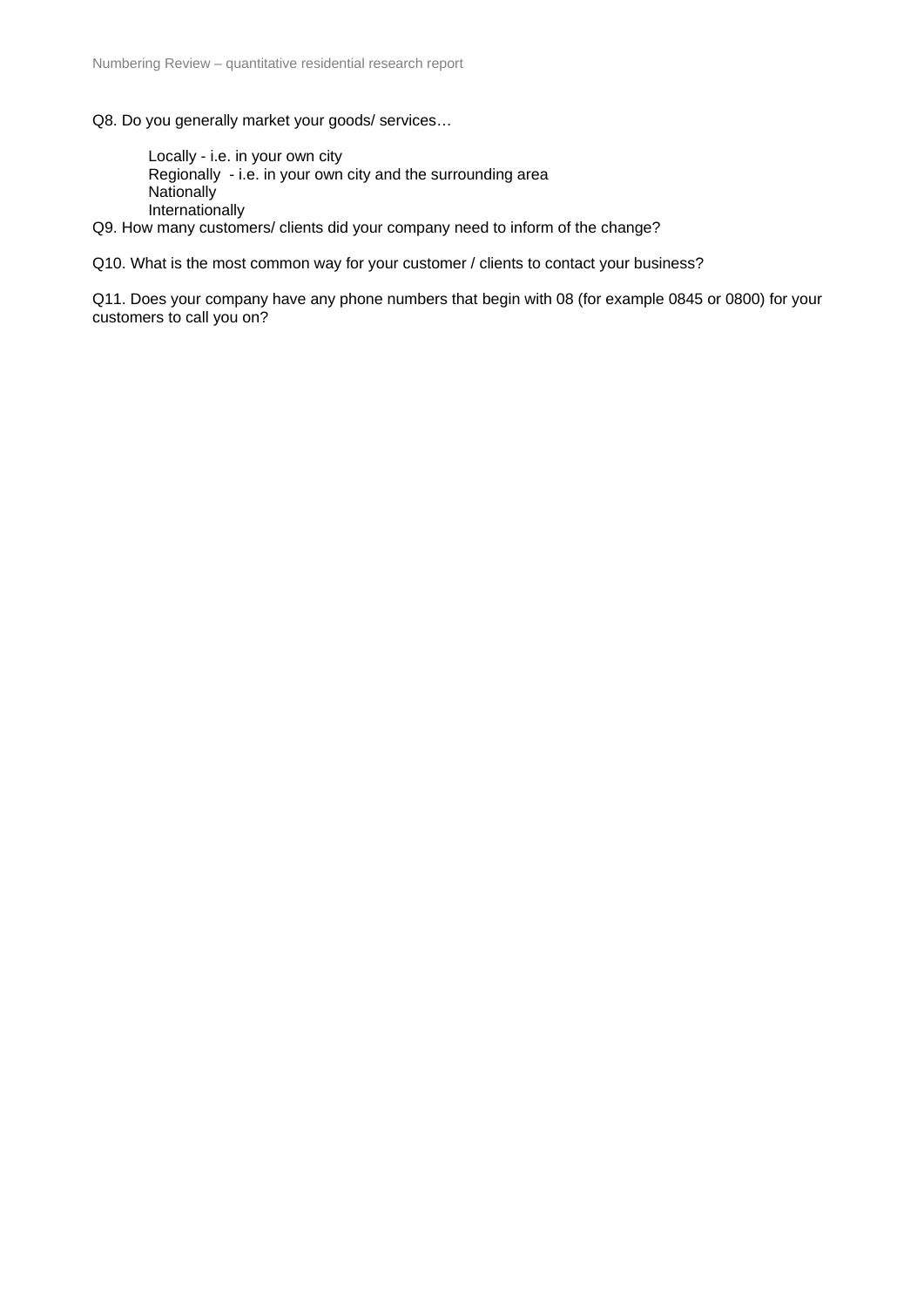## **Options displayed**

#### **Option A: Wide Area Code Option**

Current telephone numbering includes . . .

the local area code + the local telephone number

For example, numbers in Aberdeen currently look like this . . .

 $\rightarrow$  01224 654321 Aberdeen area code Local telephone number

Under the Wide Area Code option . . .

- ◊ The local area code would get shorter but it would cover a wider area (perhaps up to onethird of Scotland, including Aberdeen, rather than just Aberdeen). In England, Wales and Northern Ireland the same thing would happen – local area codes would represent bigger areas instead of the individual towns they represent at the moment
- ◊ The local telephone number would get longer

So the Aberdeen number above could become 038 94654321

This is made up of . . .



#### **What would this mean to me?**

- ◊ Your local telephone number would change. It would increase to 8-digits, including 2 digits at the front to indicate your location (Aberdeen in our example)
- $\Diamond$  Your area code would also change. It would reduce from 01225 to 02x or 03x in our example
- $\Diamond$  You would be able to use local dialling when dialling numbers within the same larger area of Scotland.